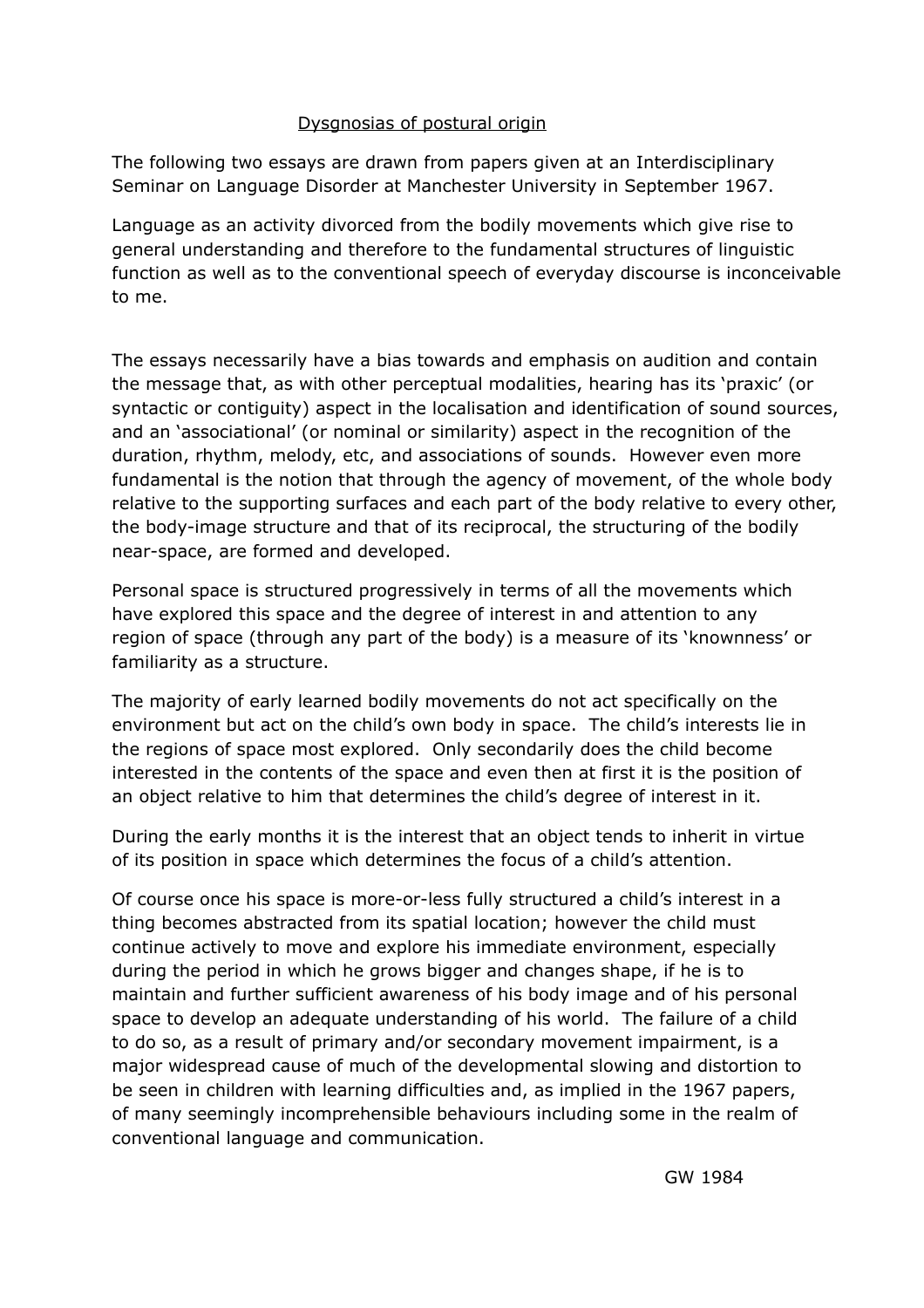The influence of postural anomaly on perceptual growth – some observations and speculations with special reference to audition and the development of speech.

Geoffrey Waldon, M.B., Ch.B.

Lecturer in Clinical Audiology University of Manchester

Paper given at the Interdisciplinary Seminar held in the Department of Audiology and Education of the Deaf, Manchester University, on the 25<sup>th</sup> and 26<sup>th</sup> September, 1967.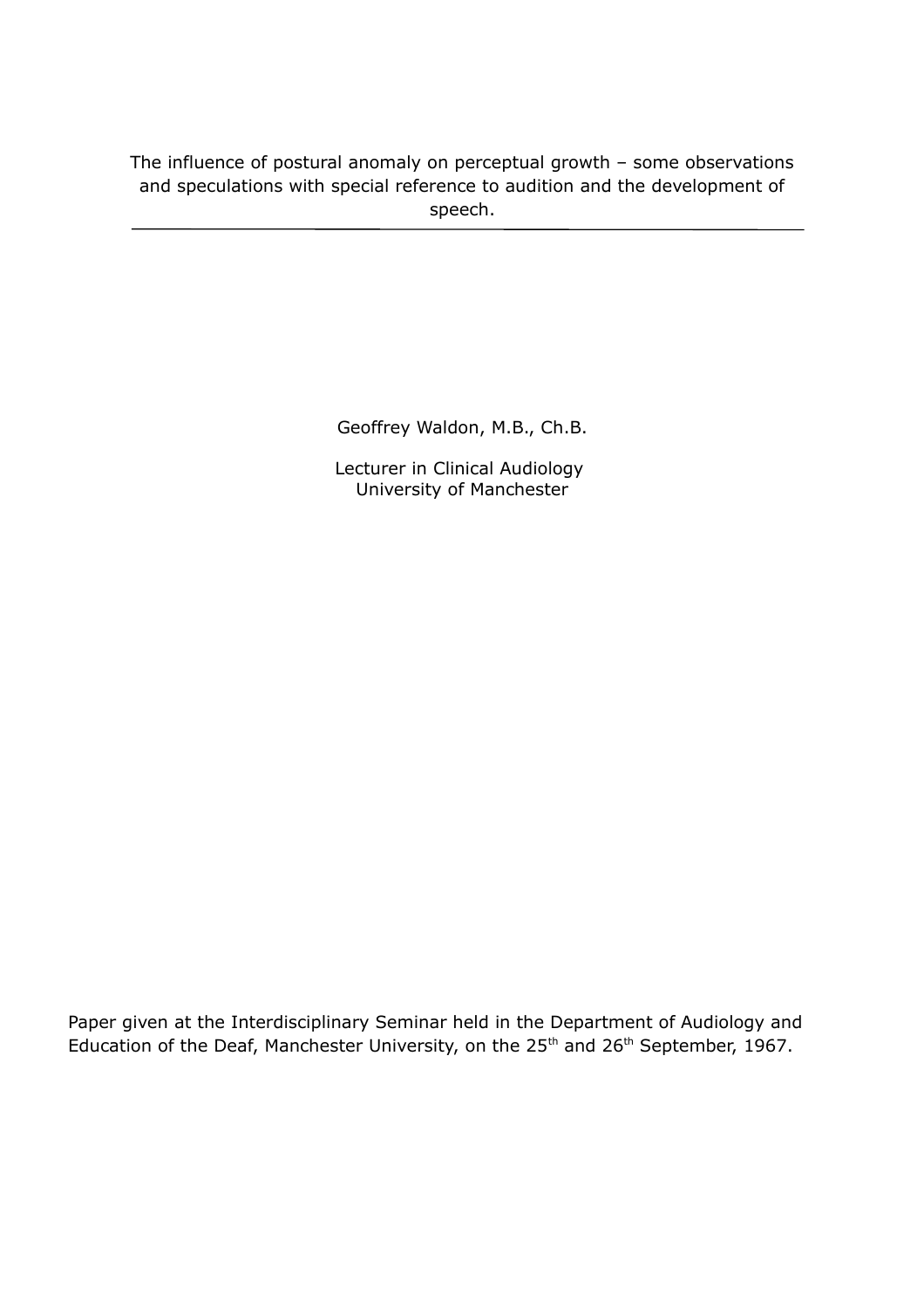The influence of postural anomaly on perceptual growth – some observations and speculations with special reference to audition and the development of speech

### Introduction

My object is to point out the importance of normal postural evolution on the development of perception, interest in the environment and responsiveness to stimulation ...

… and to indicate how anomalies of posture can in various ways produce or lead to such modifications of behaviour as to cause considerable confusion and consequent error in the assessment and diagnosis of hearing, visual and speech disorders.

I consider that the incorrect 'diagnosis' or assessment of a child's perceptual abilities can and sometimes does lead to a worsening of his condition either by unconscious neglect or misguided treatment by those who have his welfare at heart.

In the very short time at my disposal I must confine myself to a limited extent of the topic and cover this only in a very superficial manner. It will probably become apparent in fact that I am selecting to some extent from a more comprehensive consideration of perceptual anomaly or dysgnosia (a failure in the development of the faculty for finding interest and significance, and deriving meaning from, sensation patterns) including the generalised dysgnosias commonly referred to as 'autistic' states.

I should further point out – as will become obvious later – that I am not a psychologist but a clinical observer basing my views almost entirely on day-to-day observations made over a number of years on some thousands of normally and anomalously developing young children.

## Perception and Posture

Numerous organisms are known to possess well-developed perceptual abilities from birth – although these faculties are highly selective, limited in scope and often not capable of progressive modification.

Also prevalent in the animal world are highly efficient discriminative mechanisms which develop as a result of an inevitable maturation of the nervous system with or without the triggering effect of environmental stimulation.

It is fairly clear, however, that in phylogenetically higher organisms – including of course Man – the perception of complex patterns depends to a considerable extent on practice – on the exercise of the sensory mechanisms.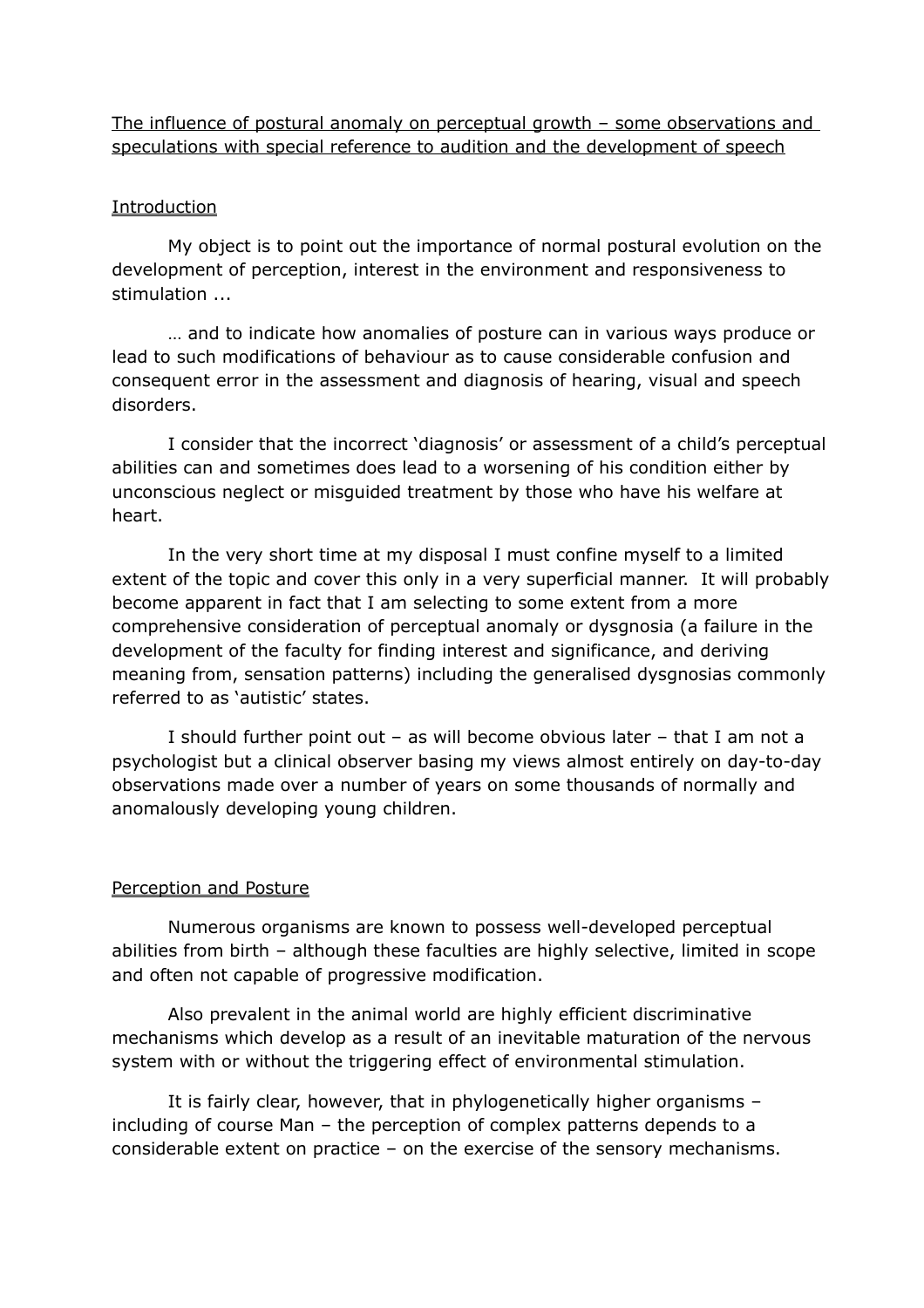Restriction in the early use of a sensory mechanism may reasonably be expected to result in delay or even arrest of such perceptual development and there is reason to suppose that some of the ground lost in this way cannot later be made up, rather as if there are epochs of growing-life when the foundations of the perceptual skills must be laid down if normal development is to take place; critical periods during which there is a failure to exercise the appropriate discriminative abilities may lead to permanent impairment of these abilities.

We may go further and suggest that in Man the early development of some perceptual modalities is also dependent on the active functioning of other more primary perceptual modalities.

This is to say, there is a sort of hierarchical structuring, certain modalities being basically or initially more important than others over which they take precedence not only in time of maturation but also in urgency or priority of response; and that at root it is the organisation of the sensations gained from the increasingly organised bodily movements in the growing infant which determine whether the secondary perceptual mechanisms can develop normally.

This early perceptual evolution is entirely subject to the appearance of the growth sequences of posture and movement during the early months and continues to be associated with it throughout life.

Going even further, I would suggest that early perceptual abilities not only develop solely in the wake of bodily movement but that they remain, for a while at least, tied to the region of space, relative to the body, in which the movement occurred.

I will attempt to explain what I mean by this a little later but first let me tell you what I mean by some of my terms.

So far I have used the words 'perception', 'perceptual' and 'postural' without definition and without specifying type or modality.

*By perception I mean those active processes of selecting and classifying information received from the environment* (through the agency of the sensory organs) *which are themselves continually modified and elaborated as a result of their own activities.*

When using the unqualified word 'perception' I refer to perception as a whole or to any variety of perception without distinction.

I will consider the perceptual faculties as falling into four main categories:

the haptic, concerned with touch, pressure, temperature, pain, position and movement sensibility, etc., and the great variety of complex perceptual experiences and discriminations which these make possible individually, or in combination;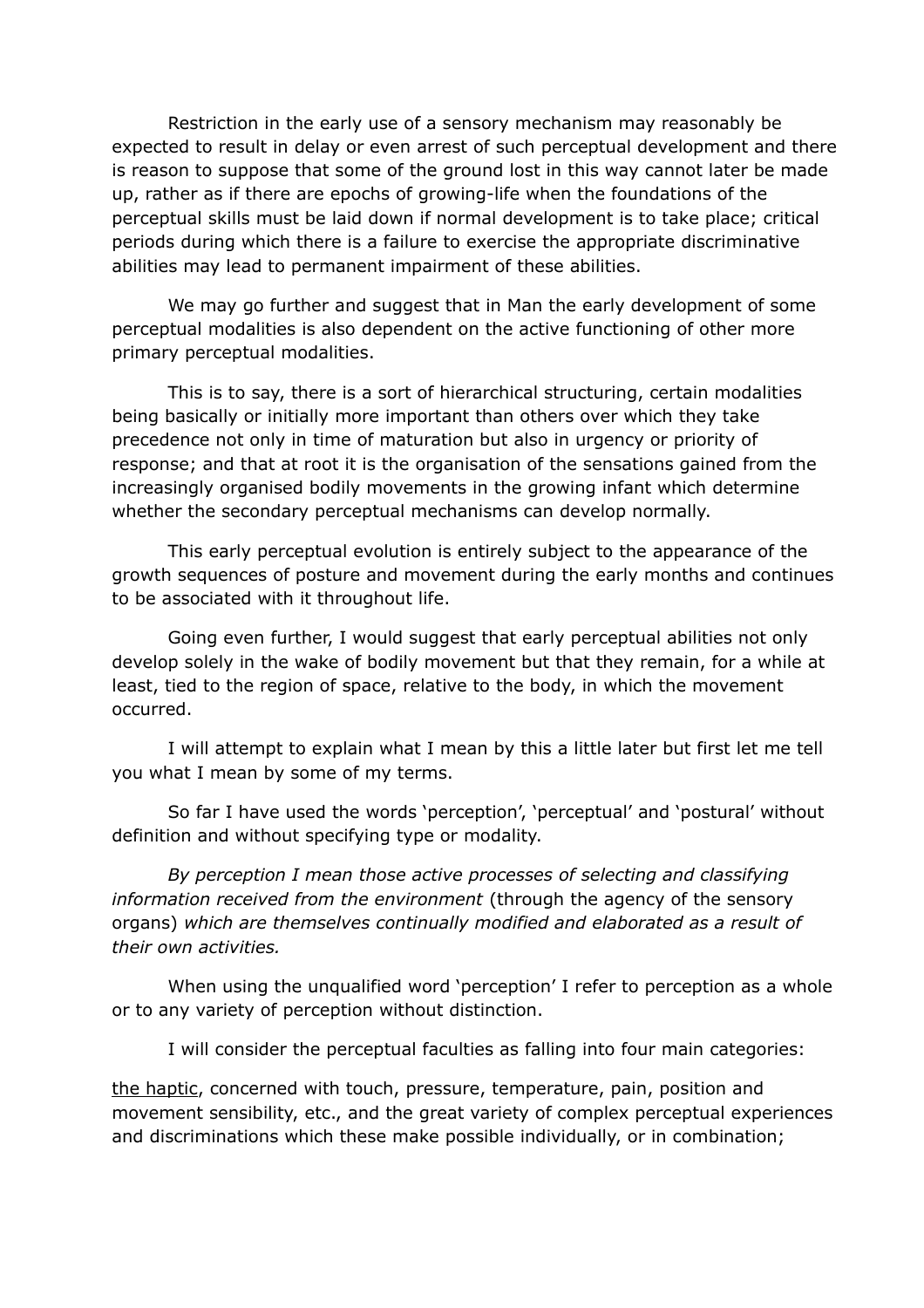the olfactory, which although undoubtedly capable of enormous sophistication, remains largely unexplored in Man;

the visual, including here both vision for form and for colour (although the commonly supposed close primary relationship between these I feel may result largely from their perhaps fortuitously sharing a common end organ);

and the auditory, (which also strikes me as being a mixture of more than one basic modality.)

The order in which I have listed these categories of perception is that in which they seem to me ontogenetically speaking to reach their evolutionary peaks of sophistication as well as that of precedence. Excluding olfaction it is the reverse order of their dependence on one another.

The first category it will be noticed is for the most part concerned with the various energies from stimulating sources close to, in contact with or actually within the organism. The sensory organs are sometimes called contact or proximal receptors.

The other three groups receive energy over considerable distances and depend on their distance receptors or teleceptors.

I shall also use the outmoded terms 'protopathic' and 'epicritic' simply to suggest the difference in quality or degree between the relatively undifferentiated, ill-localised, ill-defined and affect-dominated crude sensations, and the more differentiated, well localised and defined products of sensory activity and elaboration.

By the term *postural* I intend to refer to any or all bodily attitudes and configurations, however short-lived, and to include those transitions which we generally call movements but which may be considered to be smoothly and continuously changing sequences of instantaneous postures.

I here use the word 'meaning' in a very loose way to refer to any shade of significance beyond that which is implied solely by difference or obtrusiveness, from indicative function to symbolic and syntactic signification.

Perceptual development implies a growing facility for finding significance or discerning meaning in the patterns of oncoming signals. Such a process requires not only propensities for selecting, recognising and identifying sensations, and for storing, comparing and associating these with previously received perceptions but also presupposes some means of simultaneously receiving and establishing associations between the various perceptions derived from a single source of stimulation.

In short, normal perceptual evolution requires a more or less efficient means of locating such sources in space.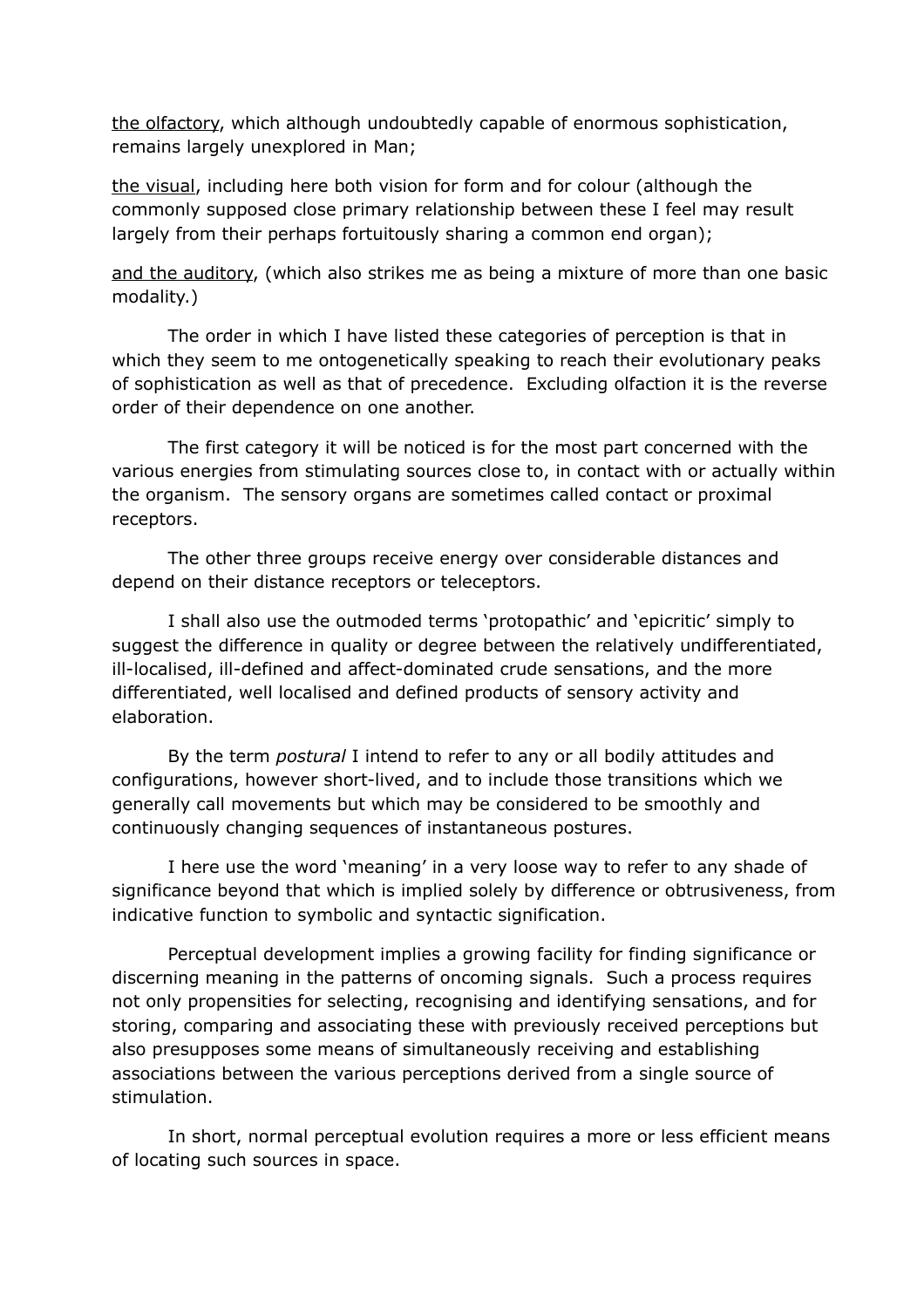The ability of an organism to localise a point in space demands a knowledge or awareness of the extent and position of its own form – its *body image'* – and a familiarity with the space surrounding the organism derived from and structured in terms of the active exercise of bodily movements.

#### Body Image

Body image, (body schema, l'image de soi, l'image du corps, coenaesthesia) is a term used to indicate the personal concept of self – or corporeal awareness.

It represents a knowledge of one's own body; an appreciation of its form, dimensions, limits, scope of abilities, etc., derived from the co-ordination and integration of perceptions of all kinds received and experienced by way of all the sensory modalities.

The body image is the physiological or neurological equivalent of the psychologist's notion of 'self', and the psychoanalyst's conception of 'ego' which was described (early in the century) by Freud as fashioned from the cortical layer of the complex mass of inherited or constitutional mechanisms – in particular the instincts – which Freud summed under the title of 'id'.

Developed as a result of reactions with the environment a knowledge of the external world, and hence of self, is built up as sensations and perceptions recorded (remembered) engrammatically as bodily movements, directions, shapes, spatial and temporal dimensions, weights, temperatures, textures, regularities/irregularities, simplicity/complexity, in terms of the haptic, olfactory, visual and auditory modalities.

This formation is basically a stochastic process but the possible reactions are subject to a variety of constraints especially those imposed by the necessity for homeostasis, the appearance of the various postural reflexes and spontaneous movements together with the restrictions due to the increasingly more speculative and directed activities which result from the learning which accompanies the reward of certain behaviour, as the satisfaction of an appetite.

Presumably an individual's body image is subject to modification throughout life and must certainly continue to develop throughout the years of physical growth and critical biochemical change. The period of greatest change in this structuring of a personal view of self as distinct and definitive, bounded by continents which separate the human organism from his external environment, takes place during the first two or three years. Further structuring and refinement of this private concept of self continues during childhood and adolescence as the environmental influences of everyday life act upon the growing body and its senses and the body is itself manipulated and subjected to myriad changes of posture.

If I might be allowed to romance for a few moments let me say that I conceive of the neonate as initially experiencing no true boundaries, except in some way at the mouth and lips, and pervading all palpable space. The only suspicion of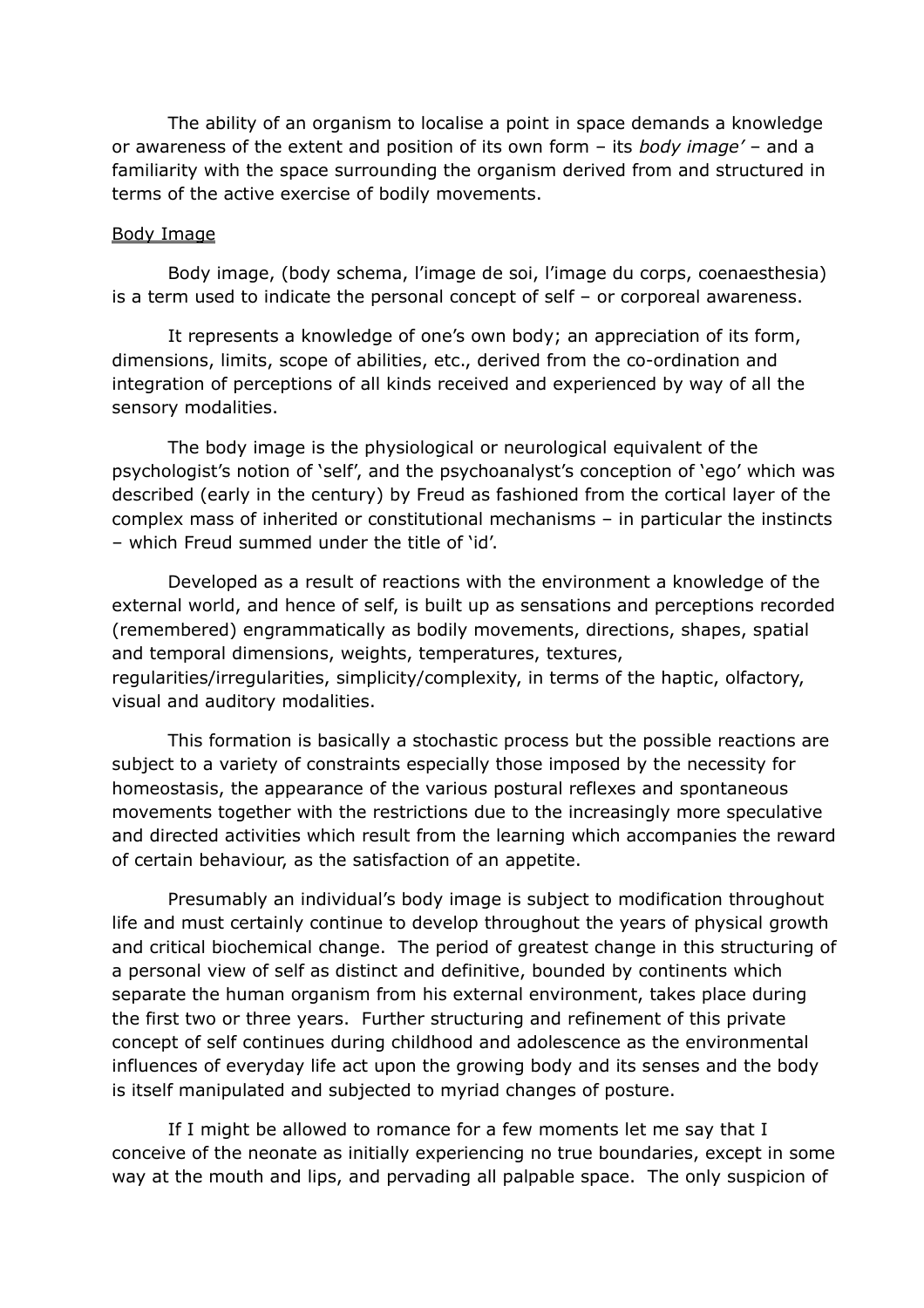contact with something extra corporeal is through the sensations elicited by the nipple encountering the lips and mouth and the pleasurable affect which becomes associated with this contact.

Other sensations of internal visceral origin, as unsatisfied appetites, elicit pain or discomfort and are associated with unpleasurable affect – fear, anxiety pleasurable affect following on their relief or satisfaction.

As the crude affect-dominated sensations become subordinated to the increasingly complex epicritic sensibility modalities, subjective differentiation of the organism from the surroundings with increased perceptual definition results in a sort of condensation and relative shrinkage in size.

Such an evolution requires both maturation of structure and function, and the stimulation and activation of the sense organs. The sensations of touch and pressure due to bodily weight, clothing, maternal clasp and caressive stroking of the skin, warmth, odours associated with mother and feeding, and visual stimulation lead to an increasing awareness of things outside but in contact with self.

From the early post-natal days the child receives visual stimulation from direct light, light-reflecting and bright objects as, for example, a window or the mother's full face at which he will stare unblinking for long periods. He hears a variety of sounds but particularly common are those associated with his mother, her vocalisations and those sounds of movement and food preparation. This visual and auditory stimulation further strengthens the image of self as distinct from a much more extensive environment.

Handling, caressing, stroking, tickling, patting, blowing raspberries against his tummy, passive and active exercise of his limbs, head and trunk all play their part in developing a growing appreciation of his bodily parts, their positions and boundaries.

Exploration occurs at first through active movement and the crude manipulation of objects which fortuitously find their way into the hands, then by more co-ordinated and purposeful exploratory actions followed by visual correlation, and later by primary visual exploration abstracted from the manual operations upon which it once depended.

One might look upon the formation of the body image as an emergence of self from a remote and undifferentiated preliminary condition by way of sensory contacts with the physical world.

At first the component images are partial, insubstantial, tentative, reversible and fugitive; the interacting regions being constantly in a state of flux. However, the concept gradually becomes more certain and permanent with time and experience.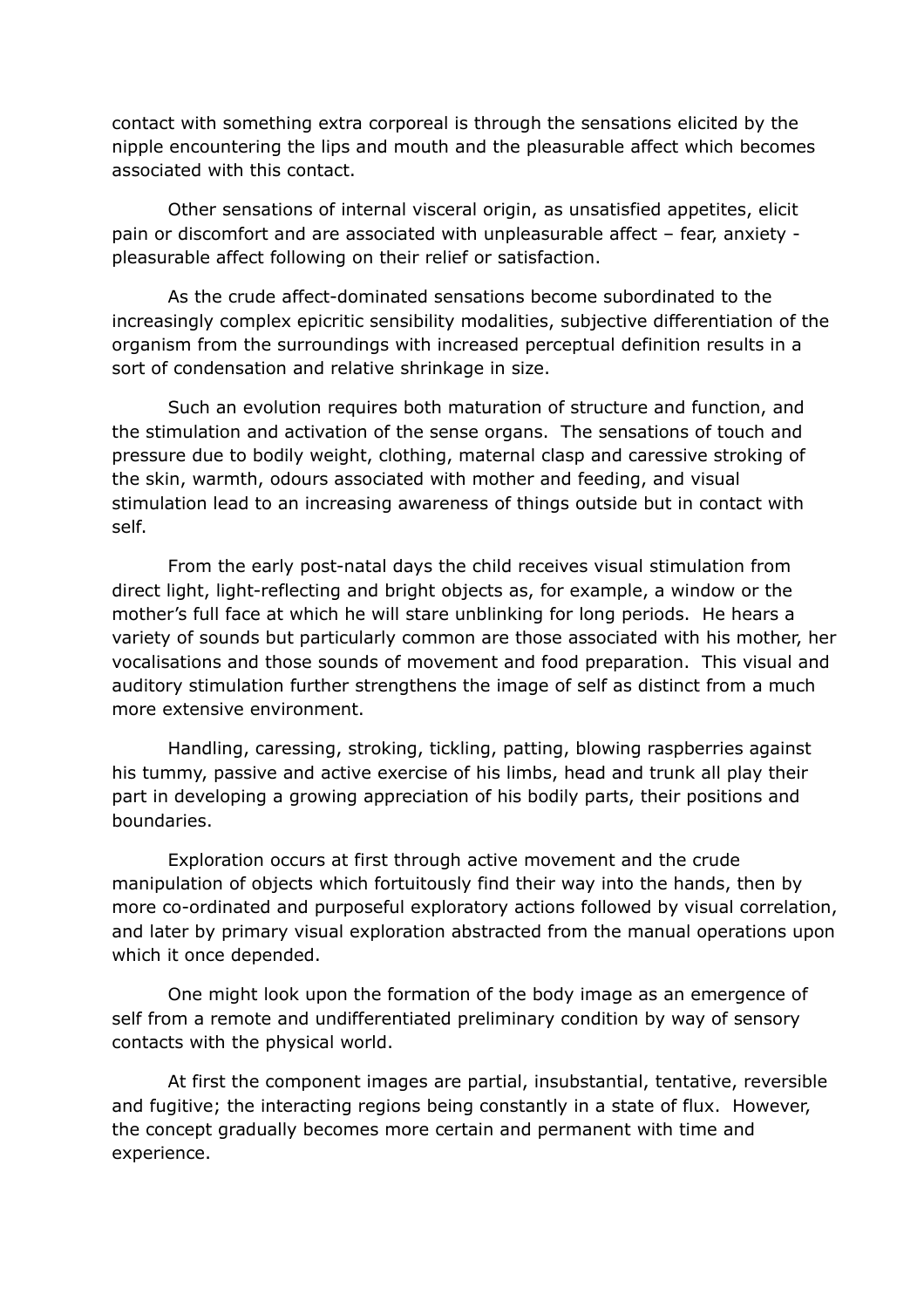Although the body image normally becomes steadily more definite, definitive and increasingly complex, at least during the greater part of life, it is constantly dependent upon and influenced by the sensory receptor activity.

A certain quantity of incoming information, as arousal signals to maintain an adequate state of awareness and contact with reality, appears to be necessary for normal functioning and should this be reduced below a critical amount under certain conditions internal perceptual activity is freed from control. Probably at some stage of development a certain amount of such arousal activity begins to be generated autonomously by the CNS. In sleep and under conditions of voluntary sensory withdrawal dreams and daydreams are experienced in which the improbable, distorted and fantastic are perceived but are normally clearly distinguishable, at least in retrospect, from reality.

In abnormal states of sensory deprivation or withdrawal, as for example experimental isolation, schizophrenic reactions or arteriosclerotic dementia, a more permanent or long-lasting perceptual deprivation results in hallucinations often not recognised to be such by the sufferer. In the condition I have called 'diminished input syndrome' – commonly seen in cerebral arteriosclerosis – an individual may think and behave rationally and with great insight and intellectual resource during the bustle and noise of daylight hours, but when the lights are dimmed, physical activity and noise reduced, as during the night, he may hallucinate freely as if the normally relatively clear cut line of demarcation between waking and sleeping were blurred or eradicated.

At such times, during a state of diminished sensory input, when in a state of relative or absolute perceptual isolation cut off from the meaningful and undistorted external stimuli which tend to impose sobering restrictions upon the mental processes, the liberation of the imagination leads to an infinite variety of mental associations and behaviour, the nature of which must depend on various factors including the age and perceptual experience of the individual.

#### Structuring the Environment

This formation of a body image is the reciprocal of the organism's structuring of its own immediate space. The processes might perhaps be better considered as two aspects of one and the same operation or, if in any way dual, at least inseparably interrelated.

The ability to use references relative to fixed points on the body and the use of a learned ability to estimate and reproduce various degrees of turn or angles of torque through which the eyes, head, neck, trunk or whole may be turned, depends on the normal development of the power to assume vertical postures, and precedes the gradual growth of the ability to locate the sources of sounds in space.

From the point of view of biological adaptation I would consider all bodily postural organisation primarily to subserve the functions of perceiving; constructing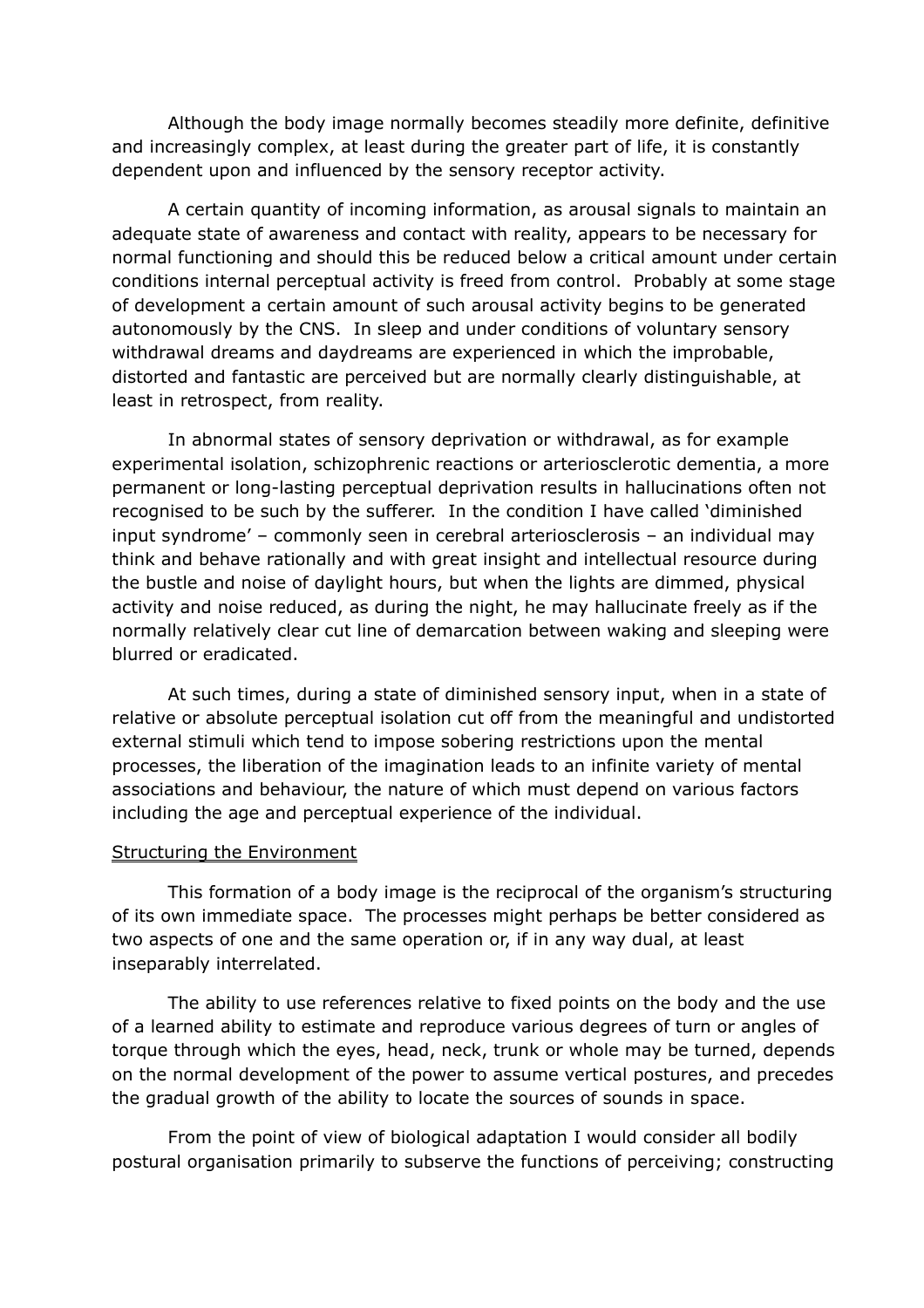complex percepts and abstracting those perceptual distillations which we attempt to differentiate by calling them concepts.

The purpose of the bodily postures seems to me to be, by opposing gravity and other forces, and maintaining bodily forms and actions and reproducing movement patterns, to introduce order into the manner in which the sensory receptors are activated thus making possible the organism's extraction of invariant sensory patterns which process might be considered to be the fundamental component of the learning process.

If we imagine the newly born child, recently enlarged from a thermostatically controlled and pressurised intrauterine world, replete with a brand new set of the various receptor organs, he might be likened in some respects to the human tabula rasa of the seventeenth century empiricists, for although his perceptual development will normally depend very considerably on innate maturational factors, these are mainly of an indirect nature, orientating and exposing the receptor organs to the stimulatory energies of the environment.

It is the structuring of the environment upon which the localisation of and maintenance of attention on objects in external space depends and this progressive ordering requires the formation of certain basic dimensions or co-ordinates to allow of the evolution of a concept of *direction.*

Initially any active change from a stable state or posture must involve opposing gravity, hence the *vertical* dimension would seem to constitute the primary axis and *down-up* the primary direction. The other fundamental axes would be the '*normal*' forming the basis for the *forward-reverse* direction, and rotation in either direction or sense in the *horizontal plane,* leading to the lateral or *left-right directions*. All other planes, directions and bodily movements may be considered, synthesised or analysed in terms of or with reference to these functions.

There are a variety of automatic postural responses present in the newly born or very young infant (such as primary standing and walking, the "orientation" reflexes, and the Moro or "startle" reflex). These reflexes, as the later developing automatic reflexes, must be inhibited before the subsequent definitive motor response patterns can evolve and they often seem to break up or break down into more elementary components from which perhaps the more complex and versatile movements are fashioned.

Gradually appear a variety of reflexes whose function is to establish and maintain the body's proper position in space.

The righting reactions exercise a controlling influence towards the assumption of the vertical posture in lying, sitting, standing and walking, and aligning the eyes, head, neck, trunk and pelvis.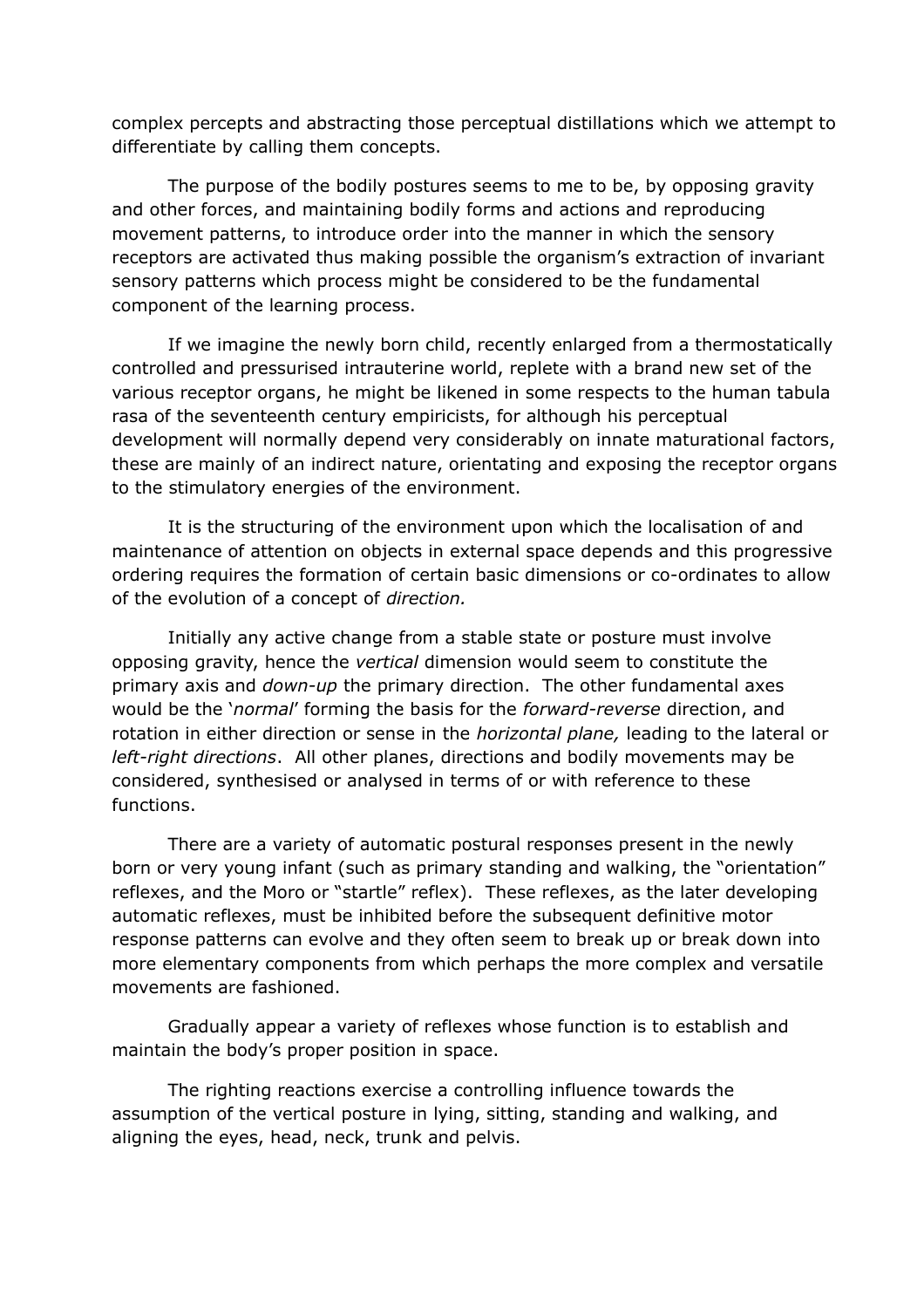The Equilibrium reactions, appearing somewhat later than the primary righting reactions, consist of complex and highly co-ordinated changes of bodily muscle tone which compensate for or balance the shifts of body mass about the centre of gravity during movement which tends to introduce instability. These become more and more necessary as some-when about six months sitting and a little later standing assume major and urgent importance and the more elaborate righting reactions allow of rotation of the head and eyes and torsion of the body without the more primitive and automatic following of the rotation of the head by that of the remainder of the body.

*The reflexes, which depend for their evolution almost entirely on maturational processes in the central nervous system, form the postural and movement basis for the elaborate systems of skilled movements which are learned and upon which the formation of the body image and a structured personal space depend.*

Those sensations which are appreciated by an adult as seeming to originate within or at the surface of the body – such as 'touch', 'pain', 'temperature', the position and movement senses, etc., and possibly 'taste' as opposed to the 'distance senses' of vision, hearing and olfaction, I consider together to constitute 'haptic perception' and to allow of such complex perceptual functions as the appreciation and comparison of size, form, weight, consistency, surface regularity and texture, heat-conducive properties, relative distance, direction and spatial position, etc.

Active haptic perception, at least for humans, seems to me to be the fundamental mode of structuring space, and upon which the elaborated distance senses normally depend almost entirely, existing apparently as inferred projections or extensions of the haptic beyond the immediately or readily accessible.

Almost all the information which the sophisticated observer derives from visual observation, with the exception of colour, would normally have originated as haptically perceived information subsequently translated, so to speak, into visual code but still interpretable in the haptic terms and dimensions.

Normally then haptic perception evolves into an increasingly complex system, visual perception following slightly later, in its capacity as a short-circuiting and time-saving mechanism, and allowing a much more rapid and convenient system of reference and economic expenditure of energy. Finally, auditory perception lags still further behind, eventually adding a further dimension of reference and communication at a distance.

Olfaction would not seem normally to become highly elaborated and organised in humans but remains, in our society, largely as a primitive "protopathic" sense poorly defined and localised and intimately associated with the emotions. It would seem to be closely comparable with the haptic, visual and auditory perceptions as they exist in the infant when such stimuli are accompanied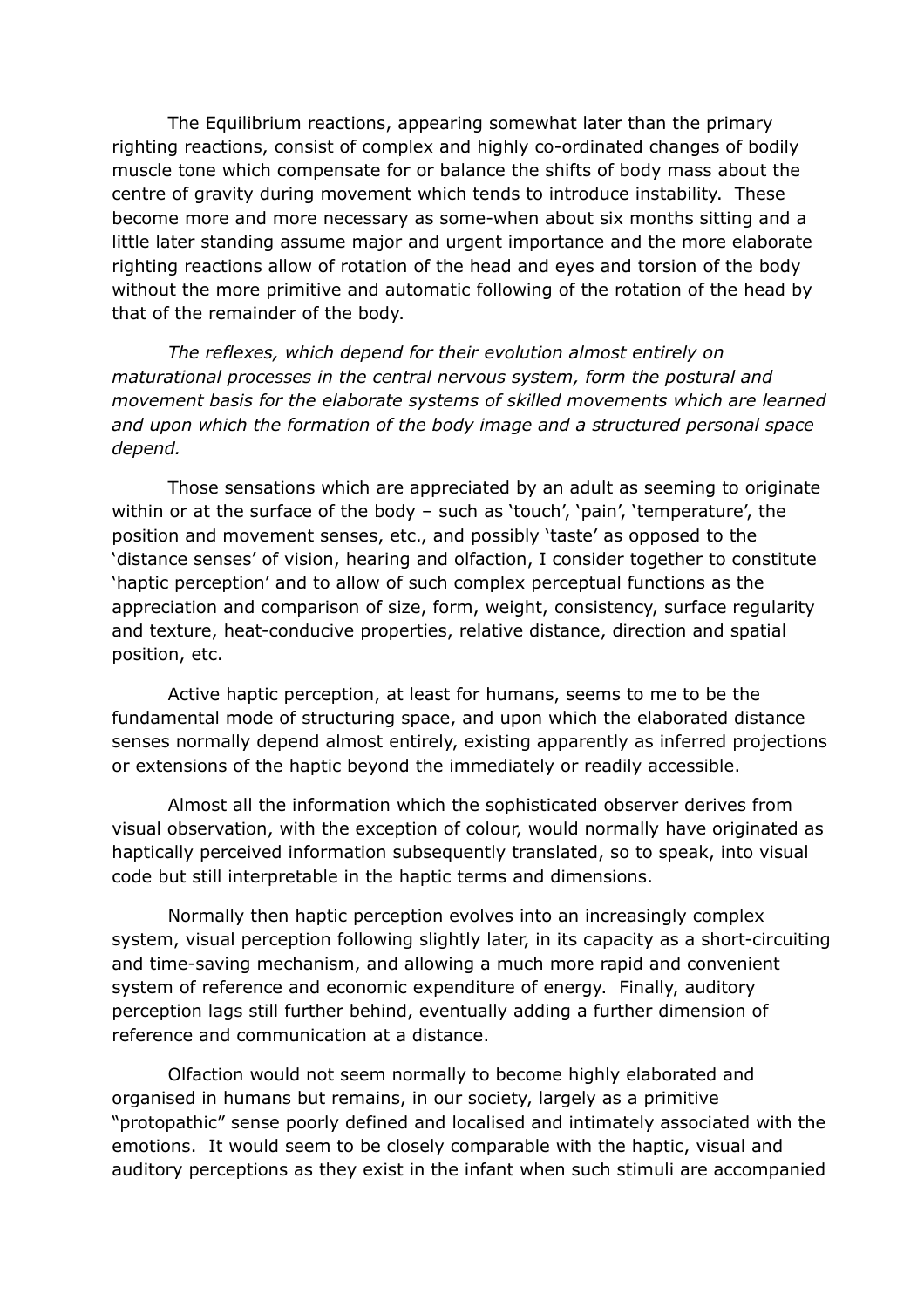by sensations only of pleasure or unpleasure and are reacted to in an automatic manner.

This order of precedence tends to be maintained when, in direct competition in small children, attention is usually afforded preferentially to the haptic, visual and auditory stimuli in that order, other factors being equal.

The exact manner in which the body image and personal space of any individual are constructed will depend to some extent upon chance factors as well as on the bodily state of structural and functional integrity; however, the postural righting and equilibrium reactions will determine the general form and composition of the region of active contact with the environment during the early months.

Normally the early exploration with the head and mouth, followed by the movements of the upper limbs and later the legs under the influence of gravitational pull will tend to established a concept of verticality and a front surface, "normal" plane and forward direction from which the field of perceptual growth and sophistication gradually extends downwards and to either side below eye level before the space above eye level is conquered; the region of space immediately behind the chest being the last and least adequately explored and structured region.

The structuring will vary too in the amount, elaborateness and refinement of the component perceptual elements present in one part at any one time. In the primary stages of body image formation the earlier the structuring begins in one part the more elaborate and complete that region is likely to be when compared with an area further upwards or towards the rear. Also taking account of the perceptual order of precedence referred to earlier one region may be well endowed with haptic and visual perceptual awareness whilst another is as yet largely experienced only in terms of haptic sensibility.

Only later does the child come to be able to use an external body as a reference to mark or find a point in space. An outward locomotor, visual or auditory extension of a familiarity with the immediate corporeal environment, stored as information about bodily displacements, to regions beyond the direct reach of the limbs, is a necessary precursor of the use of abstracted direction; the appreciation of direction relative to other real or hypothetical loci in space.

#### Auditory Perception

It is often suggested that the localisation of the sources of sounds is an automatic process which evolves as the central nervous system matures, particularly during the first twelve months.

The young child, it is said, is endowed with a natural interest in sound, so that when old enough he will turn to a sound automatically and repeatedly without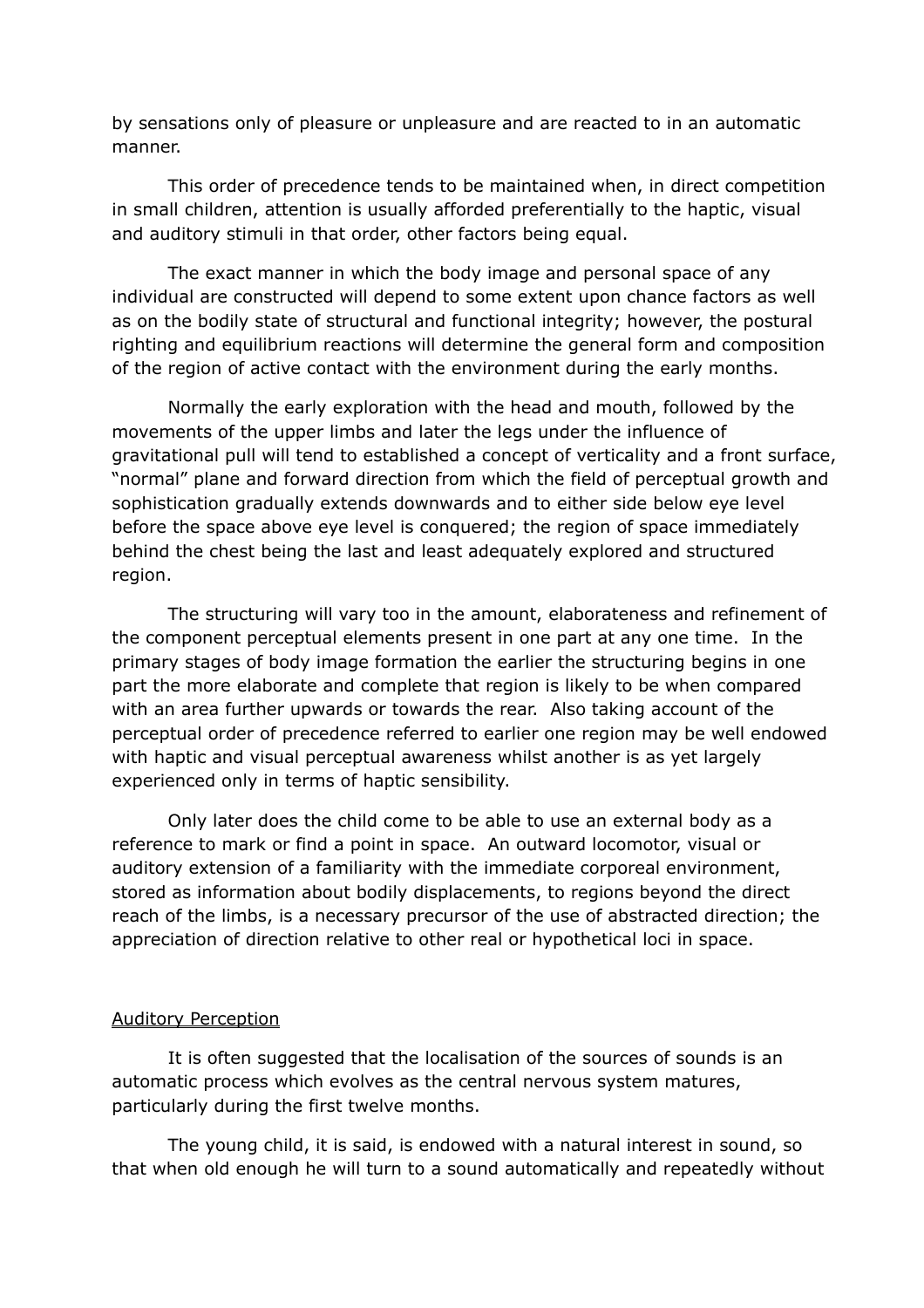a preliminary period of learning and whether or not his responses are rewarded with the success of visualising or touching the sound source.

This localisation of sound is considered to be an orientation reflex and homologous with similar turning to sounds as occurs in various animals appearing spontaneously at birth, with maturation or through the agency of innate releasing mechanisms.

Such orientation reflexes would be expected to appear spontaneously in all children, failure to materialise being due either to the inability to hear sounds (impairment of the end organ), dysfunction of the basic physiological mechanisms upon which such localising turns depend or to an incapacity to effect the motor response itself.

Disappearance of the orientation response could be due to a subsequent breakdown of these mechanisms or simply to adaptation or inhibition.

Although this may be true up to a point my own observations suggest to me that the orientation reflex to sounds in humans is relatively weak and easily exhausted, requiring continual reinforcement to effect the transition from automatic reaction to full and satisfactory localisation of sound sources.

Innate interest in sound would appear to be very limited, short-lived without reinforcement and subject to very rapid adaptatory or habituation processes.

Just as the primitive 'walking' reflex, 'grasp' reflex, etc., must regress before the outwardly similar but infinitely more versatile basic movement patterns of the mature skills can develop, so the primitive orientation reflexes must regress before higher perceptual abilities can evolve.

Those animals whose automatic and highly specialised perceptual and motor skills appear spontaneously do not further elaborate these faculties and remain incapable of more than the most rudimentary learning.

In cerebral palsied children it is often the continuing presence of a redundant postural reflex which constitutes the main impediment to progress, and it is possible that a similar failure of a primitive orientation to extinguish could on occasion preclude normal perceptual development (e.g. primary autistic conditions).

My own observations support the view that the establishment of meaning in relation to sound is closely linked to interest in the sound and is consequent (contingent) on a more or less permanent association being effected between the sounds and an affectual reward as the satisfaction of an appetite. Important and lasting associations or liaisons of this direct sort occur during the early days and weeks and may occasionally happen later but more usually sounds become linked with some other previously elaborated percept or percepts – haptic or visual.

Thus the baby during the first weeks is a relatively passive and inert organism which may come to associate the sounds of food preparation with feeding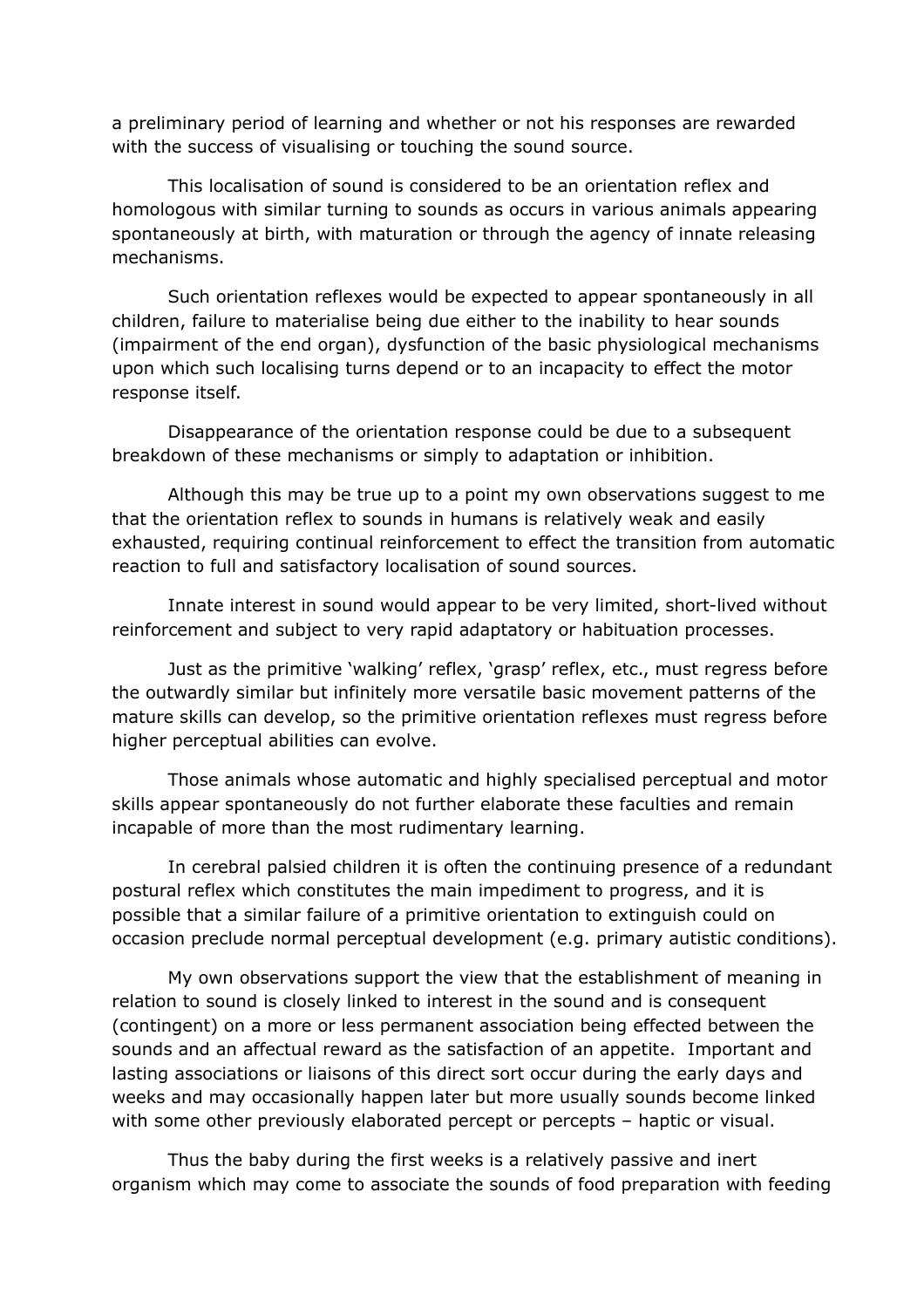and the relief of his hunger; or the sound of his mother's voice with the pleasurable sensations and comforts her subsequent appearance brings.

Here at first one has the setting up of type I conditional responses, e.g. stirring sounds are first heard and then food is introduced into the mouth and the appetite is satiated. The sounds of food preparation are then liable to elicit masticatory and swallowing movements.

No localisation is necessary.

Gradually the child may come to turn his head in anticipation of the rewarding appearance of mother and food as a visual perception becomes involved but the non-localising reaction to the rattle of a cup and spoon may remain the preferred response to low intensities.

Subsequent finding of meaning in sound appears for the most part less likely to be effected in this simple way and requires a previous knowledge of the sound source in terms of other perceptual modalities.

This necessitates the haptic or visual apprehension/discovery of the sound source and usually first entails its localisation in space.

This being so any process which interferes with the development of the body image or with the haptic or visual structuring of the immediate environment relative to the body, may also interfere with the finding of meaning and interest in sounds. That is to say auditory 'imperception' or 'dysgnosia' ('central deafness') could arise as a direct result of a postural or movement disorder and in the absence of any sensory impairment or 'central' specifically perceptual lesion.

## Practical Observations

During free-field tests of hearing on a small child the examination consists of far more than the application of stereotyped tests. Observations are made on his behaviour at all times, towards both planned and adventitious stimulation. The response behaviour of others in the room towards the child is often of paramount importance and this includes the examiner's own feelings.

There are numerous possible reasons for a child's failing to respond in a normal manner towards sounds (I have attempted a rough classification of these see Appendix I) including those based upon postural and movement anomalies.

With the small child in the clinic all information about his perceptual activity must be inferred from the interpretation of his behaviour in various situations, some of which have been contrived.

A segment of behaviour following on the presentation of a suitable stimulus might be reasonably considered as a possible response to the stimulus if: The nature of the behaviour is appropriate or similar to that observed as a response in other children;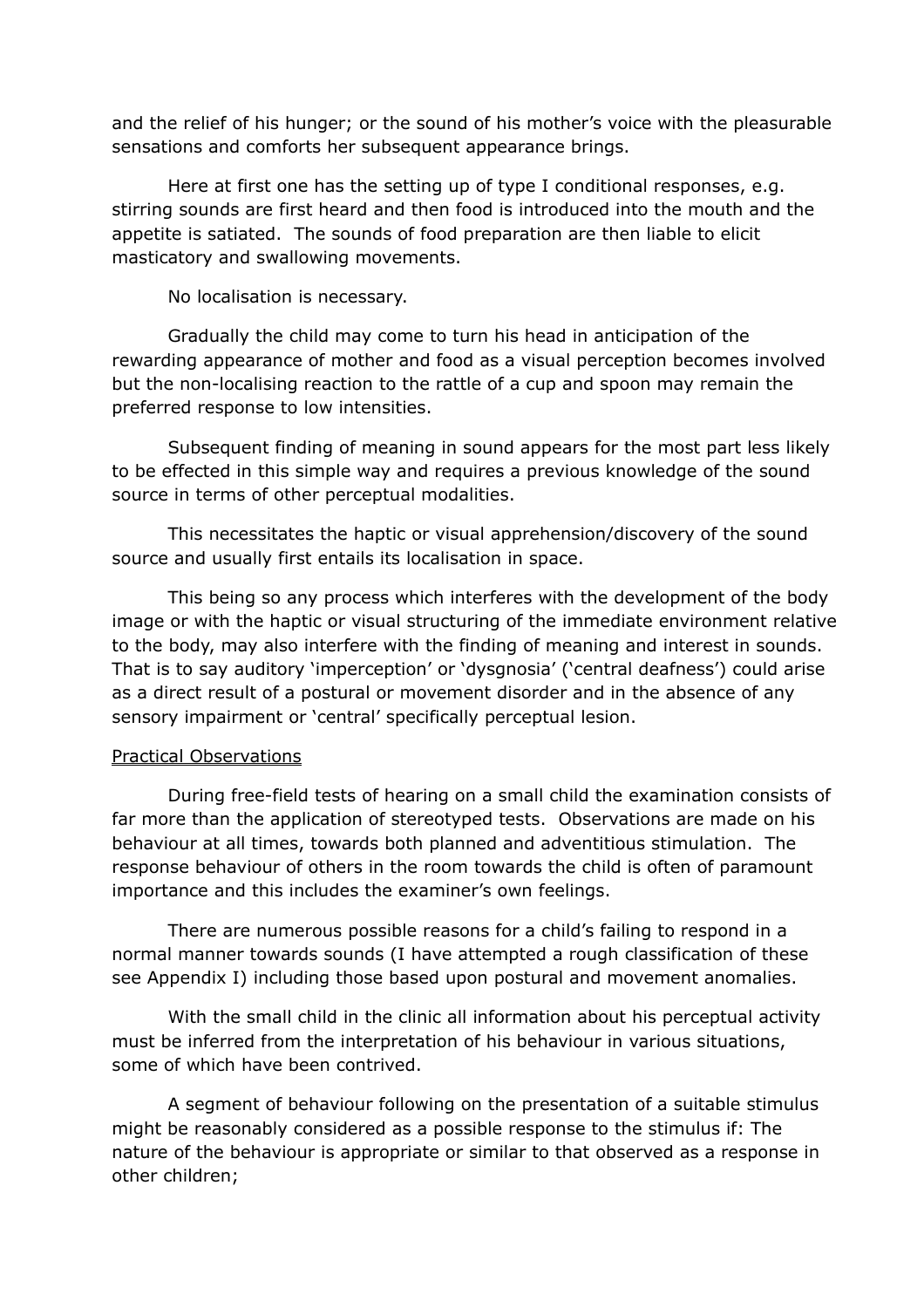The time relation is appropriate and the behaviour segment consistently repeatable;

Or the behaviour accurately localises the source of the stimulus;

however, a failure to elicit an overt response does not necessarily imply an impairment of sensibility for it is only from responsive behaviour that one can infer anything concrete about perception.

It is possible to demonstrate hearing directly but impairment of auditory acuity cannot be demonstrated, only strongly suspected.

Again, with young children one cannot expect to detect thresholds of audibility but must rather measure some sort of threshold of alerting. (See Appendix IV.)

My own interpretations of the levels of perceptual activity in young babies are based on the view that the depth of interest in a stimulus under competitive conditions is a measure of perceptual sophistication and that the relative amount of effort a baby is willing to expend to indulge his interest, or the relative readiness with which he will attend to a stimulus, is a measure of his interest in and understanding of an object, situation or event.

This can be exploited in practice by offering identical stimuli from bilaterally symmetric positions simultaneously or at different times, by varying the direction or distance of the source, etc.

Other evidence of differences in perceptual development between children, in one child at different times or between bodily regions or perceptual modalities in the same child is to be found in comparative studies of specificity and preciseness of responses.

A stimulus may produce a startle reaction (ranging from a short sharp jump to an extended mass reaction), 'stilling' or 'alerting' ('listening attitude'), smiling, co-ordinated and rhythmic moving, vocalisation. Recognition of the quality of the sound may elicit an appropriate or specific response ranging from mouthing and swallowing movements produced by the sounds of stirring, to movement or speech depending on a linguistic understanding.

Localisation of a sound source can range from simple turning towards the side of the sound to immediate and accurate turns to locate a source in any direction. **[\\*](#page-13-0)**

<span id="page-13-0"></span><sup>\*</sup> Note All observations however must be interpreted in the light of a careful evaluation of the child's response limitations. In addition to those due to the child's pre-mature condition, are the pathological problems of postural fixation, weakness or restriction of movement, ataxia, dystonia or disequilibrium, weakness or stiffness of muscles, oculomotor difficulties, refractive errors, opacity and primary field defects, other sensory impairment, etc.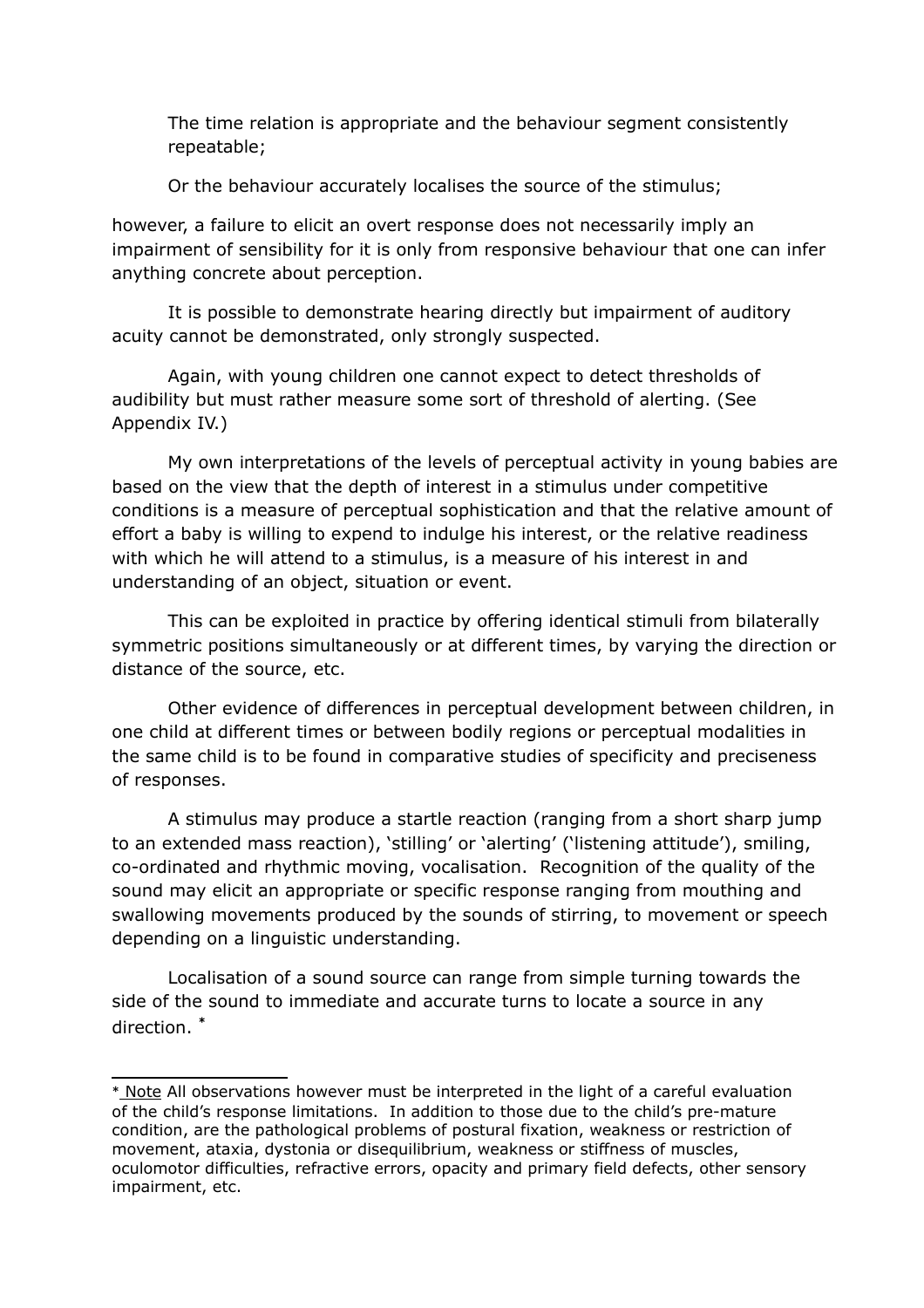Crude perceptual ability is associated with interest in high intensity relatively undifferentiated stimuli and often with delayed initiation of overt responses which are relatively generalised and ill directed. In older children perception of this kind becomes subordinated to an appetite for more complex patterns with a consequent tendency to suppress the more primitive reactions which become more and more inconsistent despite the high stimulus intensities. (See Appendix II).

Gradually with exercise the localising responses become more immediate, precise and accurate.

Thresholds tend to fall but this quantitative effect is often obscured for some stimuli, as has been said, by a falling off of interest in the crude sensations in favour of the more differentiated.

Using such criteria during the casual consideration of normal infants and during the routine clinical examination of small children – most of whom were referred as possibly mentally retarded or psychotic, for failure to respond normally to sound, or to develop speech or an understanding of the speech of others – the observed behaviour has appeared to be compatible with the thesis that perception, at least during the early months, is closely related to and largely dependent on the movement and postural patterns, being grossly disturbed both quantitatively and qualitatively by abnormal postural development.

 I have been particularly impressed by the wide variety of kinds of response to sounds in infants and the relationship between the type of response (variety, appropriateness, degree, immediacy and accuracy of localisation, etc.) on the one hand, and the stimulus nature, intensity, proximity and direction of the source relative to the body on the other;

 By the way in which localisation of sound sources and finding interest in the sounds evolve in intimate relationship with and closely follow the gradual assumption of an erect and stable sitting posture;

 The manner in which a child's finding interest and meaning in sound can be delayed or modified by postural and movement anomalies including oculomotor, visual field and fixation defects;

 And the way in which such delays and abnormal reactions to sound can be corrected in many instances within a short time by the encouragement of active exercise of the neglected movements and regions of bodily environmental space.

From a large number of single observations made casually on small children at various ages, repeated observations on some children and what amounts almost to a longitudinal study of a few over a period of months or years the accumulating evidence seems to support the general account of early postural development previously described.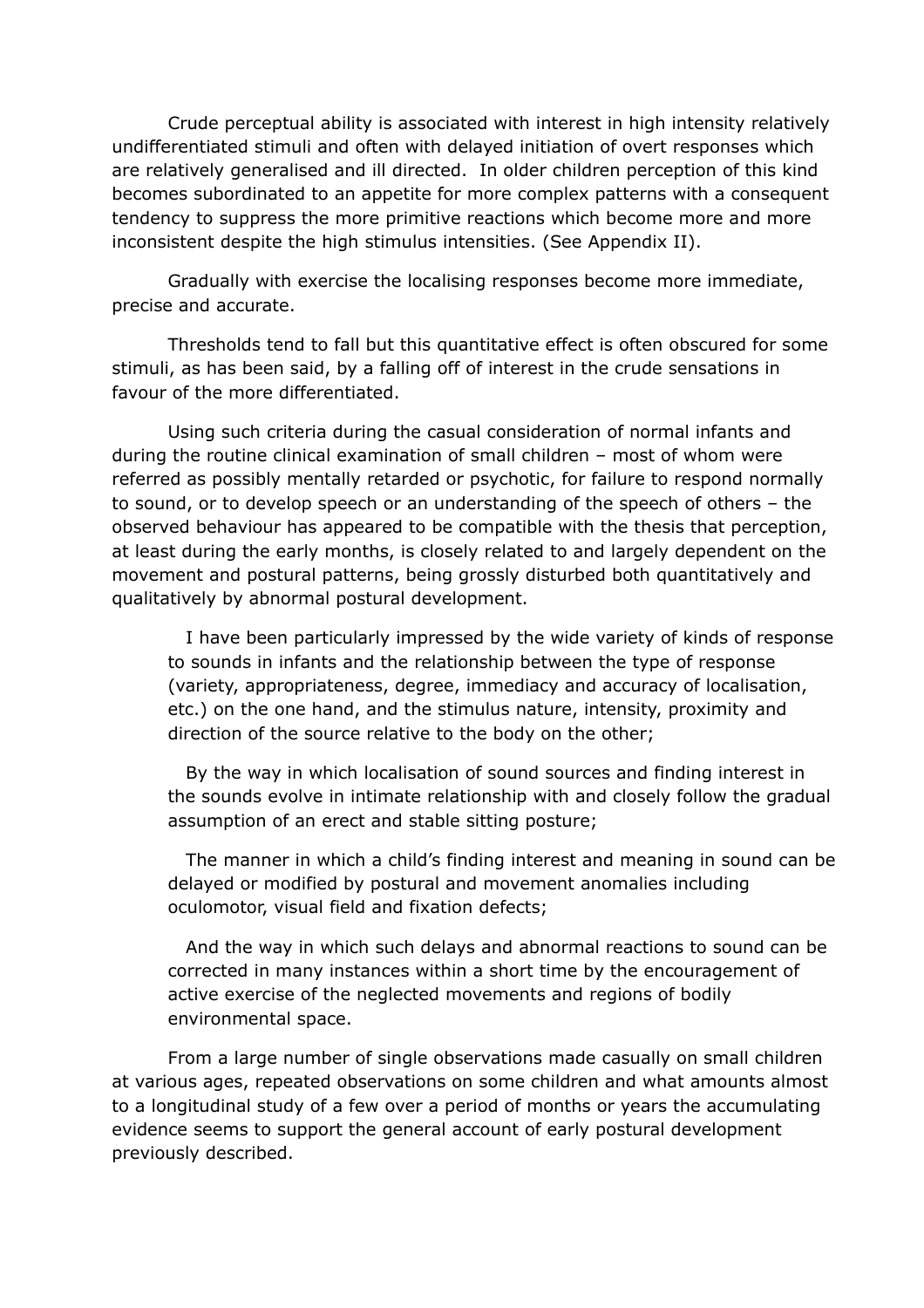My own views on children's structuring of the environment are, however, largely based on fragmentary samples, piecemeal observations assembled in an attempt to produce a dynamic whole, however simple and superficial this may seem to be.

Now, as has been said before, this structuring normally proceeds as the various receptors become activated under the patterning influences of the developing system of organised movements and stable postures.

This usually begins with a primary exploration of the region immediately in front of the face and chest with gradual expansion downwards and to the sides followed by extension upwards. The largely random limb movements of the baby in the early weeks rapidly come to follow more probable and defined pathways emerging as directed and controlled grasping by sixteen weeks or so. Reaching in both the supine lying and supported sitting positions and to some extent in prone lying is confined almost wholly to frontwards and towards the legs with early searching about to the sides without organised direction and without visual accompaniment.

As the hand movements become more co-ordinated the main static postures become more stable – at first rigid and readily displaced positions becoming in time states of dynamic equilibrium. From these increasingly more stable rest positions increasingly more adventurous and versatile foraging becomes possible and in time most of the body surface becomes accessible to scrutiny.

The last regions to be explored and fabricated are those to the rear and above the head in the midline and in particular the space immediately behind the chest which is inaccessible to vision and virtually inaccessible to manual investigation.

Simultaneously, as an increasing familiarity with the immediate body-space spreads further to envelop the whole body form, structuring increases in depth, awareness being extended to regions at greater and greater distances from the body surface.

Exploration of a large volume of the body space is only possible for the small child by deviation or rotation of one or more parts of his body relative to the remainder and such exploration cannot take place until the relevant bodily postures are established.

The eyes may be rotated through about 90 degrees in visual following and well over 200 degrees when supported by turning the head on the trunk. From an early stage however turning the head tends to be followed by a body righting reaction which brings the body to alignment with the head.

Manual manipulation is limited to a very simple bi-manual reaching and grasping at about 16 weeks, but by six months the child is normally able to make highly effective one-handed reaching and grasping movements, and explores his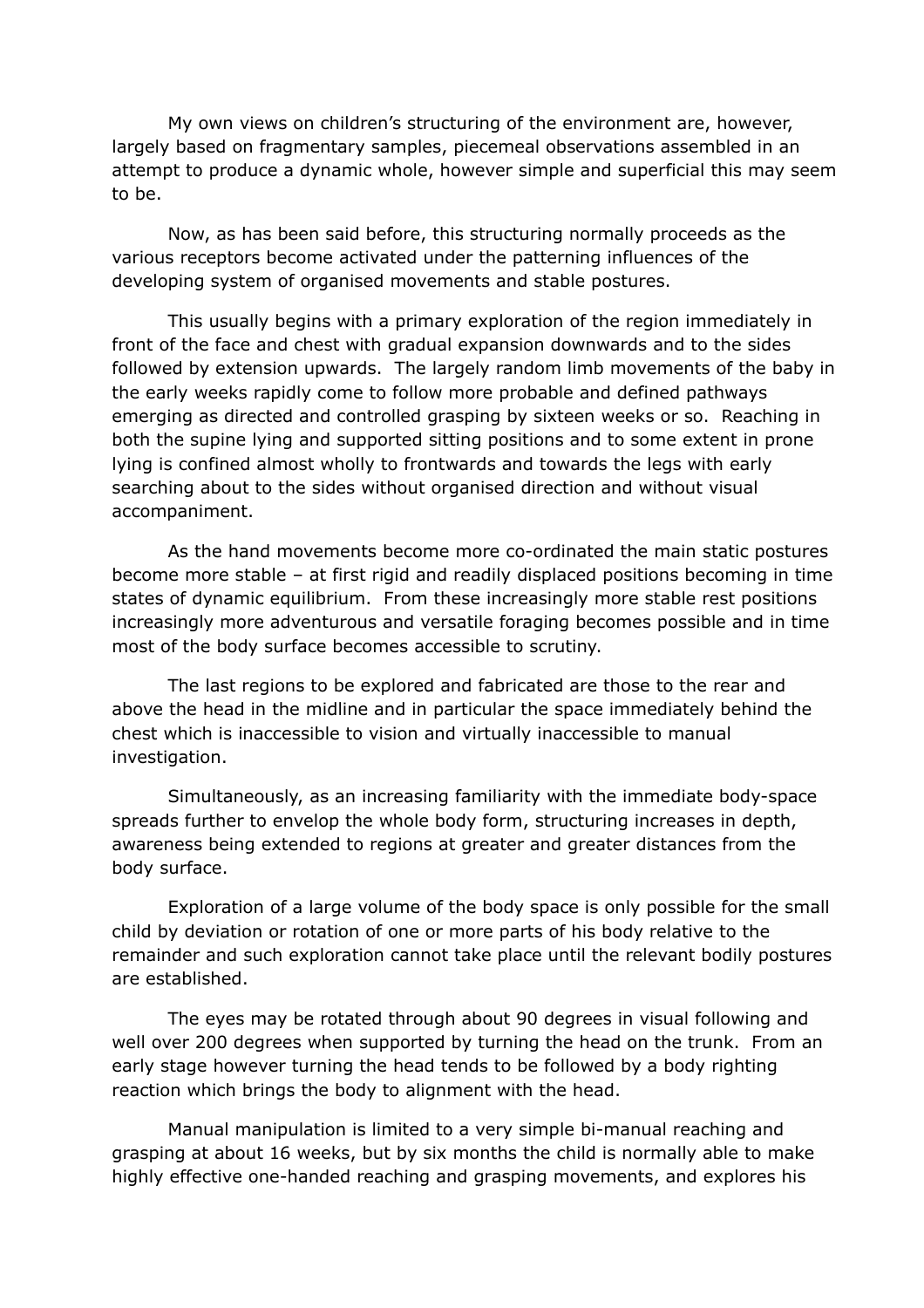feet when in the supine lying position. Interest and learning is, however, almost entirely confined within the region anterior to the body.

Spontaneous torsion of the trunk appears at about this time (six months) in the lying positions but almost entirely as the first stage of rolling over. Two or more months are to elapse before such twisting of the trunk is utilised by the upright seated child to explore or to retrieve a dropped toy.

Reaching and leaning supplemented by passive transport and later by active locomotion lead to increase in the outward extension of the structured space.

The various perceptions are always most exercised in certain territories of bodily space some regions being relatively less 'well known' in terms of the perceptual modalities to which the parts are least accessible.

At any one time the body image and spatial knowledge is variably complete from region to region, and differentially developed as regards the degree of any particular modality subscribing to the perceptual structure.

At some stage or stages it is possible to demonstrate that stimulus sources evoke quantitatively and qualitatively different responses according to the regions of haptic, visual or auditory space they inhabit.

Thus it may be seen that a measure of perceptual dissociation both between the developing spatial regions and between modalities occurs even in the normally growing child.

My observations suggest to me that the relative degree of attention paid to a particular stimulus depends both on the *nature of the signal* and *the position (i.e. direction and distance) of the stimulus source.*

*Almost any stimulus would at first be most likely to be localised and attended to if emanating from the front, and the further to the rear the source is the less likely the child is to find interest in the stimulus.*

Concentration of interest is greatest during the early months near to the body within the range of physical reaching with the head, hands and feet and therefore within the regions of body near-space which are structured first.

However, from a fairly early age  $(3 - 4$  months) the depth of awareness is increased through the agency of vision and later audition, which allow vicarious probing further into distant regions.

The proximal layers where structuring is earliest remain the most elaborated regions. A nearby source therefore is more likely to excite attention than a distant one, and in a manner by no means entirely dependent on stimulus intensity.

It is frequently possible in a very young normal child to demonstrate a distance at which a child's visual attention is first captured, another at which more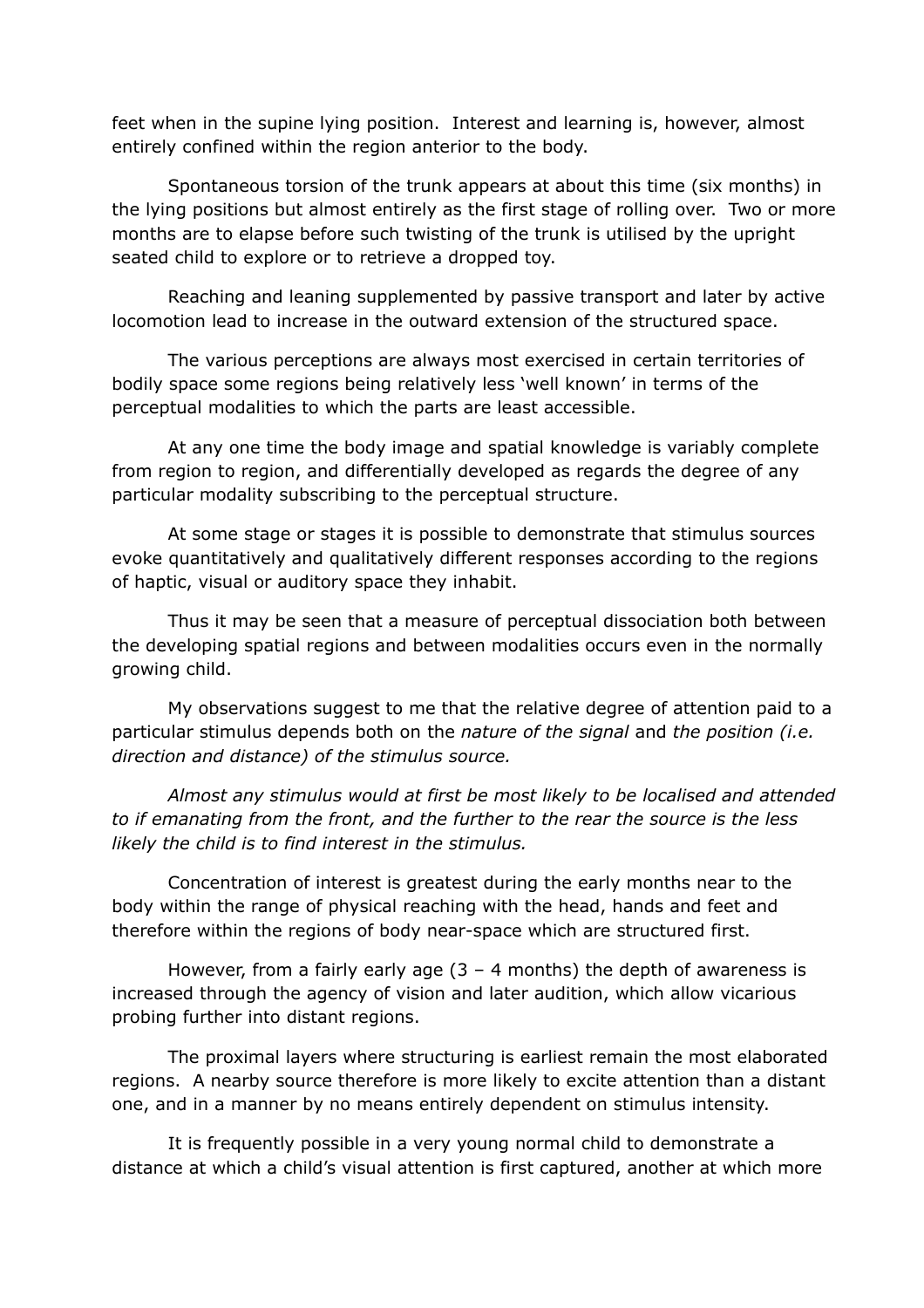definite interest is shown and yet another nearer one at which, heralded by a smile, recognition appears. [\\*](#page-17-0)See Note (i).

That this is at least partly the direct result of developing eye structure, accommodation and binocular co-ordination in no way affects the principle of the child's enlarging usable space. [\\*\\*](#page-17-1)See Note (ii).

*Generally speaking too, a haptic stimulus would take precedence over a visual, and a visual over an auditory one in direct competition* so that tactual stimulation of the side of the body in a young child is likely to successfully compete with auditory stimulation from in front.

The regions of developing structure I have taken to calling fields of interest or 'interest fields' for it seems to me that *the interest, or power of a stimulus to compel attention is at first a function of the spatial location of the source and direction of the stimulating energy rather than a property of the stimulus source.*  Soon, however, interest is induced in the source itself but in the early stages of normal development the configurations of the interest fields continue to play a preeminent role.

If now the assumption that real speech can only follow and parallel the development of comprehension of the speech of others, and understanding of speech presupposes an ability to discriminate and find interest and meaning in other less complex sounds and sequences is allowed, it may be seen that the

<span id="page-17-0"></span>\*

 $*$  Note (i)

Proximity appears to be a very important concept for one not infrequently finds in audition too that the stimulus intensities *impressed at the ear* from a distant source may have to be greater than those from a nearer source in order to excite a similar response.

Over a period of time the sphere and range of interest increases for both vision and audition, becoming more and more directly related to the intensity and clarity of the energy received at the receptor organs.

The physical correlates of the subjective experience, in the absence of direct vision, of proximal versus distal – of the nearer as opposed to the more distant – presumably include differences in the acoustics of the signals themselves as well perhaps as other acoustical factors such as subtle influences which the presence of a relatively large absorbing-reflecting body as the human frame must have on ambient sound, in addition to olfactory, thermal and photic stimulation.

<span id="page-17-1"></span>\*\*

#### \*\* Note (ii)

It seems likely that comparable structural changes are taking place in the ear during the early months which might well influence auditory response behaviour.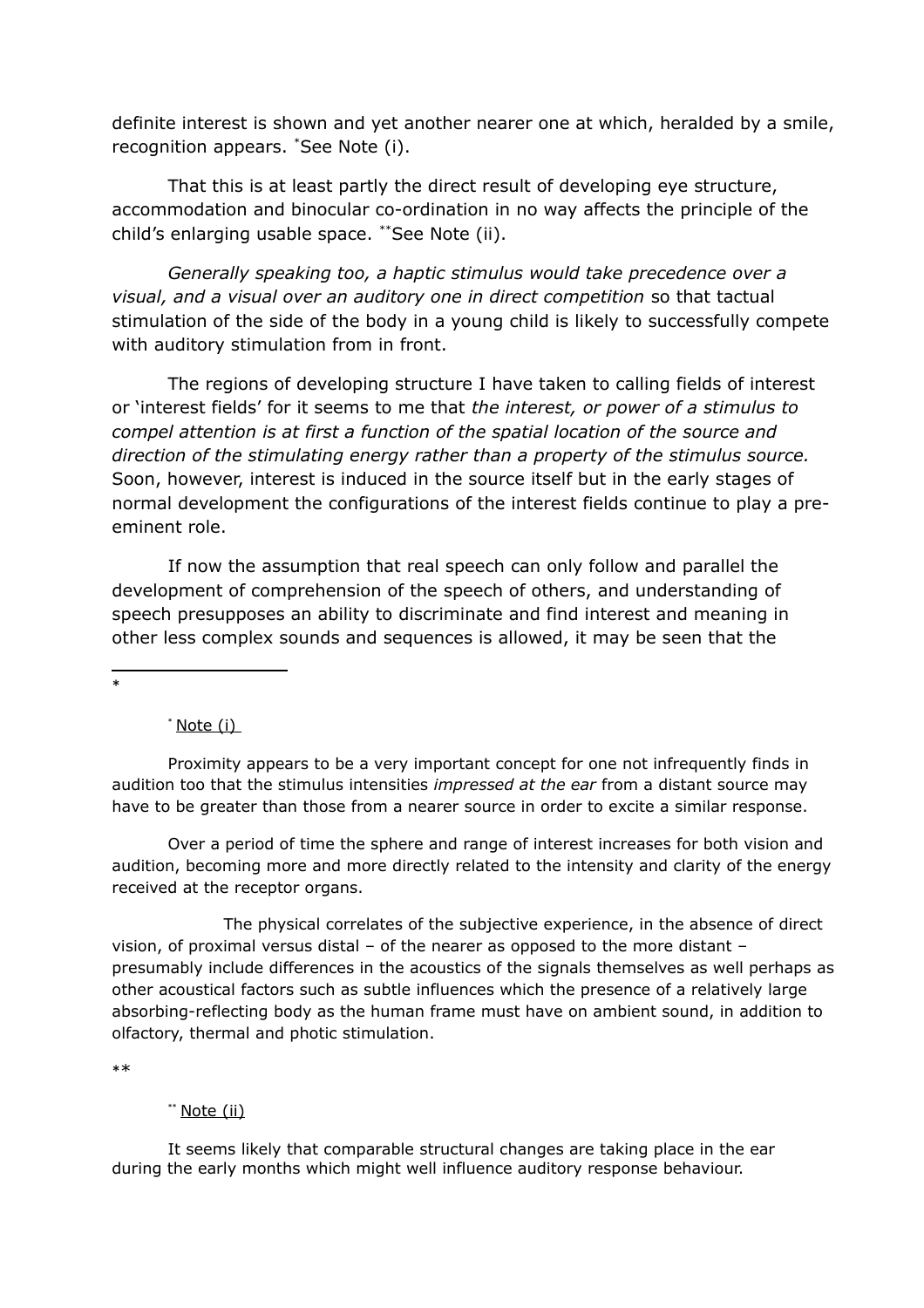various factors which can influence the rate, manner and form of the body image may also exercise an untoward influence on auditory and speech development.

It is a matter of common observation that in children before they sit sturdily with minimal support the sound intensities required to produce a turning response tend to be greater than with older children, whilst a similar discrepancy in the successful stimulus intensities is usually noticeable between the two ears of the same child.

These early asymmetries of responsiveness which rapidly become less apparent and finally imperceptible to casual observation, appear to be unrelated to cerebral dominance as generally understood.

In routine free-field testing of the hearing it is noticeable that often the child who is unable to sit with minimal support not only turns more readily to one side but may also show a difference between the two sides in his less energetic responses as smiling and vocalising.

This asymmetry is accentuated in pathological lopsidedness and modified in various ways in children with movement disorders.

That the child with a one-sided movement weakness turns less readily towards a sound on his poorer side may not seem particularly surprising and yet he may fail to turn to a stimulus, which has been shown to interest and excite him when impressed from the better side, long after the ability to turn has been established. Furthermore, the changes in facial expression and bodily set may frequently be so different in response to stimulation from either side that a child may be suspected of being unilaterally deaf.

Primary and secondary oculomotor disorders, (with or without impairment of acuity) often produce similar effects when alone or in combination with other bodily movement weakness. For example a baby of perhaps six months of so with a convergent squint may be found to turn readily to 'quiet' sounds from one side yet ignore sounds from the other, or show a non-turning response as smiling or mouthing. He may or may not turn to the poorer side when sounds are made 'louder' but he does not turn to the 'better' side as one might expect if he had a one-sided deafness.

It is noticed however that the baby is really using only one eye – that on the 'good' side – the other being lazy. Improvement in the use of the poorer eye with or without correction of the squint, as a result of encouragement exercises results in an apparent improvement in hearing with turning towards the 'poorer' side.

Bilateral weakness of outward movement of the eyes, myopia and possibly the use of corrective lenses may confer an appearance of bilateral hearing loss in young children, especially those who are late in sitting or have a general floppiness or weakness.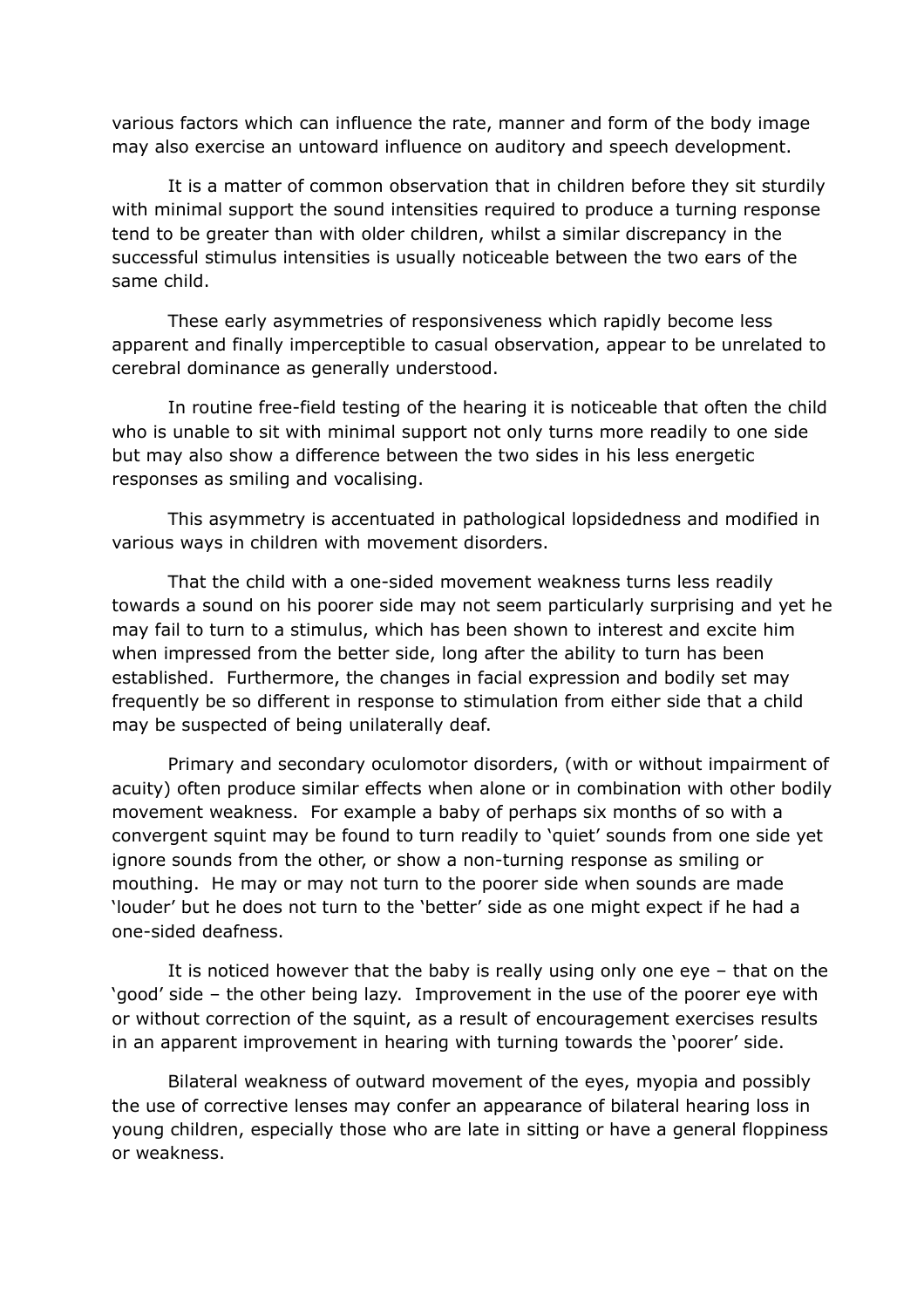Commonly one finds that such children are remarkably insensitive to visual stimulation of their peripheral visual fields even by violent agitation of large brightly illuminated sources well forward (to within perhaps 45 degrees of the normal in some children). Here, unlike the case where a stimulus is simply ignored the child will suddenly become aware of the visual source, turn and attend to it.

Such a source will usually be attended to more quickly and further to the rear if accompanied by an audible signal.

With a young child it can usually be confirmed within a short time – sometimes even within a few minutes – that any apparent impairment of auditory acuity is really a disorder of higher perceptual nature by encouraging the exercise of active movement on the poorer side.

An absence of laterally directed turning responses to sound in a child with a double sided movement weakness commonly suggests a bilateral hearing impairment, and an arching of the back in response to a 'loud' sound may be interpreted as a startle reaction when it is in reality a localising exploration of the space with which he is most familiar - originally structured in terms of the movements he at first found the least tiring and of the primitive automatic postures which dominated his early movements.

Such a child might respond by accurately localising a 'quiet' sound within the space above eye level at an age when this would be unusual in a normal child.

As has been said, visual abnormalities too, particularly incoordinations or restrictions of eye movements, exercise similar influences.

For one reason or another a child may tend to use one eye more than the other in his use of vision and this in addition to restricting the visual field to that of one eye is likely also to reduce the lateral movements of the 'good' eye to some extent.

Weakness of the lateral movements of the eyes also diminishes the visual range and tends to confine visual interest to the front.

These conditions are commonly associated with the apparent deafness, ranging from a reluctance to turn to one or both sides to an almost complete disregard of sound from out-of-sight sources, however 'loud'.

Not infrequently are encountered children, usually sharing some evidence of neurological dysfunction and often having a history of early restricted activity, or visual difficulties etc., who fail to respond normally to sound and may appear at first to be profoundly deaf.

Some of these may have had early or continuing difficulties in turning.

Among these conditions is one which is frequently reported to be associated with perceptive deafness – Klippel-Feil Syndrome. This condition is characterised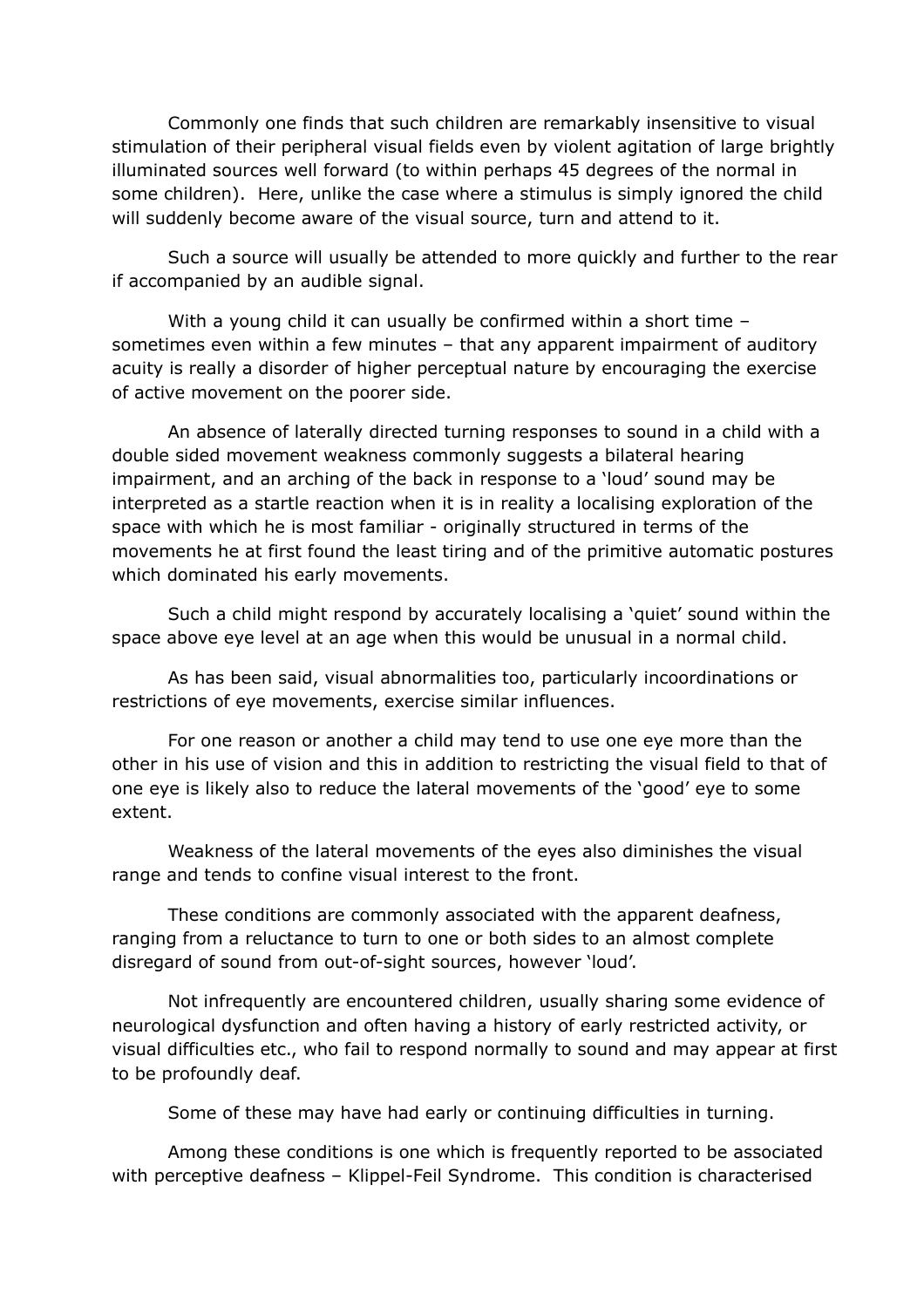by a short inflexible neck and is often associated with limitation of arm, trunk and eye movements.

These children are not infrequently found to be not as deaf as they at first appear to be and sometimes fall into the category of the auditory dysgnosic – having difficulty in finding interest and meaning in sound and failing to develop a normal use of speech.

Many other children in this large and multifarious group have visual field disorders, or lateral movement difficulties or have a history of such problems during the early months or years.

### **Speculations**

Observations such as these have commonly been made during examinations primarily designed to investigate a child's failure to respond normally to sound. Abnormal responses range from a failure to show signs of an awareness of sound to a faulty acquisition of an understanding of speech.

If a child consistently fails to respond overtly to sounds of less than certain intensities but responds regularly when the intensities are sufficiently high it is likely that some sort of sound filter is operating at the ear itself producing the conditions we normally consider as deafness or impairment of auditory acuity.

On the other hand a child may be shown to be capable of responding in a normal or near normal manner towards sound yet does not do so consistently. Behaviour of such a kind can range from an appearance of profound deafness to limitation of speech comprehension in the presence of a generally adaptive use of sound and good intelligence.

Conditions in which a child does not behave towards sound in a manner compatible with his intelligence, auditory acuity and emotional disposition are variously referred to as 'central deafness' – 'developmental aphasia' – 'language disorder' – 'auditory imperception' – etc.

All these terms I feel to have shortcomings, even the most acceptable 'auditory imperception' tending to be confined to audition.

I prefer and use the term 'dysgnosia', a neurologic expression derived from 'gnosis' or 'gnosia', rough equivalents of the term 'perception'. The prefix dysimplies a developmental deviation, as opposed to a- (e.g. agnosia, aphasia) which indicates a subsequent loss of function.

The term 'dysgnosia' may be preceded by any qualifying adjective (as haptic dysgnosia, visual dysgnosia) and within the sphere of reference designated by the adjective refers to a sort of ragbag category wide enough to include all that cannot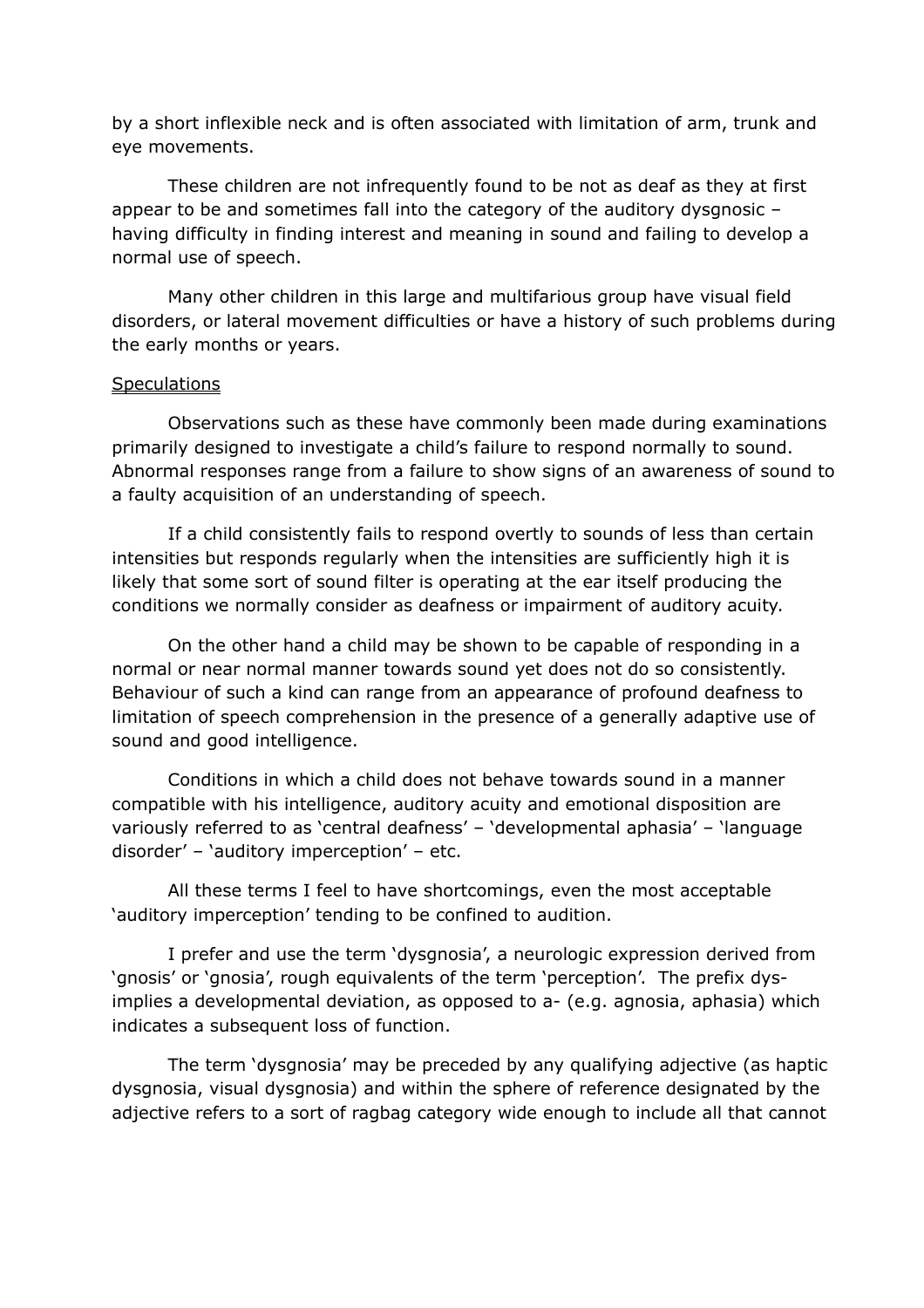be accounted for by sensory loss and not implying a preciseness which is not supported by the observed facts. [\\*](#page-21-0)

I feel that it is extremely important to stress the importance in clinical work of a continuing awareness of the distinction between the structural integrity of a sensory system and the adaptive use which is made of it, for the methods used in early attempts to correct the two forms of malfunctioning may be very different and even mutually vitiatory.

Most sounds, having no permanent meaningful associations, are ignored unless some unexpected quality momentarily confers a transient significance.

Physiological adaptation (habituation) rapidly takes place so that outward and localising (observable) responses tend to occur to unusual sounds or rhythms, to stimuli from unexpected directions or of singularly low intensities. Responses of this kind are likely to occur only once if a sound is repeated and adaptation is accelerated by raising sound intensities.

Whether or not a failure to find interest and meaning in sound can and does continue as a result of some primary dysfunction of the central nervous system mechanisms concerned with association of sounds and meaning, there are clearly other more peripheral and non-specific physiological mechanisms, interference with which could effect the evolution of similar aberrant behaviour.

A brief consideration of possible ways in which sounds come to take on meaning might suggest how some forms of dysgnosia come about and perhaps even indicate a basis for a tenable hypothesis designed to explain some of the vagaries of normal and abnormal auditory development.

It would seem that from a time early in the stage of compulsive-attention-tothe-'strongest'-stimulus-available (the first eight or nine months of life), stimuli are most readily attended to when they emanate from within the most exhaustively structured region of the environment, generally the front.

Whilst these regions have not been completely extended attention will tend to be focussed and confided within a narrowed scope.

For an auditory signal from an obscure region of space to attract attention it may have to be possessed of a very high significance and even then it may fail in its purpose. A combination of information from more than one sensory modality may be required to capture the attention, each of the components by itself being

<span id="page-21-0"></span>\*

<sup>\*</sup> 'Central deafness' may perhaps be of peripheral origin; 'language disorder' is used to refer to conditions which are essentially non-and pre-linguistic. 'Aphasia' in adults is not used for a tendency to ignore even simple sounds – 'auditory agnosia' is the term used.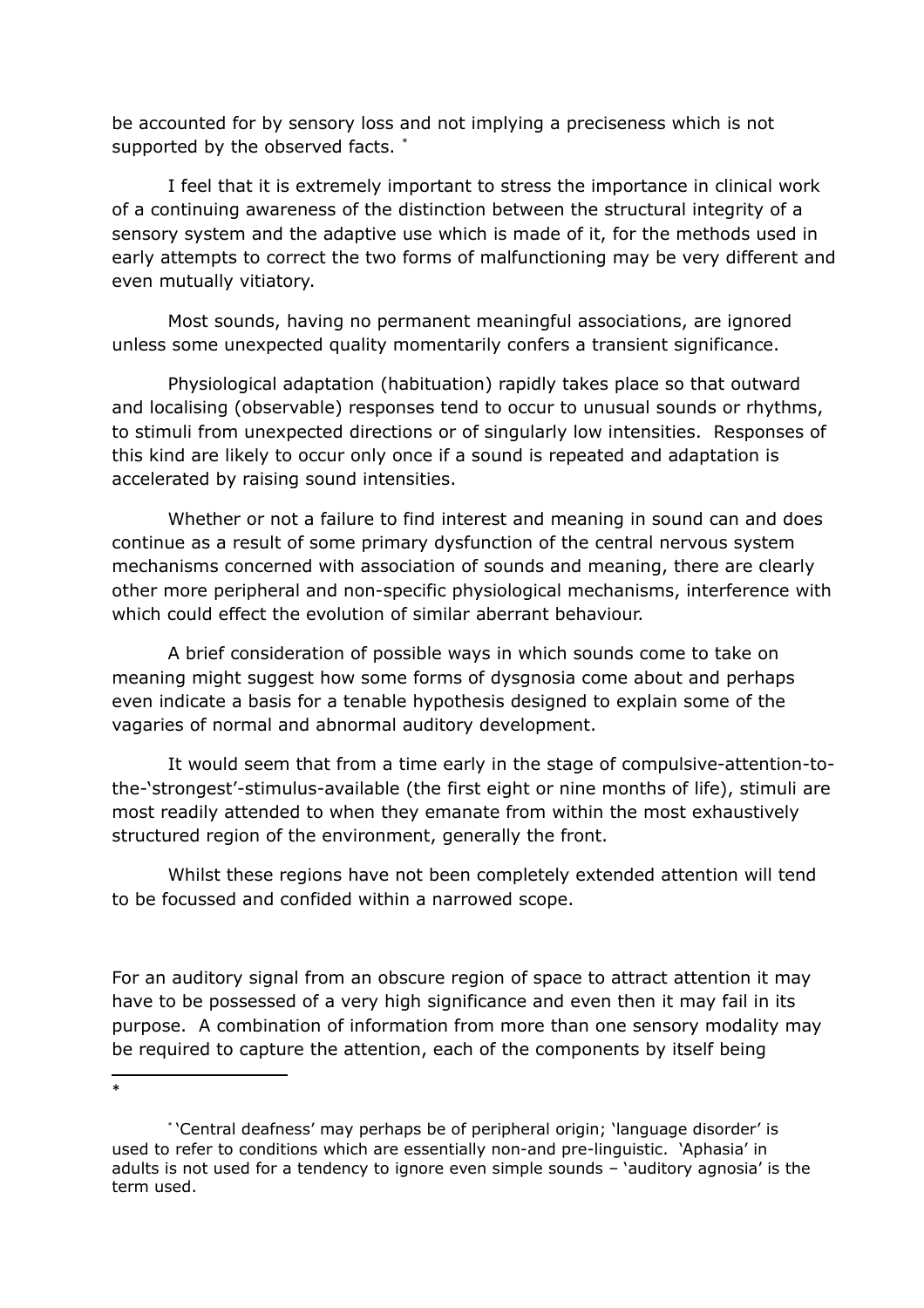insufficient to elicit a localising turn (as in an example quoted earlier).  $1*$ See also myopia note.

In such a case the dysgnosia may be considered to extend beyond the auditory sphere; however audition is likely to suffer the most setback and be the most obviously affected because of its dependence on the haptic and visual but also in virtue of the more energetic nature of auditory responses. See [\\*](#page-22-1)Note

An auditory dysgnosia may be such that a sound which is heard and attended to may have to be brought into the frontal field of haptic and visual interest before its full significance or signification can be educed. It is as if a very complete knowledge of the nature and position of the source must be available before the meaning of a sound can be extracted.

At some early stage of development a sound seems to have meaning, however simple, only in full and simultaneous association with already meaningful images from the source.

Later a knowledge of its location may be all that is necessary for the sound to arouse interest (to awaken meaningful mental images?) and this means that in the

<span id="page-22-0"></span>1

\* Note

Myopia – The nature of this condition makes the concentration of attention upon a certain circumscribed region essential. The limited size/extent of the clearly defined region or the mental effort required to maintain this region in clear focus results in actual blurring of retinal images or in reduced attention to images entering the eye from the more peripheral aspects of the field.

Either mechanism alone or perhaps the two mechanisms conspire in sum or product to significantly reduce the amount of exploitable information from the peripheral fields of vision.

The projective extension of structured bodily space may be severely stunted in this way. The probability of a sound source being located is hence very considerably reduced, and when located, of its being within a well explored region of space, small. In association with early movement weakness and retarded sitting and/or fluctuating hearing impairment of even small degree, short sight might be expected to sometimes result in peripheral visual and auditory dysgnosia and delayed speech development.

<span id="page-22-1"></span>\* \*\* Note

Haptic perception takes place during active or passive handling, touching or proprioception. An external observer only recognises or infers perception from handling behaviour or reaction to contact etc.

Visual perception is inferred from visual following or appropriate reaction following on recognition of the visual image. The eyes may be opened or closed and *open eyes are commonly assumed to be seeing eyes.* 

Because haptic and visual perception are both regularly possible from a very early stage without movement, dysgnosia may be readily overlooked by the casual observer (very common in rubella and encephalopathy) but auditory perception, being so regularly associated with turning responses and combined with the plain fact that ears do not open and close makes a failure to respond to sound fairly obvious from an early stage, particularly when combined with faulty haptic or visual perception!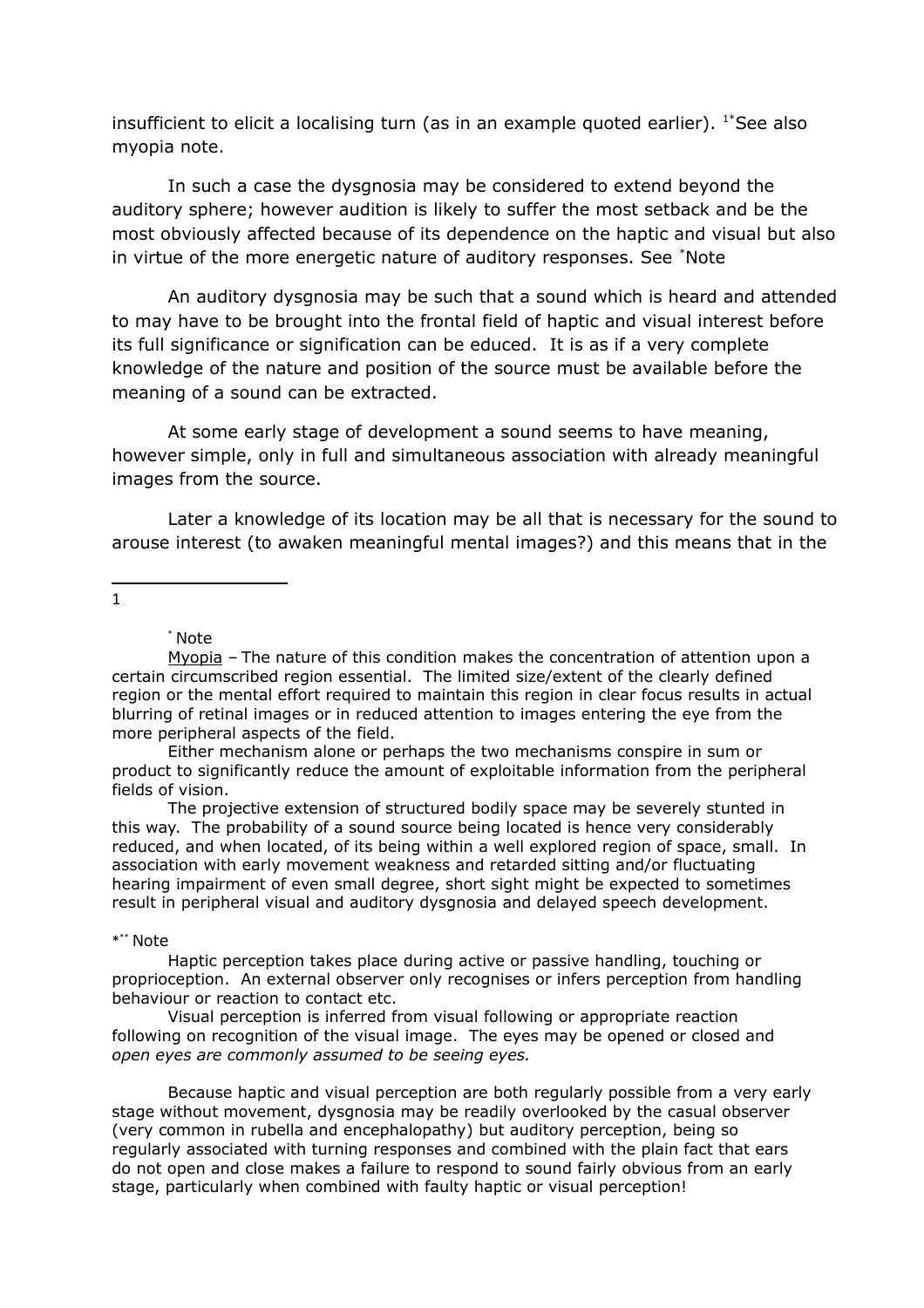early months the more readily its source is localised the more meaningful the sound.

At a pathological level a child with a narrow region of interest may understand speech better with the speaker in front of him. This phenomenon in children with limited visual fields who are thought to be deaf is often misinterpreted as lip or speech reading; however, it can be readily shown that covering one's lower face whilst talking influences such children's comprehension little if at all.

Emotional reactions are usually encountered in situations such as these, the child commonly being less anxious when the speaker is in front, but this is almost certainly a result not a cause of the increased facility in understanding and improved performance.

Taking the development of auditory perception alone and ignoring the direct conditioning of associations of sounds with meaning as occurs in very young and passive babies (and sometimes in supposedly remedial techniques), the progressive associating of sound with signification might be roughly and briefly summarised as follows:

A sound may elicit transient attention even without any special association if it has a significance for the hearer based on its unusual or unexpected nature, combination, intensity, rhythm, direction, etc., or change in any of these characteristics.

Such a relatively meaningless sound may arouse a postural response such as a change of 'set' ('alerting', 'stilling', smiling or 'listening'), a startle reaction, 'negative' attitude or, *if the source should be situated within a fairly well structured region of body near-space,* even a localising turn. Even here the turn may be abortive or if complete may fail to result in a finding of interest in the source.

Finding the source is necessary for establishing an association between a sound and other already meaningful sensations emanating from the same source.

Thereafter the sound can become endowed with significance and be capable of arousing prolonged interest – interest sufficient to initiate an anticipatory localising turn to be rewarded by the successful gratification of other senses.

Having acquired meaning in the particular locality or localities in which its source is identified a sound may remain for a while most significant when originating from within these regions even after acquiring a direct meaningfulness in virtue of its association with other perceptual qualities as shape, colour, smell, feel, etc.

Furthermore for a time a sound is likely to be recognised in its full significance, as up to that moment realised, only when combined with visualisation or palpation of the source, rather as low intensity or filtered speech may need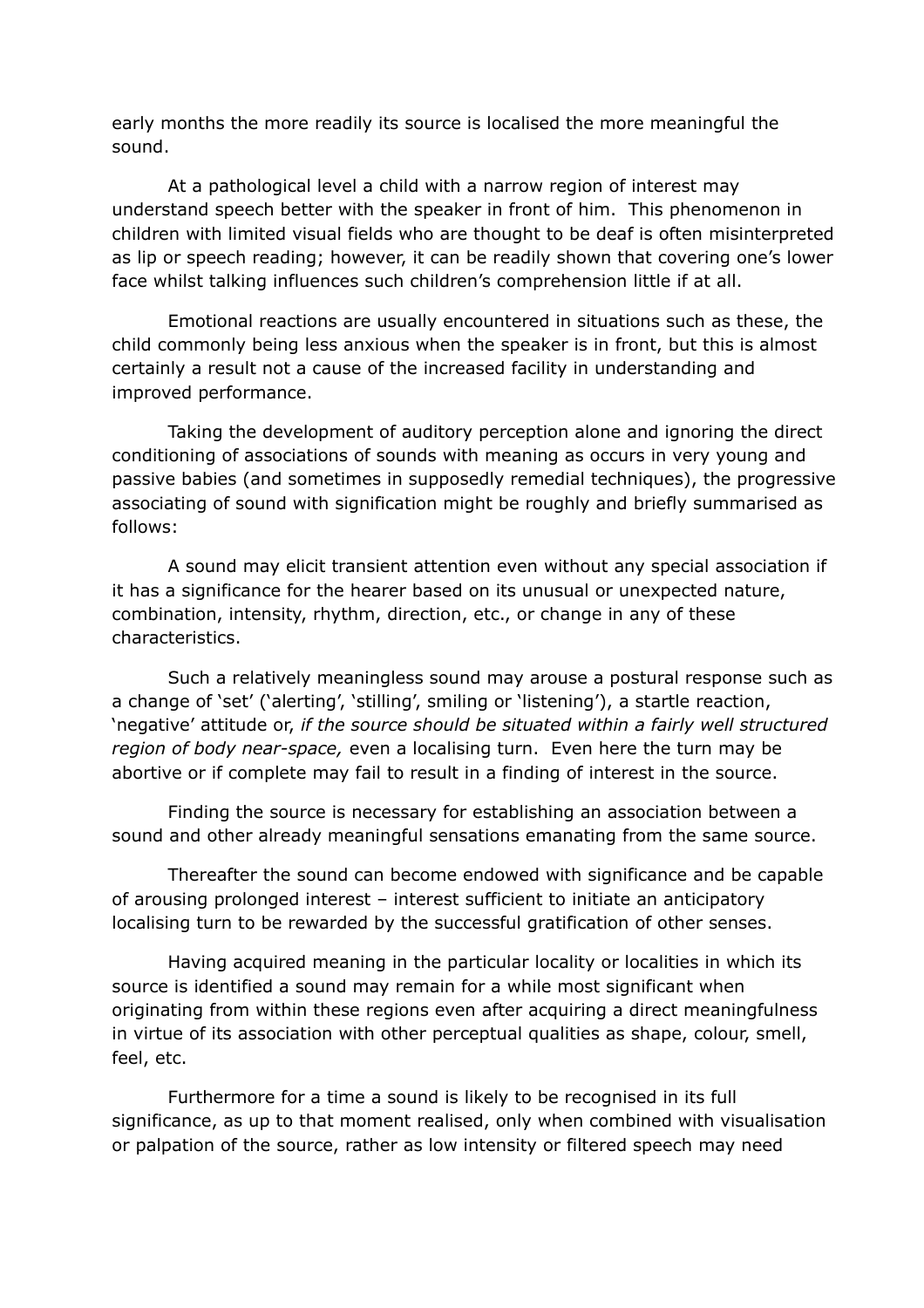supplementary face reading or other visual concomitants for full interpretation of its content.

As a more elaborate and efficient system of processing auditory stimuli becomes established it is likely that for a while at least a full interpretation of their import is derived from the sounds alone only with a prior or inferred knowledge of the position and nature of their sources.

Even as experienced observers of visual phenomena we recognise that we often need more clues than are actually available within the visual image to identify a source. Sometimes we fail to identify correctly an unfamiliar close-up view or a picture taken from an unusual angle; sometimes by employing remembered experience we make sense of what we see, often correctly but on occasion, as in the case of optical illusions, wrongly.

After all we do not really respond in a meaningful and directed way to the actual stimulus patter impinging on our senses presumably but rather to the conceptual image, previously built up in the mind, which such stimulation evokes within the sensorium.

The finding of meaning in a stimulus must be preceded by sufficient previous associations from which to build such a construct.

The child subsequently reaches a stage when a knowledge of the position of the source from unrealised anticipatory localisation may be adequate and finally a sound may come to be meaningful even to the extent of carrying symbolic signification, alone or in sequential combination with other sounds, without the necessity for the listener's awareness of the exact source locality.

It will be recalled however that in a multiperson conversation even distinctive-voiced speakers may be misidentified if the participants are moving freely about. Again, at a somewhat more fundamental level a strange or puzzling sound may suddenly take on a familiar form once its origin has been discovered or defined.

Sounds impinge upon us from all angles of a sphere and who is to say which are the most commonly utilised and which the most significant of these directions. It seems reasonable to suggest however that any conditions which restrict the ability to locate sources in space by limiting the extent or depth of organised body space or by preventing normal stereotaxis within such regions of awareness, might interfere with the normal genesis of auditory eugnosis or the finding of interest and meaning in sound.

It is also readily possible to hypothesise manifold quantitatively differentiated and qualitatively dissociated states ranging from almost complete perceptual dysgnosia through diverse protean forms to ostensibly single modality conditions, some affecting all but the crudest sensations, others only the complex and symbolic functions.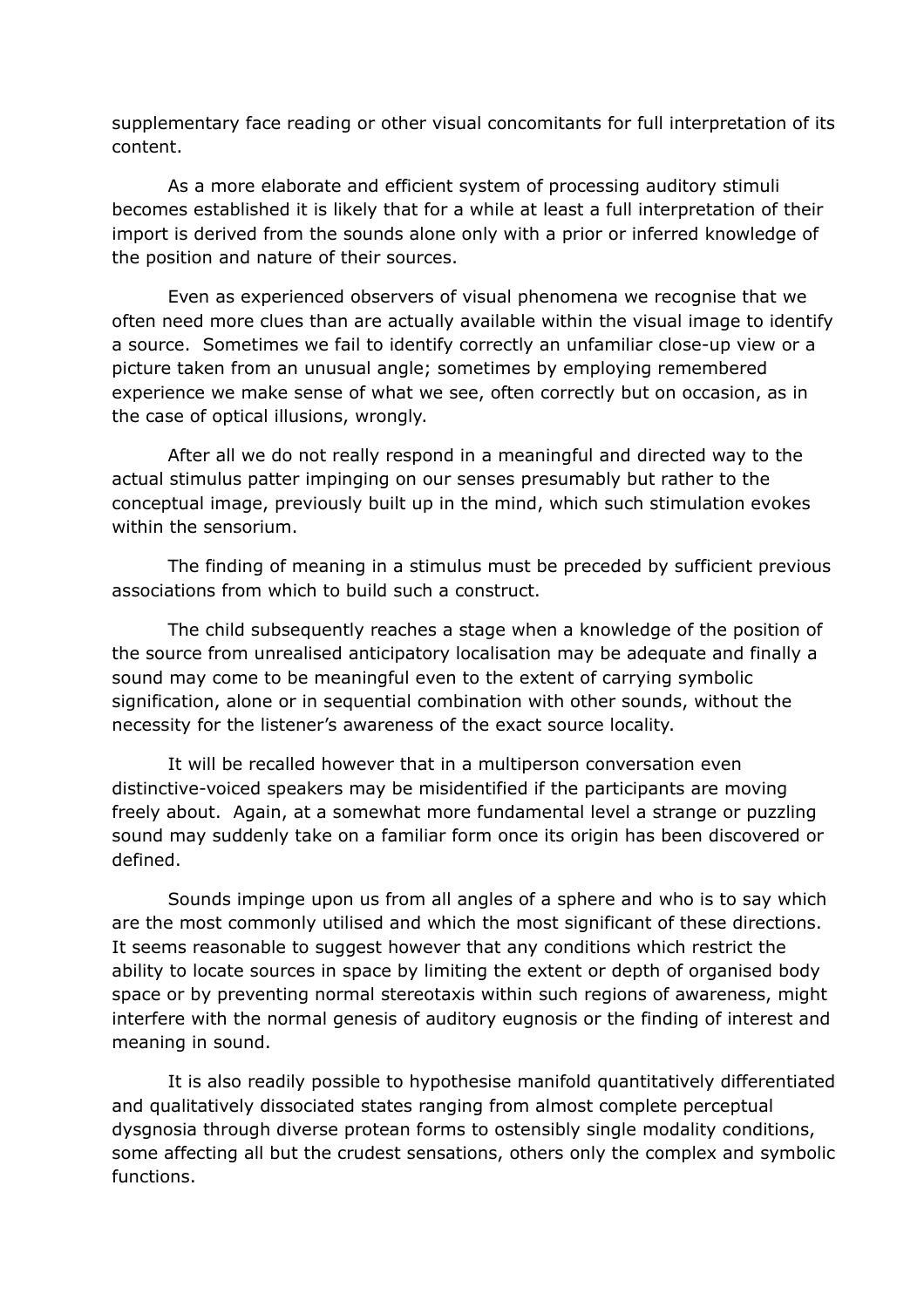A possible additional hazard is that some stages of perceptual development may be governed by critical timing. That is to say there could be a critical period within the earlier part of the organism's life span during which certain basic and necessary perceptual processes are established in a manner which is not fully possible later.

Certainly the almost complete inability of some intelligent and apparently intact children to make adaptive use of or even to find interest in sound during their early years and the subsequent but anomalous development of speech by a proportion of these children is compatible with such a possibility.

It is not suggested that such a mechanism is the only or even the most common cause of auditory dysgnosia ('language disorder', 'auditory imperception', 'developmental aphasia', etc.) but is put forward as an alternative hypothesis to the usual, equally vague, 'central deafness' view which implies a primary interruption or disarrangement of pathways within the 'auditory system'.

A number of factors are always concerned in the evolution of normal adaptive functioning and the exact nature, degree and extent of any behavioural anomaly will depend upon the balance of these factors. It is not therefore suggested that a particular postural defect must always lead to the same behavioural pattern. Such a margin of safety seems to be built into the human organism that the odds have to be stacked pretty heavily against an infant's normal progress for a really crippling measure of affliction to result.

#### Preventative and Remedial Measures

As has been seen normal perceptual development depends on a passive and active interaction with the environment which normally results under the influence of the child's own developing organisation of postures and movement patterns, together with the ordinary handling and stimulation he receives from his parents and others.

The importance of timing in this respect too will be appreciated and it is clear that certain children are liable to fail to develop adequate perceptual organisation.

In particular it is children who fail, for one reason or another, to receive sufficient 'passive' stimulation during the early months, children whose movements are restricted by movement weakness or abnormally high muscle tone, and children whose movements are poorly controlled and unstable who are at risk.

It is not suggested that all such children will necessarily develop gross perceptual abnormalities in the absence of consciously devised and directed treatment. Nor is it to be inferred from what I have said that such measures once instituted will necessarily be adequate or even substantially effective for every child; however, it is likely that the majority of affected children will benefit to some extent from the attention.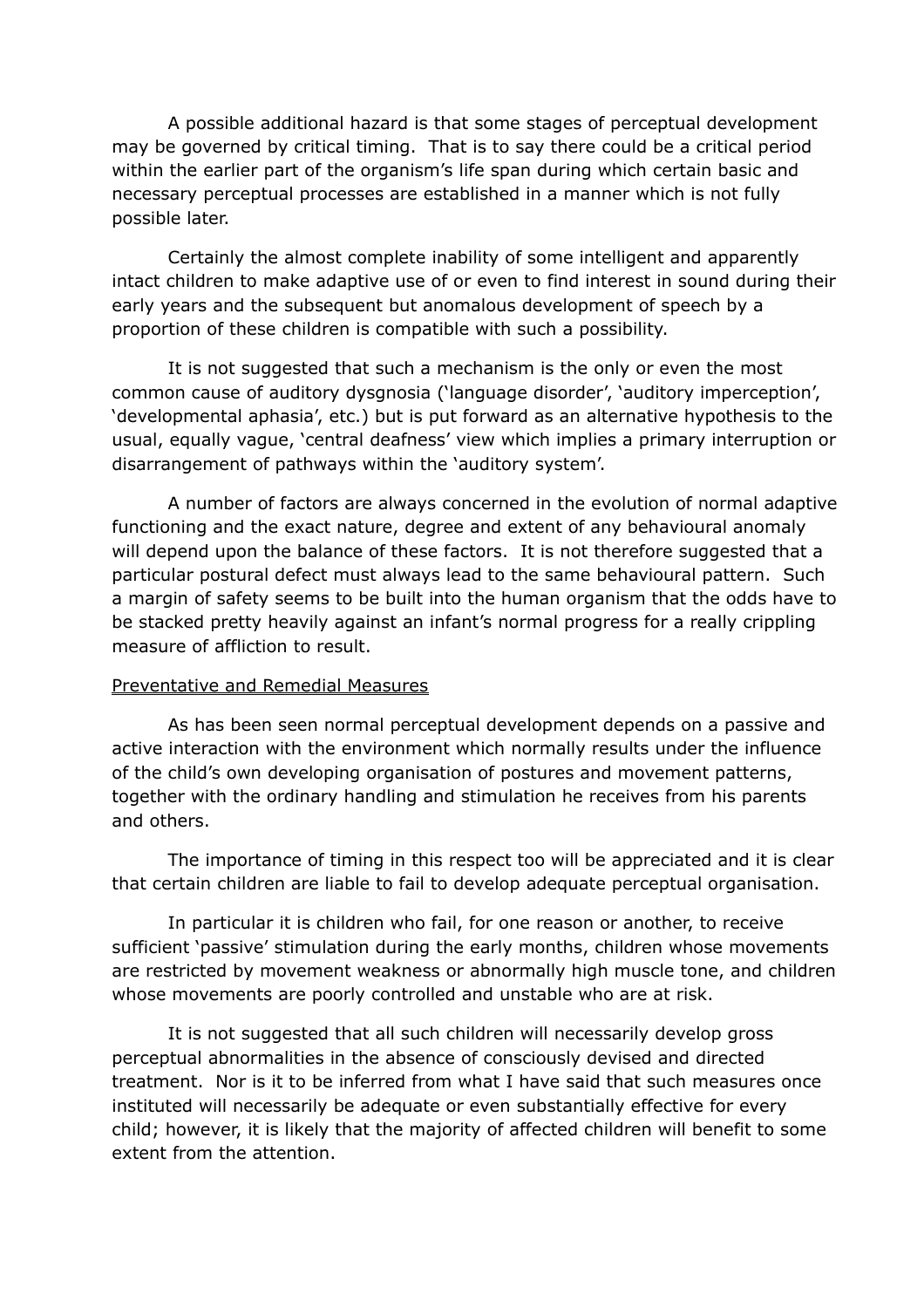The first and most important stage of treatment is the recognition, in particular by the parents, of the child's need and some understanding, however intuitive, of its nature.

Secondly, the early and regular application of appropriate measures designed to enlarge the child's restricted perception normally carried out by the parents and preferably under informed guidance.

#### Generally under-responsive children

Children such as those whose emergence from the neonatal state of perceptual inaccessibility has been delayed, that is to say the primary autistic conditions (including early infantile autism, rubella embryopathy, and those resulting from early deprivation in weakly and 'damaged' children), are in urgent need of attention.

Unfortunately they are the very children who are often inadequately stimulated for there is not only a biological need for babies to be stimulated, as we have already seen, but the adult also seems to have a biological need for certain responses – 'social' responses – from the child if he is to behave in an adaptive way towards the child.

If the baby fails for some reason to evince these responses he tends to be left alone for long periods. Such a 'good' baby who sleeps well or lies or sits quietly in his cot demanding little attention is commonly not recognised to be abnormal until a year or so old. Sometimes it is only when another biological need, the need for his child to 'talk', appears between twelve and twenty four months that the inadequacy is noticed by the parent.

This reciprocal need relationship between baby and adult presumably has an adaptive function among lower animals where an imperfect specimen represents a liability to the group and is, I consider, the basis of the 'odd feeling' we have about an autistic or schizophrenic subject. We talk of the child's "lack of affect" when we recognise a weak affectual response to him in ourselves.

Such a condition needs to be recognised early and compensated for by studied and painstaking 'normal' treatment of the child.

## Children with movement weaknesses

The weak infant will need more handling during the early months than the normal child. Regular manipulation and gentle passive exercise of the movements the child is making are likely to be helpful.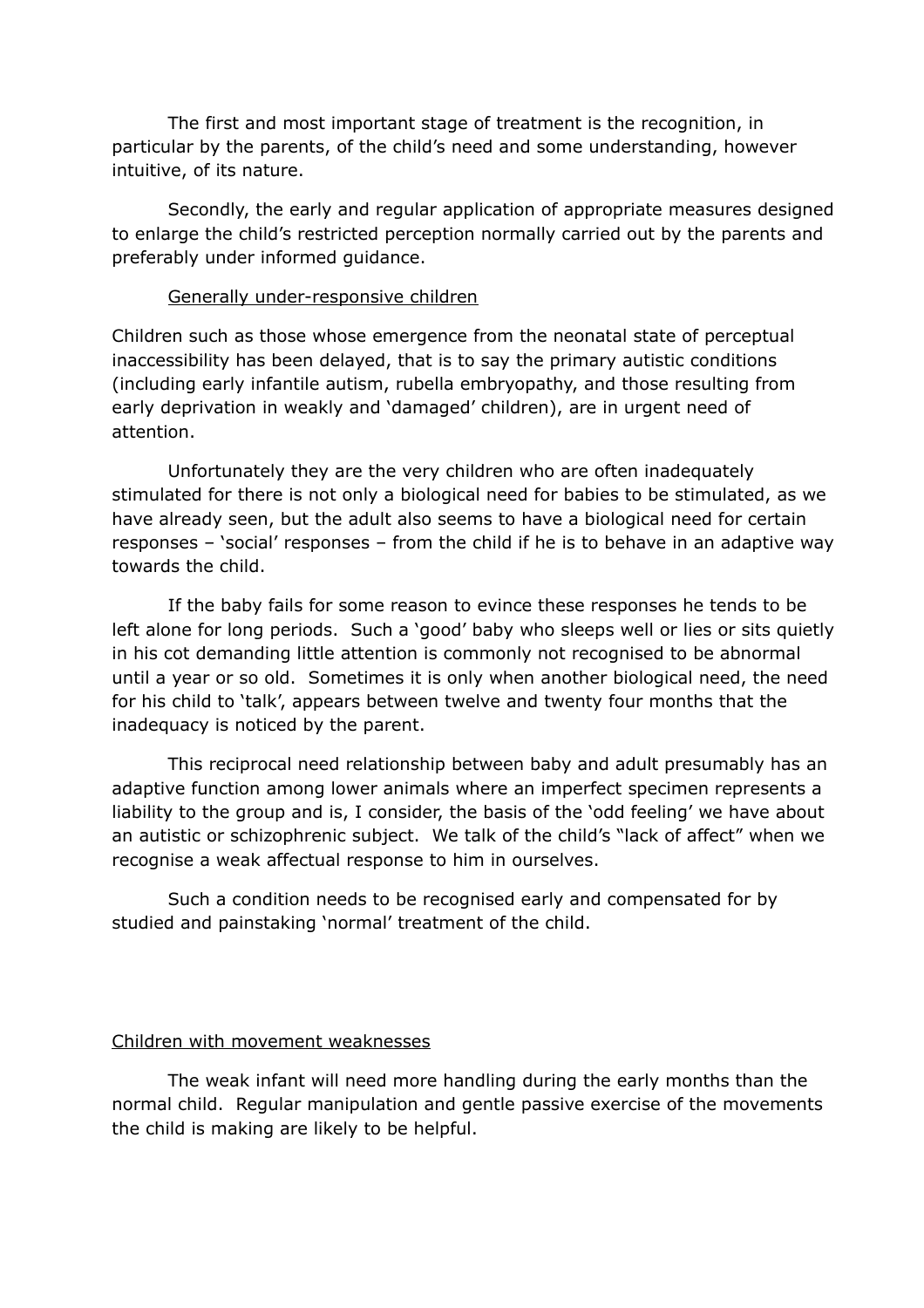Even more important however is the encouragement of active exercise including the attaining and maintaining of normal upright postures.

Systematic exposure of small segments of weak postural complexes to potentially rewarding if physically tiring attitudes at first for very short periods of time fosters the gradual assumption of autonomous control. For example complete bodily support for all but a droopy head and placement of the child where his raising his face is rewarded by an interesting view will encourage head control.

Presenting a source of interest within a child's already established region of interest but carrying it into a less well explored zone will extend his field of interest in any particular direction by encouraging him to turn and to use his limbs to reach into the less accessible regions.

### Children with poor postural control

'Dystonic' – 'athetoid' children have in addition i*mpediments to their responding to sound.* (see Appendix IV)

Of course in referring to these procedures which attempt to prevent or redress deprivation due to postural difficulty I am assuming the child to be continually surrounded by normal experiences as far as possible and not taken up from a hospital bed for his "lessons".

Clearly such children may well require extra help in making some of the associations we call learning. In the early stages this would be given by someone close to the child, as his mother, under guidance from someone familiar with the problems. Later a child may need special techniques which are only available at certain schools. However, I hope that it might be possible by promulgating certain basic information about early perceptual development to prevent some children from the necessity of attending for special education.

#### **SUMMARY**

Briefly summarising these comments I suggest that movement and visual difficulties which prevent or discourage haptic and visual exploration beyond a certain minimal range consisting of the manually (or pedally) and visually accessible fields generally in front of the child virtually excludes structuring of the immediate environment outside these fields and focuses whatever attention and interest is available within these narrowed regions.

Squints and other oculomotor defects which diminish the extent or clarity of the visual fields, difficulties in rotation of the head or twisting the trunk and limitation of abduction and extension of the arms are liable to result in a situation where the child's whole world is represented by what is in front of him; the regions being out of reach and sight are also, so to speak, out of mind. It should be pointed out that rotation of the body as a whole does not affect the exploration of the body near-space which will, of course, rotate with the child.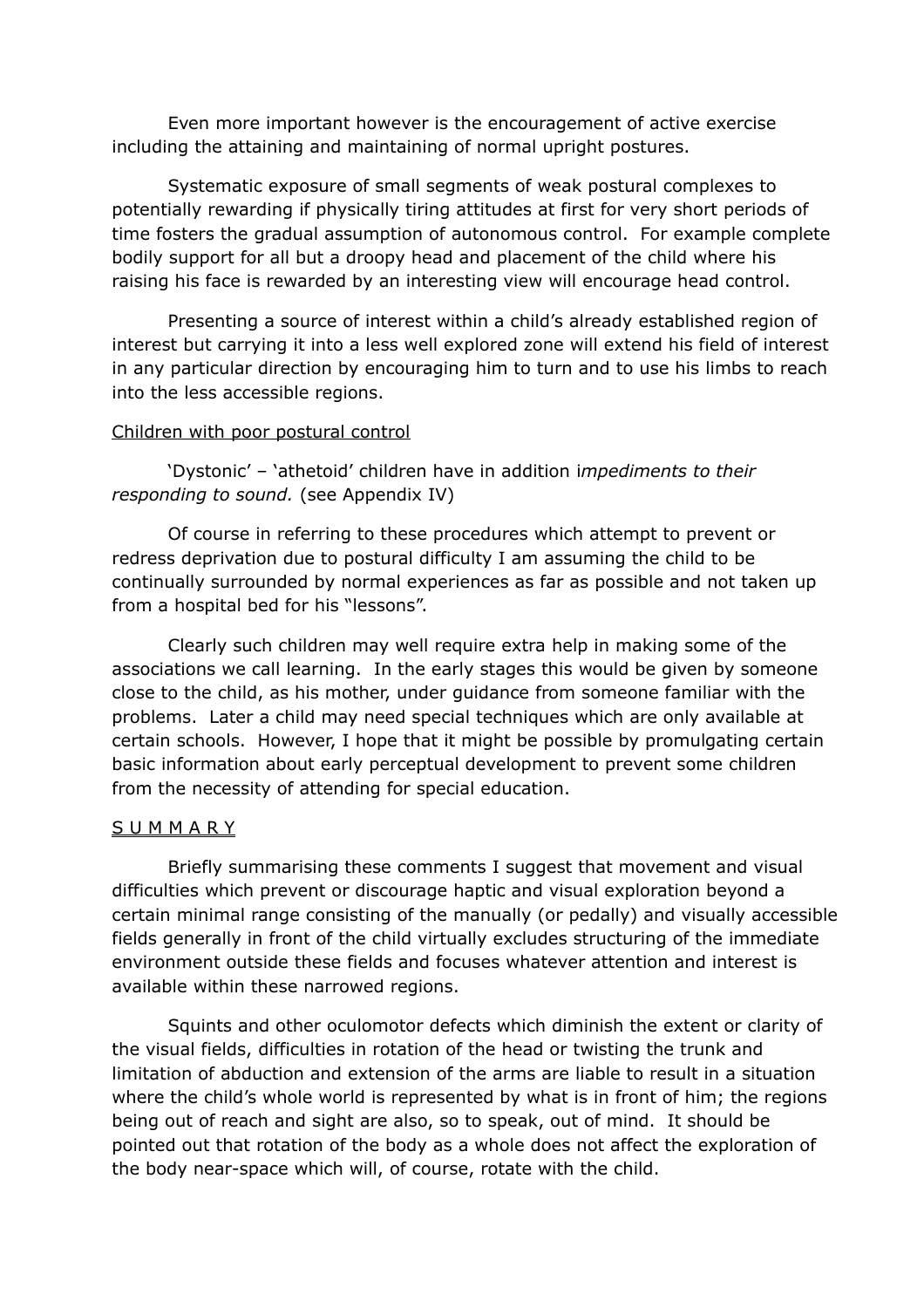Under these conditions stimuli of various sorts arising within what I call an environmental 'interest field' will always take precedence, when in direct competition, over those obtaining in regions of low or no interest; and commonly the latter stimuli will produce only occasional responses often modified in form, responses to stimulus intensities greatly above the thresholds of similar receptors receiving from within the 'interest fields', and often stimuli will be ignored completely.

It is to be noted that I link the concept of 'interest' or the capacity to command attention at this stage, not with particular objects, qualities, etc., but with the region from which their identifying stimuli emanate. It is necessary perhaps to stress again that it is not primarily a deficiency or impairment of receptor function which is concerned here for it is frequently possible to lower the effective threshold value of a sensory system within a matter of weeks and sometimes within minutes by the active exercise of the neglected perceptual field. It is not the location of the receptor organ stimulated but the direction from which the stimulus comes which determines the response threshold at this stage.

The transition states in normally and abnormally developing children are particularly enlightening. For example in the normal young child of say four or five months it is often possible to demonstrate that a sound source readily and overtly localised when on a level with the ear and just out of visual range requires a higher stimulus intensity if a few inches further back or may be completely ignored even at intensities of the order 65 dB. if displaced still further to the rear or upwards.

This effect is greatly exaggerated in neurologically 'damaged' children. For example in mild hemiparesis of early childhood the child, in areas where routine screening for hearing loss is carried out, not infrequently presents with an apparent asymmetric hearing loss, the bodily weakness having been overlooked.

Not infrequently dissociation within the interest fields occurs so that a region which is so to speak visually fertile may be barren ground from the acoustic point of view and yet abut on a region where this situation is reversed or an entirely different state prevails.

It is suggested that such abnormal perceptual states sometimes persist, having a narrowing and debilitating effect on the interpretation of afferent stimulation and producing the auditory and audiovisual dysgnosias commonly referred to as 'congenital auditory imperception', 'developmental aphasia', etc.

Therapy consists in enlarging and consolidating the body image formation and space structuring processes from the earliest possible moment.

The child with movement weakness for example should be encouraged and induced to actively rotate his head and eyes, twist his trunk and reach sideways and behind as much as possible by presenting stimuli, which already interest him under certain conditions, from the boundaries of his prevailing interest fields or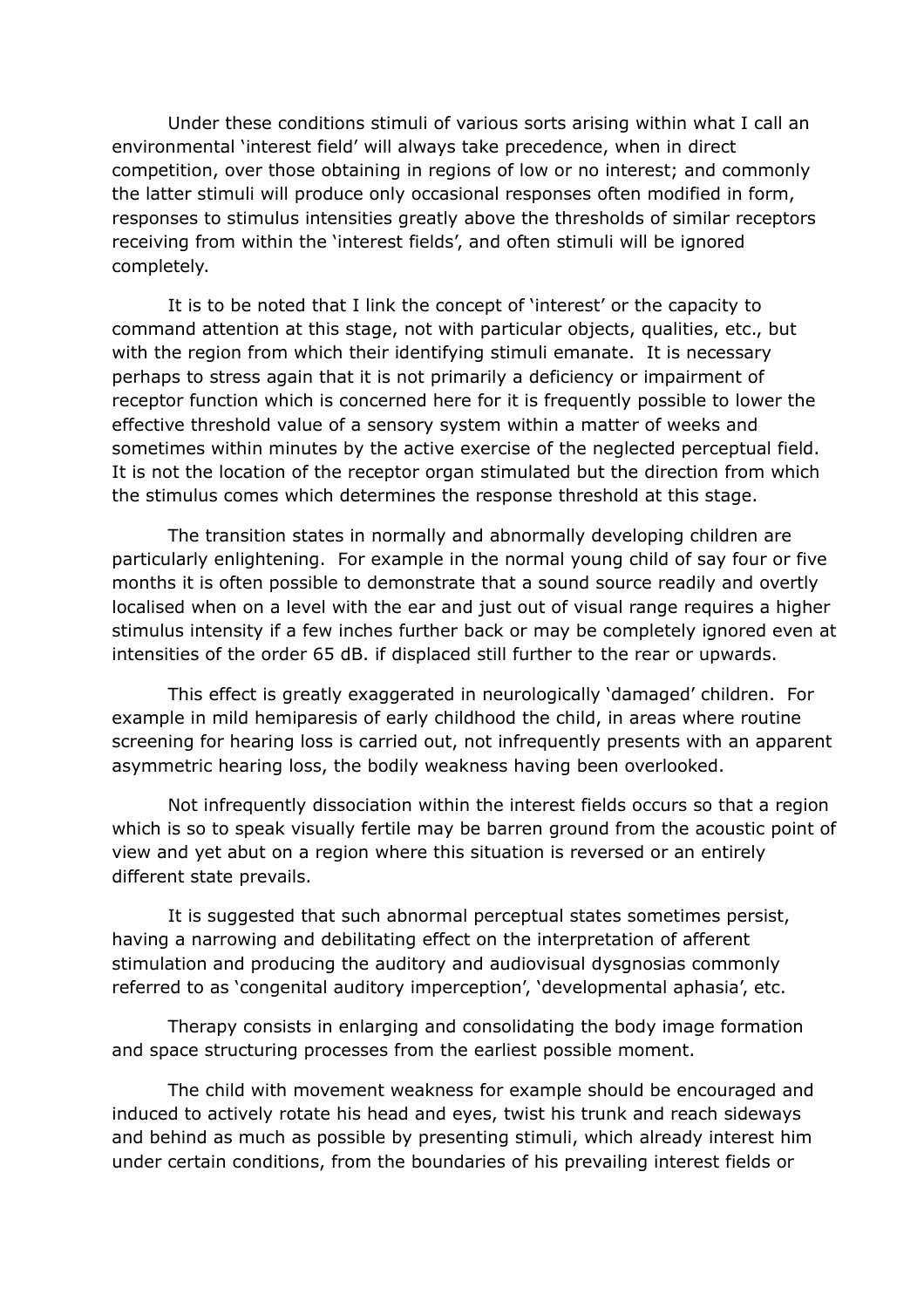from the midline carrying such interesting materials from the midfront gently towards the sides to facilitate extension of the field or fields of interest.

I would interpret the undoubted value of dancing, mime, and 'music and movement' for 'brain damaged' and mentally retarded children, and the beneficial effects of encouraging the active use of the weak side in the congenitally hemiplegic child in this light. The commonly observed phenomena oddly termed 'tactile extinction' represents 'unfair' competition between interest fields.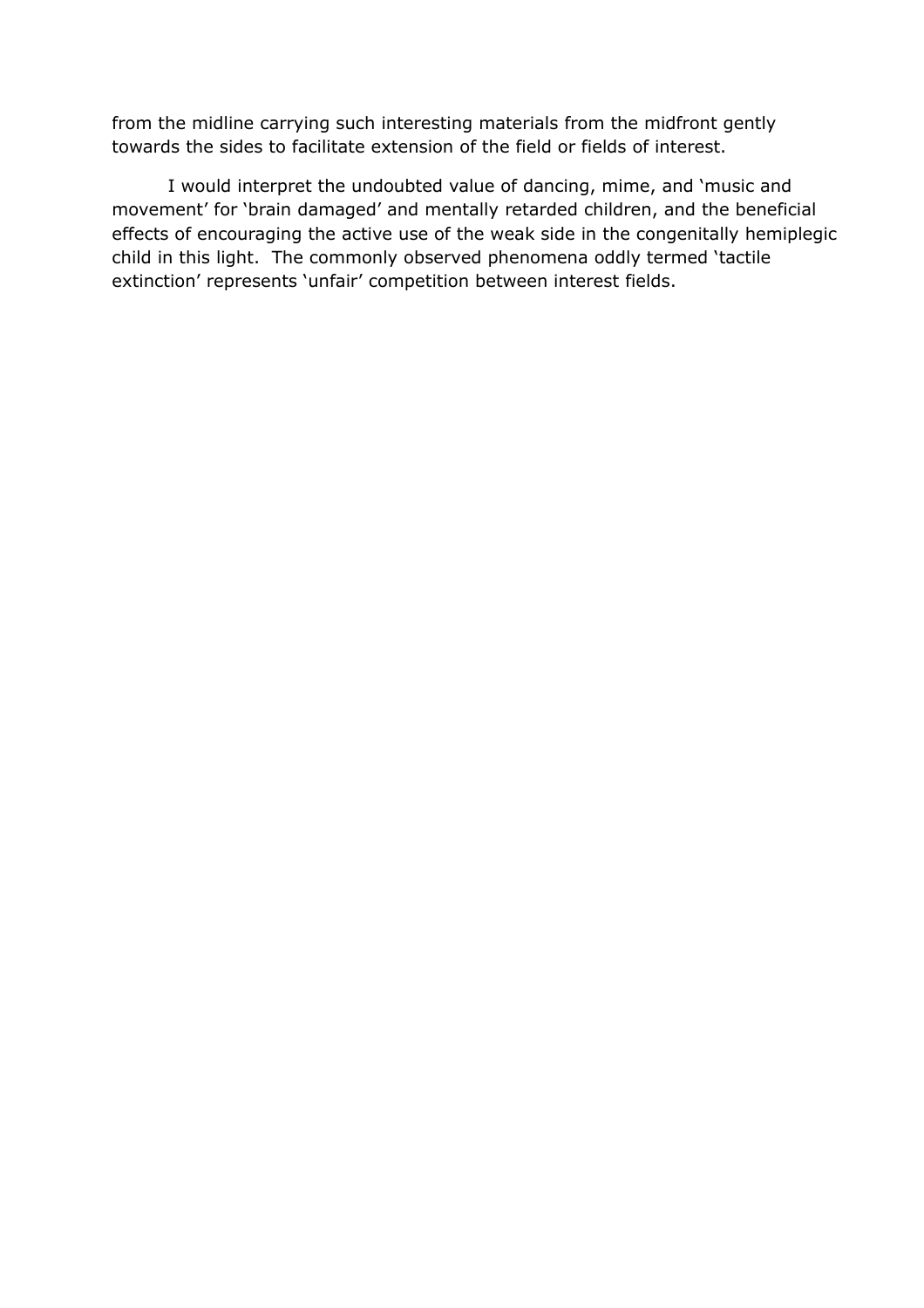### **DISCUSSION**

#### To Dr. Waldon from Mr. Boothroyd

I was interested in your comment that you felt that hearing tests of many young children indicate alerting thresholds rather than audibility thresholds.

I have found older children who appear to behave in this way in pure-tone testing and frequently there is a history of middle ear disorder and wonder what you think of the thesis that an end organ of variable sensitivity can result in a disturbance of a system in which hearing is the primary alerting or 'watchdog' sense.

#### Dr. Waldon's Reply

It has been my impression that children whose normal adjustment to auditory stimulation has been adversely influenced in some way over a considerable period of time can come to respond fairly consistently in a manner different from the usual.

Among these, a child who has been subjected to an asymmetric and fluctuating hearing loss (due to middle ear disease) over a considerable period of time may come to behave differently towards different stimuli, e.g. he may continue to behave as if he has a definite level of hearing loss some time after the loss has, in fact, improved or cleared up completely, so that the odd situation obtains of a child who behaves in test situations as if he has a conductive loss yet discriminates speech at even lower intensities!

Anomalous behaviour of this sort in adults would be referred to as 'functional', 'dissociative' or 'hysterical'.

My own (I am aware very naive) explanation of this would entail a child's coming to impose a consistency and stability on what is to him a very uncertain, bewildering, and seemingly fickle environment by learning to respond only to auditory signals of a certain intensity. A child whose overt responsiveness varied with his unrecognised hearing loss would be likely to perplex his parents, teachers, etc., and produce reactions whose variability from the child's point of view would induce in their turn anxiety in the child, a vicious cycle being thus established.

Anything which imposes a consistency on the child's responsiveness to auditory stimulation must go a long way towards breaking this cycle.

As far as I can see, the only way a child could become consistently responsive, despite a fluctuating hearing loss, is to establish a threshold directly related to the physical intensity rather than to loudness.

That is to say subjective clues other than loudness would need to be brought into play in order, so to speak, to label intensity.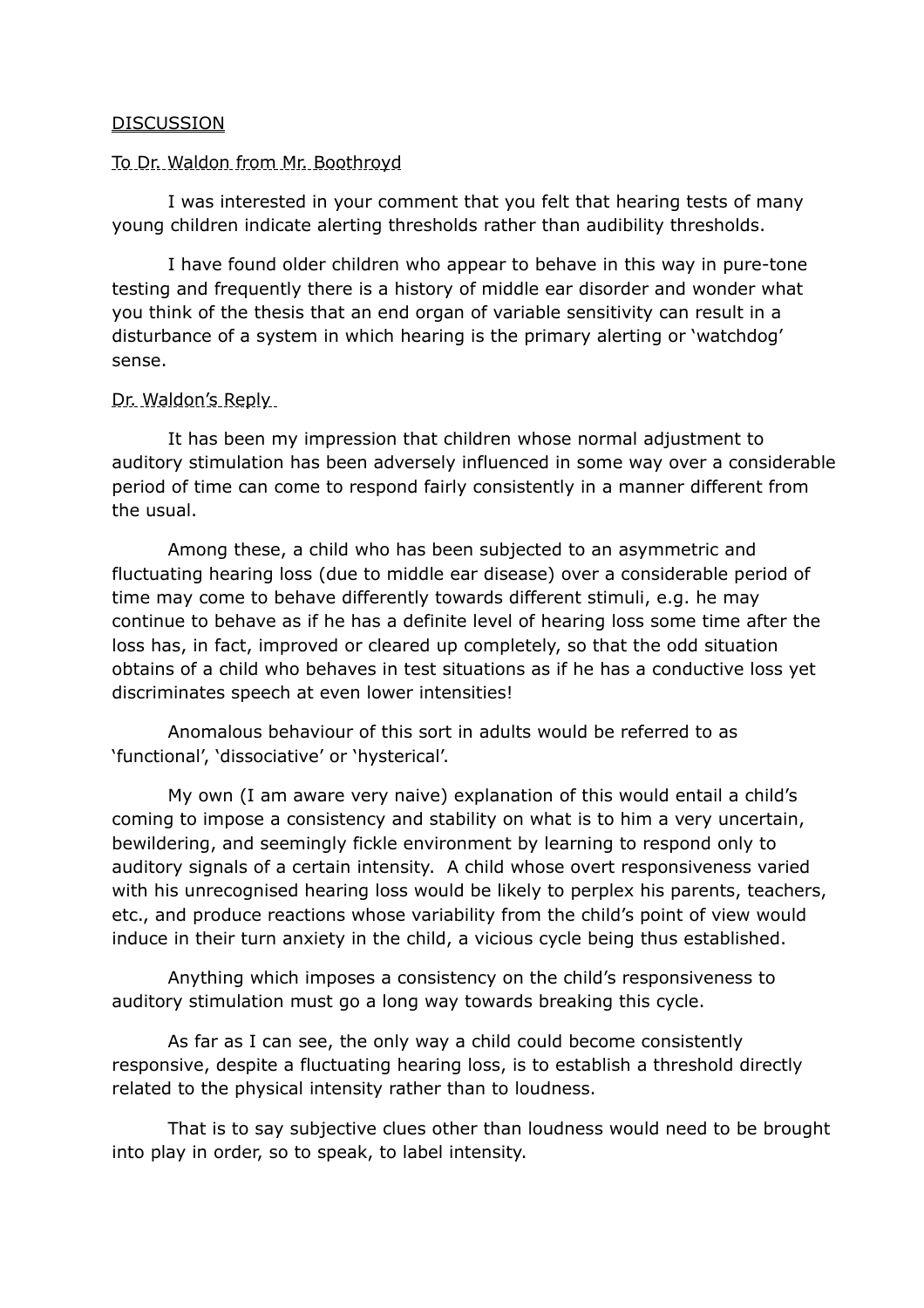In younger children with a history of a prolonged fluctuating hearing loss one may find – long after the loss has cleared up – considerable difficulty in localisation of sound sources together with severe linguistic difficulties as well as an emotional insecurity reaction.

In many respects these children closely resemble those I have previously mentioned whose visual restriction seems to have upset the normal development of speech. Here the localisation difficulty, instead of being due to an imperfectly structured environmental space, results from direct interference with the binaural and other mechanisms normally necessary for locating sound sources.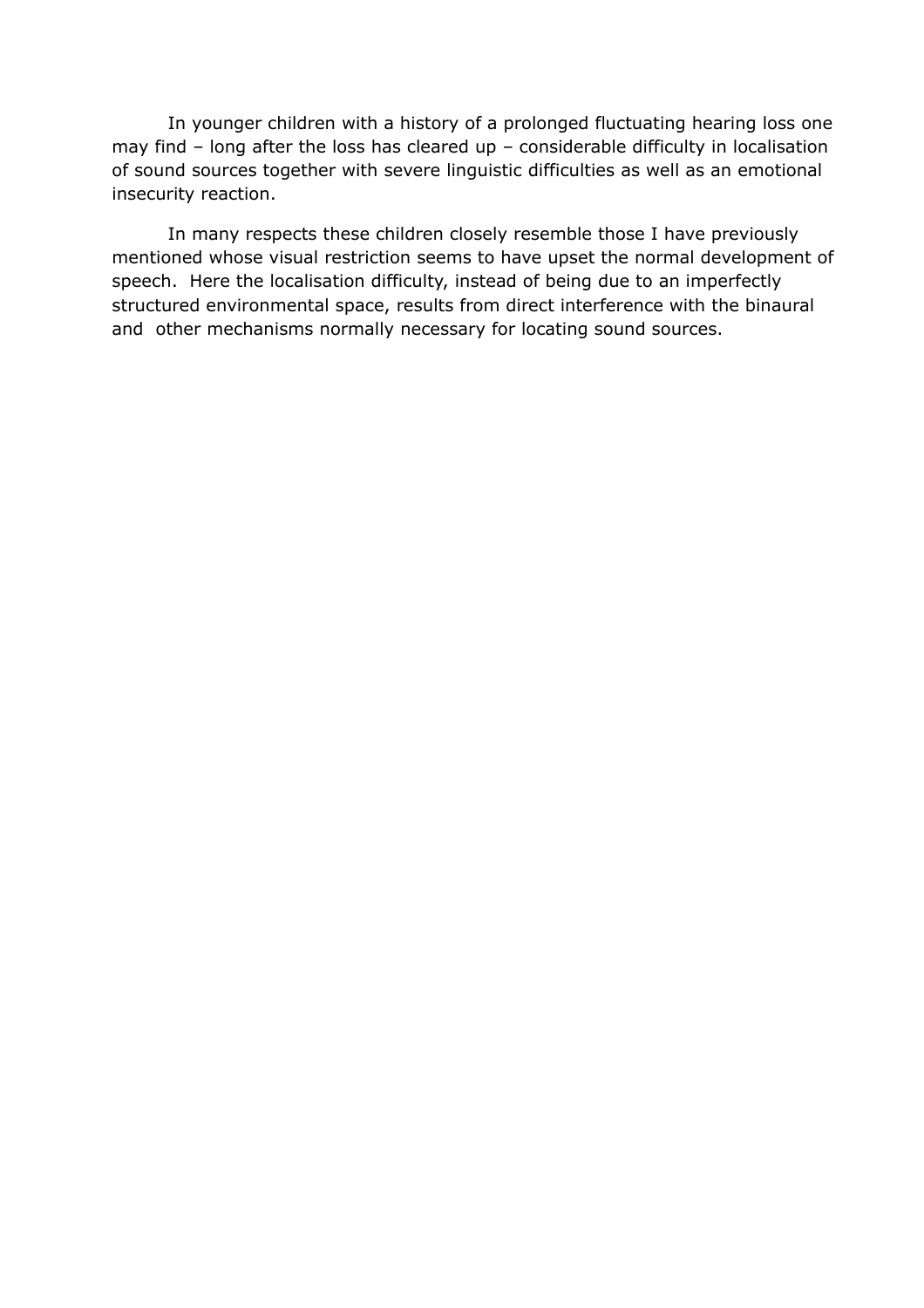# APPENDIX I

# A Classification of the Causes of a Failure to Show the Required Turning and Sourcelocalising Response to a Sound in a Distraction Test of Hearing

Peripheral hearing loss

Conductive hearing loss

Perceptive hearing loss

) Inadequate intensity ) Inappropriate frequency

Intentional failure to respond in the required manner – an emotional manifestation.

Negative reaction.

Impaired consciousness or perceptual awareness

- I Natural sleep fatigue
- II Epileptic and epileptic-like states

Prolonged but clearly demarcated unresponsive or underresponsive states. Responsive between seizures.

Successions of short absences – 'pyknolepsy'. Responsive between seizures. Constantly diminished awareness under 'quiet' conditions. Child often behaves normally under ordinary 'noisy' conditions.

- III Drug stupor
	- (a) Clearly apparent soporific effects of depressant drugs child noticeably drowsy.
	- (b) Cryptic effects of depressant drugs e.g. phenobarbitone, primidone – even in a very small dosage. Often not clearly apparent until the child is released from the drug's influence.

Failure to find interest or meaning in the signal

- I Normal absorption in some other distraction.
- II Habit of failure to respond to loud and meaningless signals reinforced by regular and uninformed testing from an early age. Sometimes seen in a child of deaf parents.
- III Rapid habituation following exposure to one or more examples of the same signal with few, one, or abortive turning responses.
	- (a) General dysgnosia Underresponsiveness in whole perceptual sphere, diminished social responsiveness – Isolated child deprived of basic and early perceptual experiences, e.g. Floppy child, very late sitting –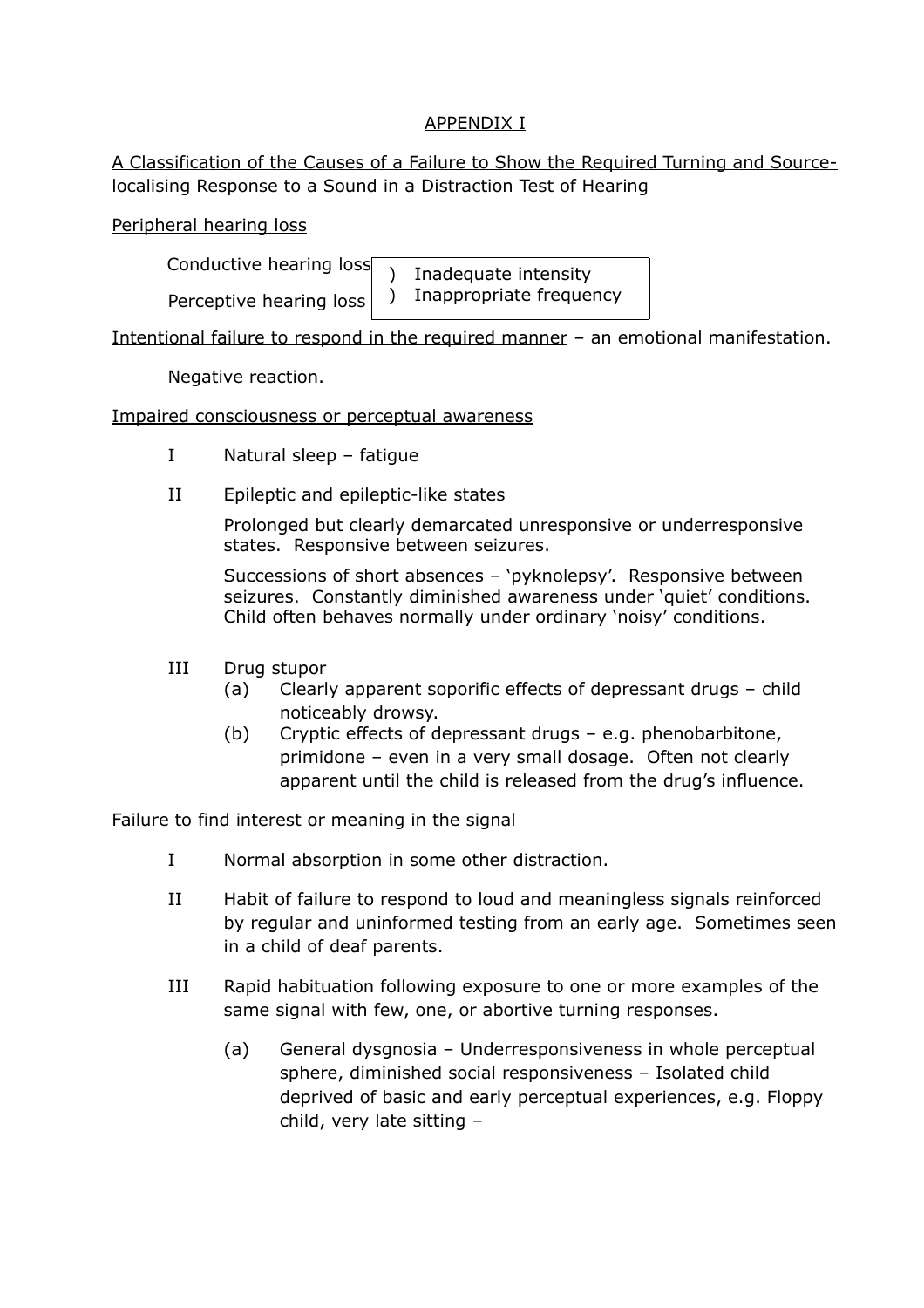Primary autistic states - Early infantile autism - Rubella embryopathy syndrome Other schizophrenic or autistic states of childhood. Secondary regression.

(b) Specific dysgnosia

Auditory dysgnosia – Central deafness – Auditory imperception – "Language disorder"

Speech dysgnosia – "Language disorder"

- (c) Regional dysgnosia. Failure to respond to signals from one or more regions of bodily-near-space.
	- (i) Normal developmental during early months sounds ignored when coming from a source too far to the rear or above the head.
	- (ii) Postural anomaly interfering with the manual, pedal and ocular exploration of the environment, e.g. Hemiplegia **Tetraplegia** Dystonia Klippel-Feil Syndrome – Short neck – diminished truncal and cervical torsion, restricted abduction of arms and eyes. Etc.

#### Inability to respond

- i) Postural or movement difficulty dystonia, cerebellar ataxia, movement weakness, spasticity.
- ii) Initiation or inertial difficulty dystonia, cerebellar ataxia.

## Modified response

Blindness – full turns may be inappropriate – reaching being more adaptive.

## APPENDIX II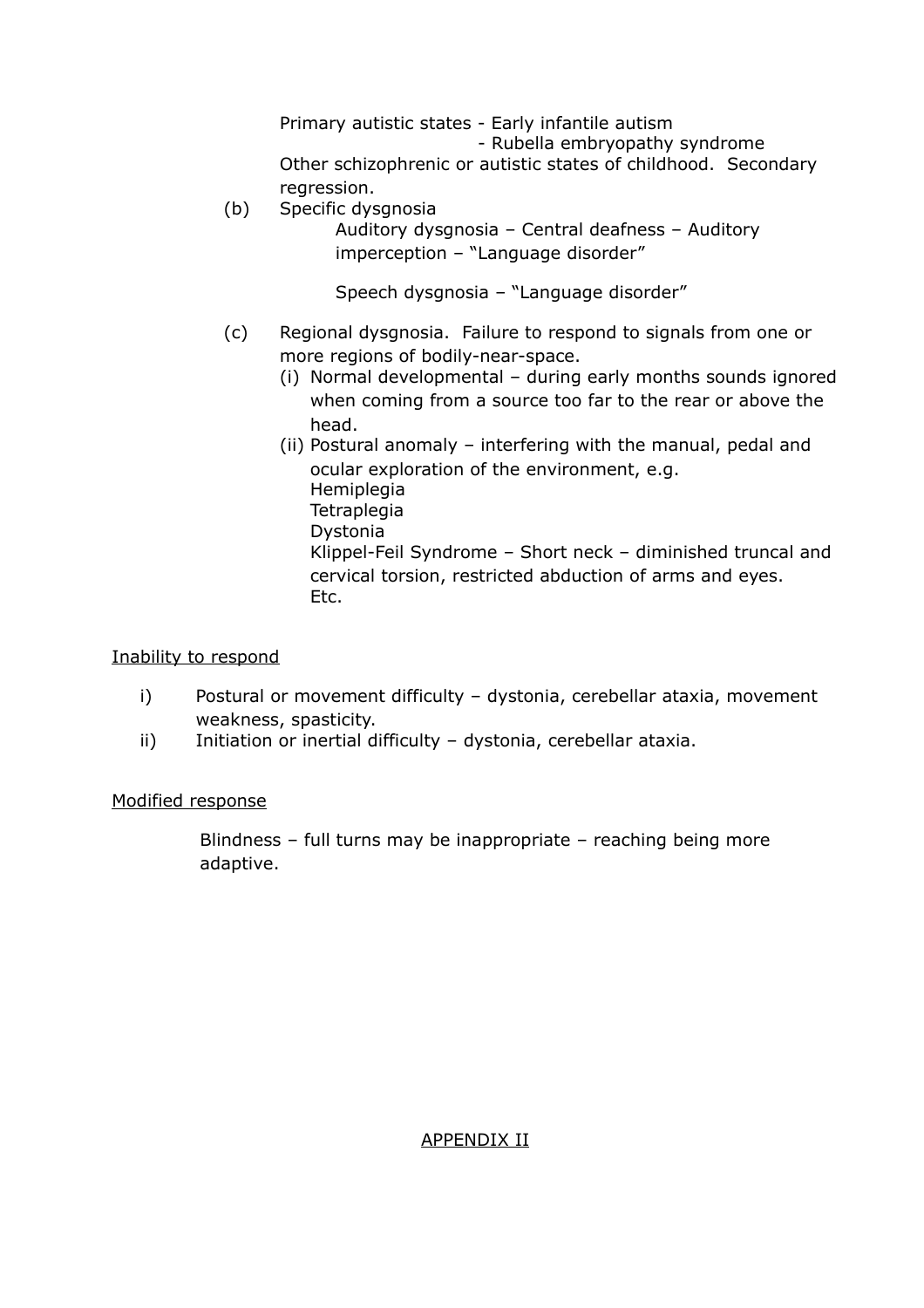The changes in behaviour accompanying the development of perception normally taking place during the first year or so may be observed to advantage in certain abnormal children emerging tardily from a primary autistic state.

Here development follows the normal sequences but is greatly extended in time. Furthermore an inevitable degree of dissociation in the various spheres of growth produce differing amounts of phase lag which allows an admirable opportunity for the various developing response patterns to be seen against a background of behaviour not normally found in these associations.

The following brief résumés of two fairly typical examples of such children may help to illustrate the point.

(i) When first seen at the age of eleven months Alistair was extremely remote and under-responsive to auditory, visual, painful and tactual stimulation.

He remained apparently unaware of his mother and father until about the time he began to walk at 18-20 months. His grandmother later remarked "That child was like a log of wood". "Didn't seem to make progress"; "Not alert".

From this autistic and dependent state Alistair made quite remarkable progress. At the age of twenty-one months he was beginning to show more upset as a result of painful stimuli but if in active pursuit of something he still commonly ignored a fall and the disturbance was always short-lived.

At this stage he began to show primitive social tendencies and a need for communication. He continued not to look at his mother when she talked to him which made her feel that she was still not getting through to him; however, if she sang he looked at her face, smiled and vocalised. He now took to screaming imperatively when he needed something and his mother had to interpret these cries from situational clues. At this time he appeared to interpret a firm "no" correctly but only laughed at a shaken head.

By the age of two years he was walking well but still with a wide base and upturned face. He manipulated objects at about a fifteen months level continually exploring the forms, surfaces, textures and mechanisms of various objects as well as the geography of new environments. His concept of the permanence of an object appeared to be very well developed and he would hunt assiduously for a hidden toy. At this time he could spontaneously build a tower of three bricks without difficulty.

He would now drink regularly from a cup held himself but chewing was not established and he continued to spit out solids.

Perception had seemingly undergone a complete change. At the age of two years he was able to visually follow a rapidly moving object such as a brick thrown on to the floor to skid past him at high speed. He was immediately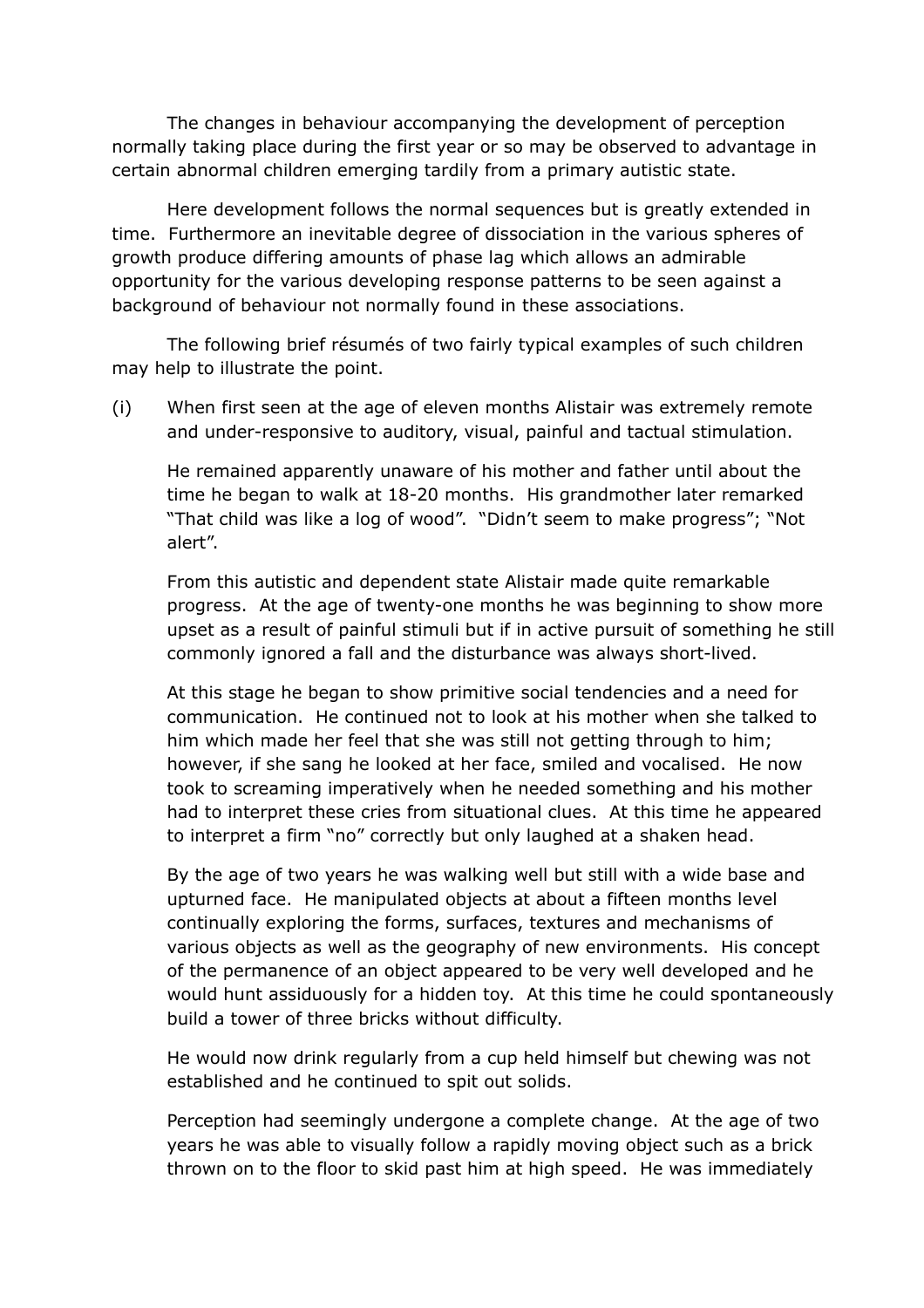responsive to tactual stimulation even during a tantrum and cried regularly whenever he hurt himself. Frustrations now upset him so that he threw a paddy when he would previously walk away unconcerned.

At two years and one month he excitedly greeted his parents on their return home from a holiday; behaviour never before witnessed.

By this time he smiled readily at his parents and at me, and made persistent social overtures if ignored. He loved to play 'peep boo' from behind his hands or a convenient door and would pull interlocking bricks apart, immediately offering the components for rearticulation.

When chronologically twenty-eight months old he appeared to be functioning at a level of some eighteen months or so, regularly bringing and even piling objects to climb on to reach an attractive goal, and made use of a stick to rake towards him a biscuit just out of arm's length.

Becoming more discriminating in his play with toys he began at this time to adopt favourites from among them.

Communication has developed fairly rapidly. At about twenty-four months, having achieved some aim, Alistair tended now to look round for approval from anyone who was looking and responded by getting very upset if told fairly fiercely to desist from some activity.

By two years four months he was "talking" to his favourite rabbit toy as he carried it about, feeding or pushing it about in a wagon. Vocalisation had by this time become a usual form of behaviour and much of it could be classified as simple jargon. The only clear articulation recognised by this age was the word "dirty" pronounced a number of times in imitation of his mother's model.

There was, however, clear evidence of Alistair's finding signification in several words including "downstairs", "bic bic" (biscuit), "mummy" and "daddy".

(ii) Simon made great progress from an autistic pattern of behaviour in which at the age of fourteen months he was generally very under-responsive to stimulation and clearly did not 'know' or take any interest in his mother.

At this time only high intensity, relatively crude stimulation tended to produce a response. Bright light sources, violent pummelling or tickling and rough handling and throwing about produced signs of enjoyment whilst less intense stimuli were ineffectual.

Over a period of time an evolution in the responsiveness to lower intensity and more complex stimulation has taken place.

For example, when I first saw him Simon responded visually only to very brilliant source of light such as the sun. Later he stared fascinated by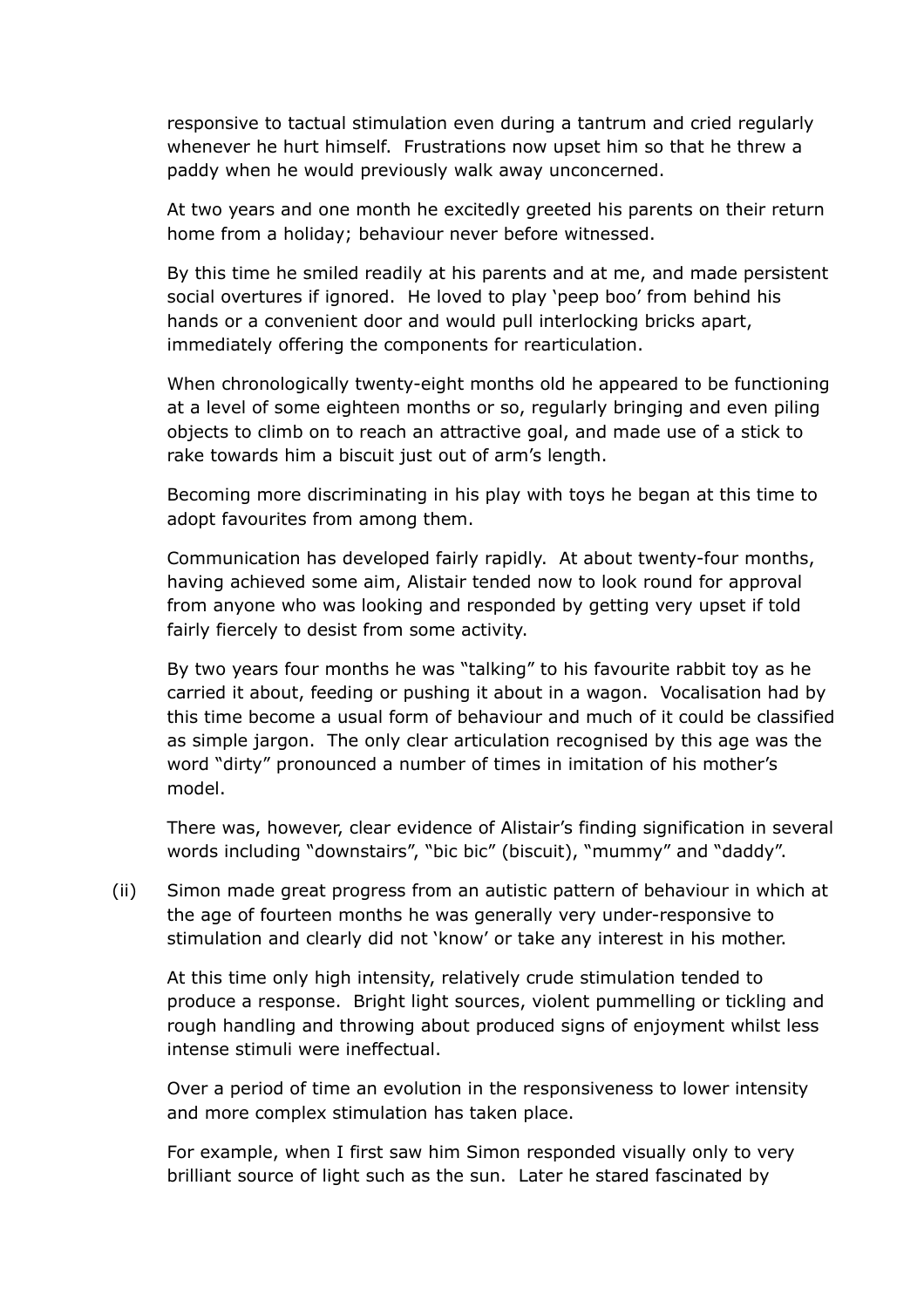brightly reflected surfaces, sometimes holding such surfaces and rotating them at arm's length. Later largish patches of saturated colour took his fancy and he showed a predilection for reds. Gradually after being attracted to strident patterns and tartans he came to examine with great interest the threads and tiny objects which he held and orientated delicately in his finger tips. By this time he was able to visually follow a rapidly moving object.

Simultaneously a similar sophistication in other perceptual modalities took place. By eighteen to nineteen months surfaces and textures were being explored more and more systematically by rubbing, scratching and picking, and objects examined, compared and taken to pieces. He became more responsive to pain and as a social awareness grew up began to bring his injuries to others for sympathetic consideration (twenty months).

By this time Simon had begun to find ways of procuring the objects of his desire when out of reach. Available apparatus was used to climb on and a table-cloth pulled to bring a prize nearer.

Within a month he was bringing a chair or stool from elsewhere to aid his climbing to less accessible situations.

Primitive social interaction developed further so that by 22 months he would invite participation in simple games such as 'peep-boo', and he came to miss his familiars when not with him.

As is commonly the case with children who have been under-responsive the increased responsiveness and enlarged exploratory and experimental attitude created considerable domestic difficulty and hardship for his mother on her own in a small house but there is no doubt that it represents very considerable improvement in Simon's level of adaptive functioning.

Unlike Alistair Simon has made much less use of his hearing although he has more recently been demonstrated to be able to respond to low intensity sounds and sometimes seems (according to his mother and grannie) to respond to the emotional qualities of their voices or perhaps even to his own name.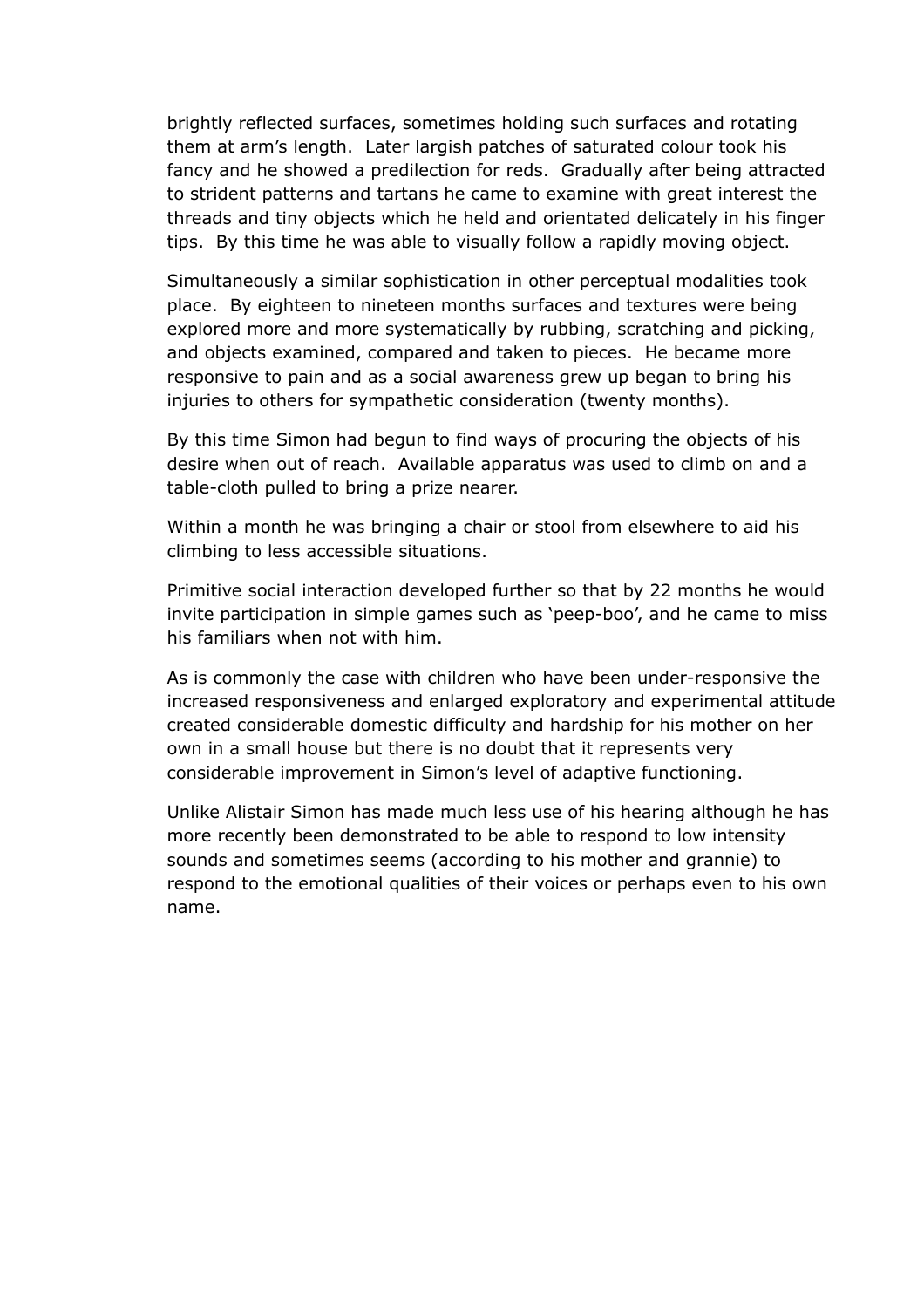#### APPENDIX III



#### Example of Spatial and Modality Dissociation

Tracey is able to sit unsupported on the floor if carefully arranged in a suitable position and to move herself about on her back. She is also able to get about in a 'walking' device of some sort and has recently begun to progress in a forwards direction.

She does not make adaptive exploratory excursions however; neither does she move to secure a distant object.

Her behaviour in my clinic towards sensory stimuli in general and to sound in particular reflected this experiential deprivation.

Tracey now exhibits more interest in sound than previously and the human voice is far and away the most attractive sound for her. In response to voice at about 30/40 dB. she sometimes turned to localise the source if close enough. At other times she smiled and vocalised in response, or rocked in time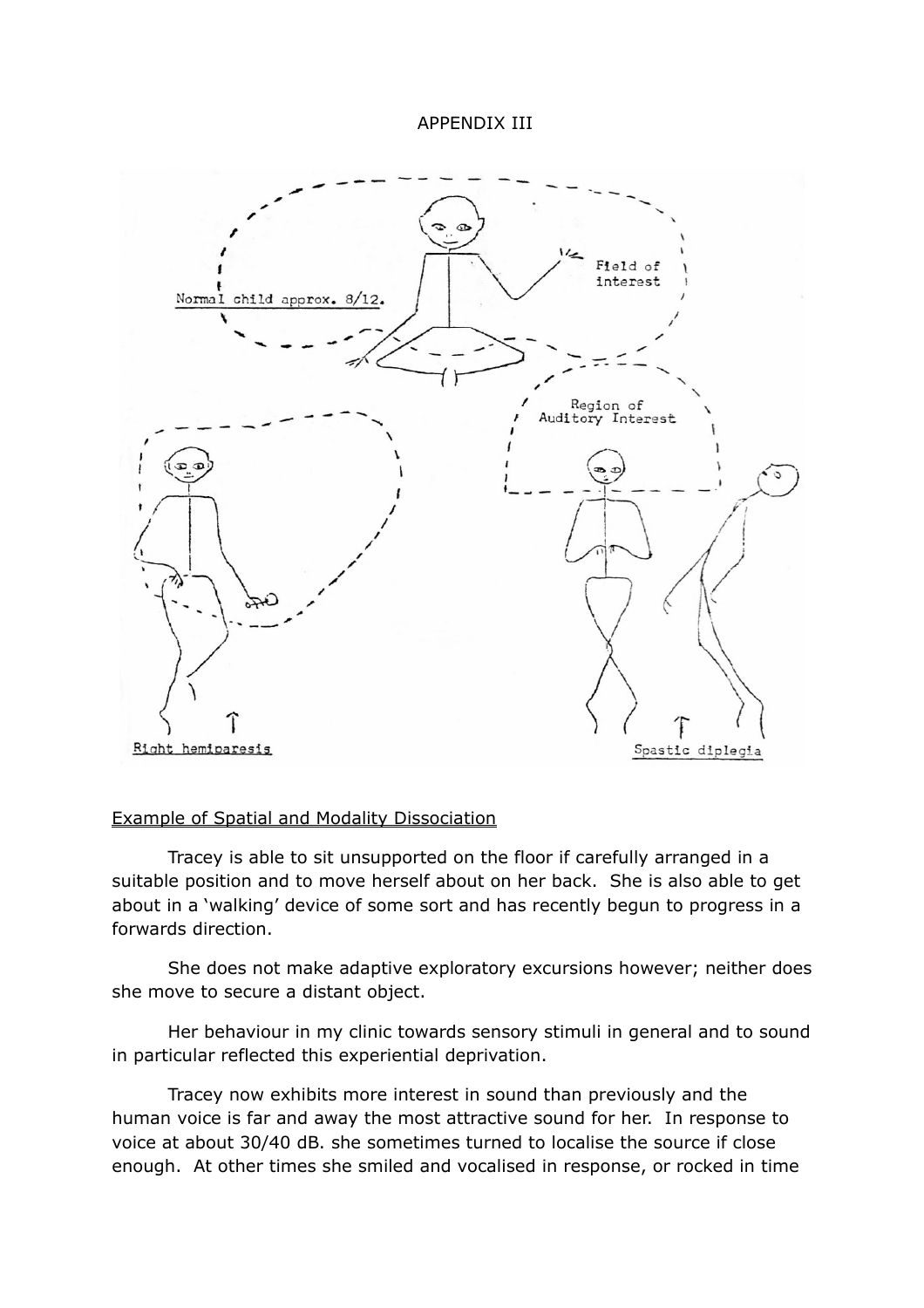to rhythmic speech or singing as of a nursery rhyme. She was able to produce a small number of vocalised sounds in direct imitation of her mother.

There was less interest in most other sounds but the sound of a spoon stirred against the interior of a cup produced a variety of orally directed responses.

Perceptual activity appears to be fairly well divided into several sensory spheres and also to be vertically arranged in space, rather like a layer cake.

Main sphere of visual interest



Main sphere of auditory interest

Main sphere of haptic interest

Visually attention is almost wholly directed above eye level towards sources of bright light. Listening is largely in the horizontal plane at ear level, whilst tactually only stimulation of the trunk or thighs or upper limbs are likely to elicit a manual localising response and touching the hand itself is the only certain way of producing groping and grasping.

# APPENDIX IV

The Evaluation of Hearing in 'Athetoid' or Dystonic Children

Much of the investigation of hearing function has been carried out on young adults with 'normal' hearing and on subjects who had suffered impairment of acuity later in life.

The close correlation between pure-tone audiograms (PTAs) and speech discrimination in such subjects does not imply that the two measurements are mutually dependent neither can it be inferred that the pure-tone audiogram in a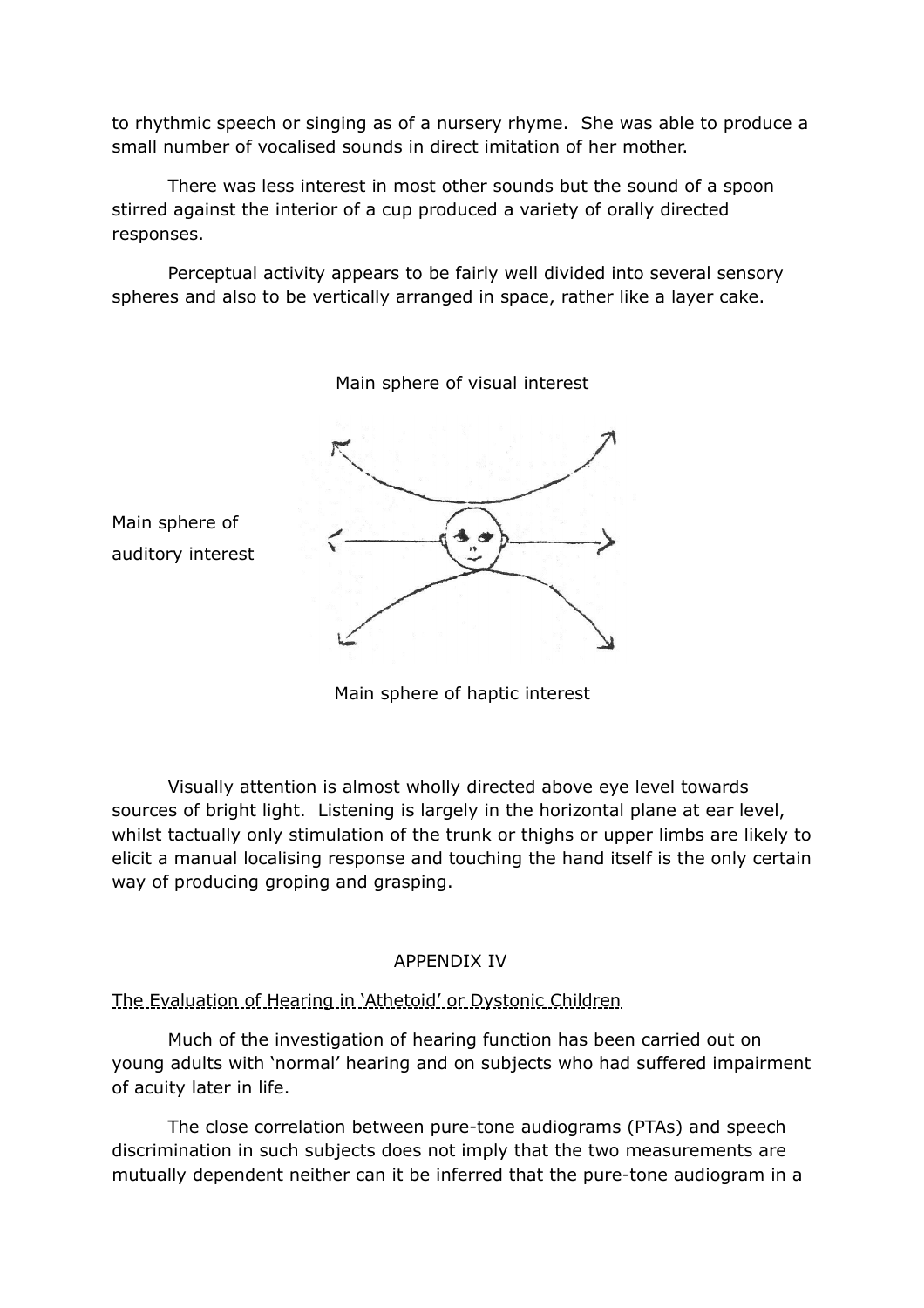child who has never developed normal and consistent responses to sound necessarily defines the state of his hearing.

I see no reason to suppose that a mechanism which raises the response threshold for a particular acoustic stimulus necessarily raises the threshold to the same level for all other acoustic stimuli. The response thresholds for nonperiodic sounds, for example, need not be raised merely because it is found that the PTA is consistently depressed.

Even if such an audiogram were known to record just audible thresholds *for pure-tones* it is not necessarily a satisfactory indication of the just audible thresholds for complex sounds or variations of sounds containing similar frequencies; however, what is more important, do we have any evidence that the responses of young children are to just audible thresholds?

Records made from actively co-operating subjects who have known a prolonged adaptive use of hearing are not directly comparable with those made from young subjects without considerable risk of error.

In a child who for one reason or another has failed to find interest, significance or meaning in sound one might reasonably expect a tendency to ignore all auditory stimulation other than that which compels attention in virtue of certain properties such as fairly high or unusually low intensities, unexpected directions or rhythms, unusual sounds, directly conditioned associations, etc.

As inhibition or adaptation could clearly take place at any of several possible levels of auditory activity it is quite possible that consistent responses to one kind of stimulus might occur at ear intensity levels quite different from those at which responses to a different variety of stimuli take place; or under a different set of conditions, different but internally consistent sets of response levels might be encountered.

A dissociation of responsiveness to different kinds of auditory signal is commonly seen during the early months of life as interest, significance and meaning become tied to some sounds earlier and more firmly than to others.

A dissociation of this kind is particularly likely to be perpetuated in cases of auditory system immaturity or dysfunction, or in situations where experience in exercising listening and/or responding to meaningful acoustic signals has been limited or unusual.

With young children, and even older children with abnormal hearing/listening experience one cannot expect the sophisticated and highly motivated co-operation usually available from the adult with normal hearing/listening experience, and yet this is very often what we do require if the results of tests are to be comparable with standard models.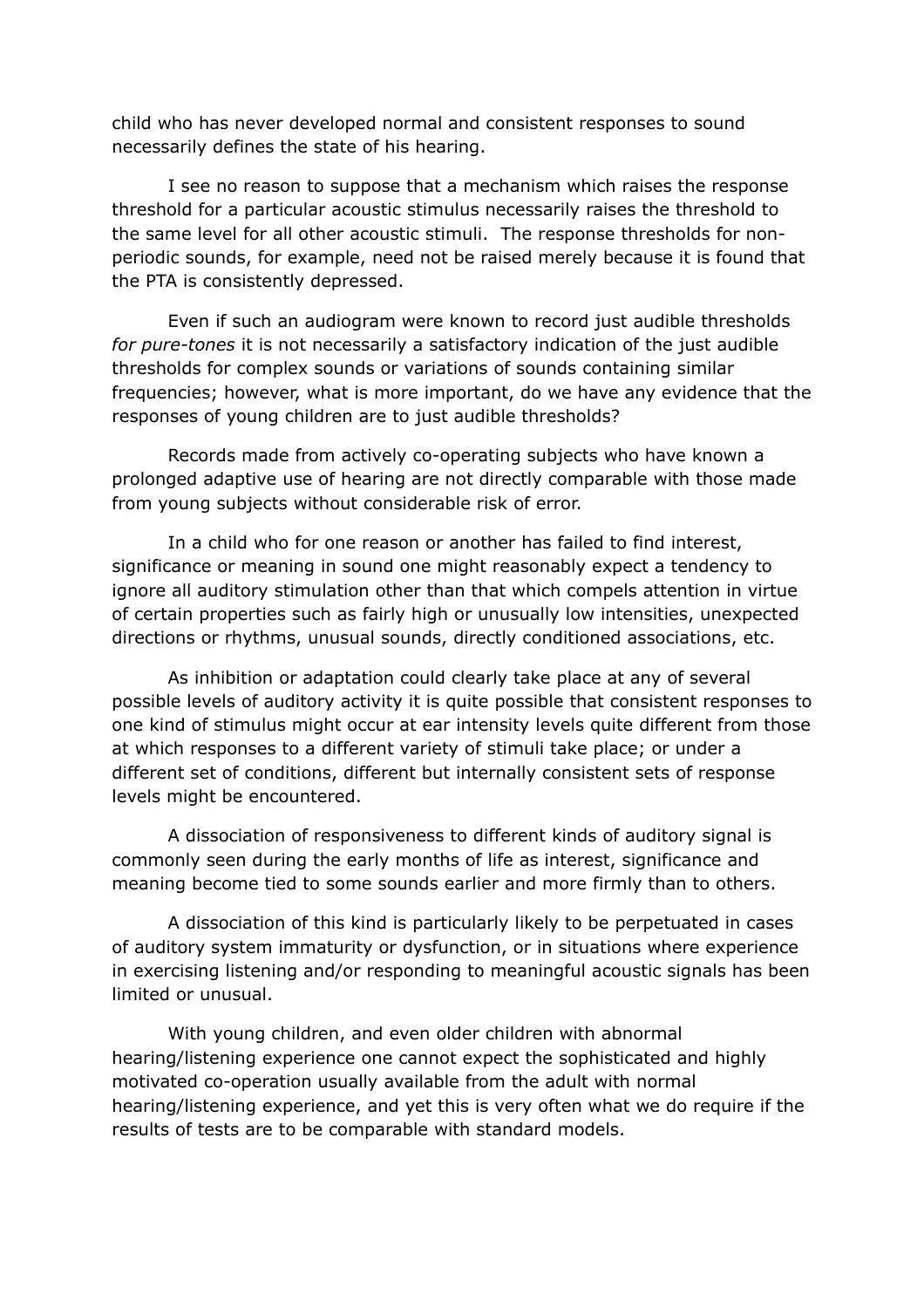One might compare the response behaviour of an unsuspecting normal adult listener towards a very familiar and relatively meaningless sound such as a clock ticking, with that towards a meaningful – significant or anticipated – sound of similar acoustic pressure, as a distant baby cry or the sounds of an expected motor car.

The movements of athetoid children vary somewhat in their character and distribution and in the background state against which they occur.

There is some disagreement about the exact nature of the movements even in the most common varieties but my own view is that in addition to variable and intermittent accesses of raised muscle tone occurring in a generally hypotonic (flaccid or floppy) child there is a combination of co-ordination (ataxia) and equilibration (total bodily tone distribution) disorder, of 'cerebellar' origin, which appears as delayed initiation of compensatory adjustment to movement and over-sustained response.

Many athetoid children would appear to come within that category of children whose ears are capable of detecting sounds of widely differing frequencies at intensities within or near to those considered to be the usual limits of hearing yet who do not make normal use of the sounds; of children who are unable to find interest or meaning in sound, or at least who are unable to respond immediately or appropriately to auditory stimulation.

There would appear to be a variety of possible levels at which dysfunction might occur and several ways in which such disorders could come about.

Some children appear to suffer from a congenital disorder of auditory function – a specific inability to make normal use of sounds to which they can under certain circumstances respond. These children are often considered from an early age to be profoundly deaf whilst others respond to moderately raised intensities or to sound within the normal range.

Comprehension of speech may fail completely to develop, develop late, or develop at a reasonable time but in an abnormal manner. Some children develop speech very similar in character to the aphasic conditions met with in adults but I consider it misleading to equate the auditory difficulties of this group of children as a whole with adult aphasia or to refer to them as having 'language' disorders. I prefer to term them auditory dysgnosias to distinguish them from true language disorders in which language learned through routes other than the auditory are equally affected.

Some of the children in addition to having diffuse lesions of the brain, themselves possibly a direct cause of failure in normal auditory function development, have also physical defects which together with adverse environmental influences may induce auditory dysgnosia or dysgnosodyspraxia.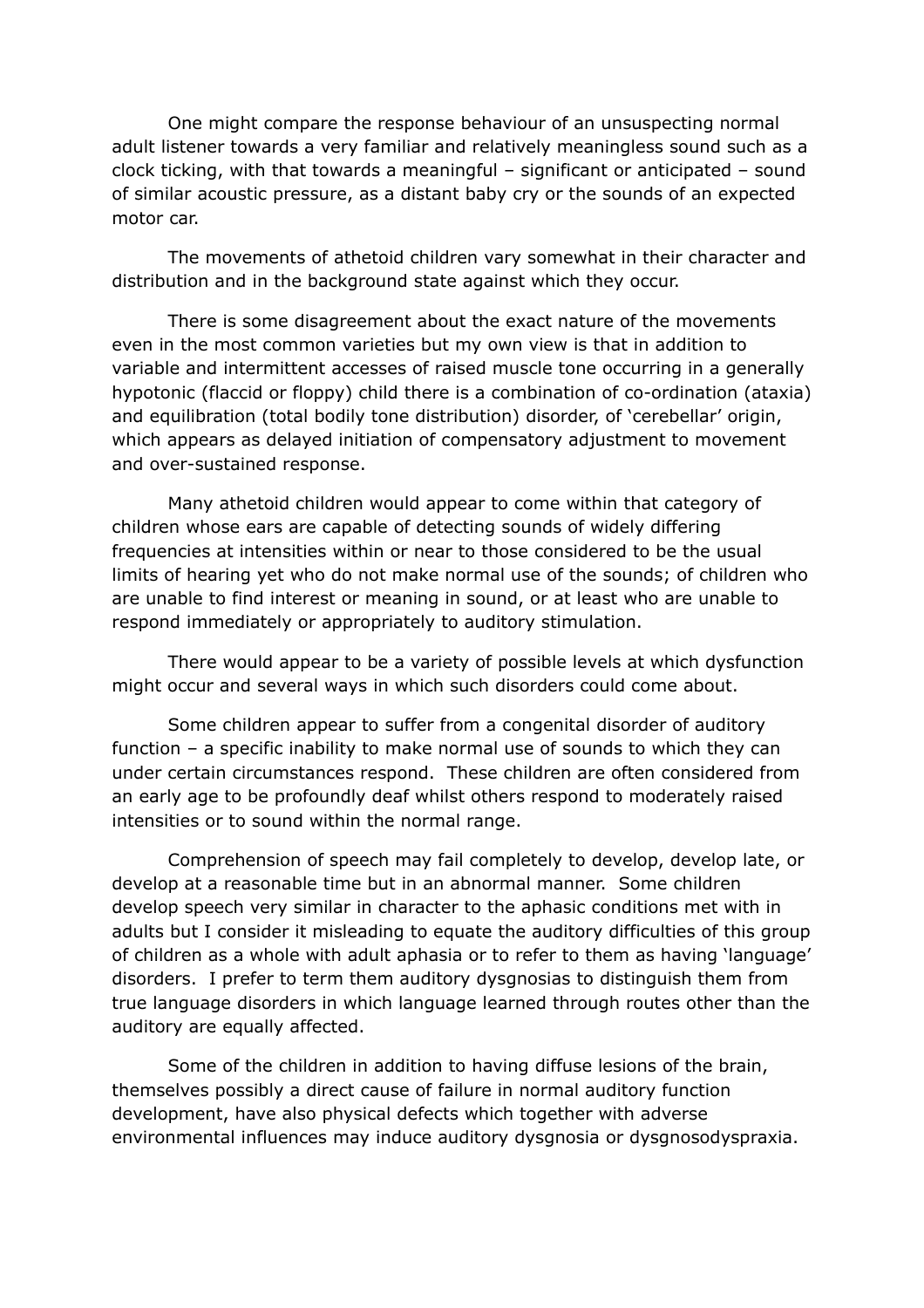When dealing with disorders of speech and hearing too often the attention is focussed on the ears and the 'auditory system' and the priority of postural and movement development and the tactual, proprioceptive and visual senses in the development of interest in, and use of, sound is forgotten.

My own observations lead me to the view that effective use of hearing only follows the regular and ready location of the sources of the sounds. Such source localisation normally depends on an early attainment of the vertical postures from which to explore the environment tactually – primarily orally and manually – and visually.

It would appear that for an interest in sound to develop normally in the first instance perceptual associations are required to be built up between the sounds and the objects or operations which appear to be their sources.

For a relatively few sounds under exceptional conditions direct associations may be set up without any active process of searching for or locating the source – as in the early weeks of life the sounds of food preparation in preceding the appearance of the food commonly leads to the anticipation of the approach of mother and satisfaction of the appetite.

However, more usually it is necessary that the child find the source of the sound, its meaningfulness being dependent upon its relationships with other already meaningful perceptions.

Presumably experiencing passive handling, making active movements and manipulating objects – at first fortuitous and haphazard, later intentional – leads to the development of bodily self-awareness and the structuring of immediate space in terms of the various sensibility modalities.

Finding objects with the hands, or other parts of the body, becoming linked with the developing visual perception normally results in the ability to turn from the vertical and to subjectively measure the deviation to either side from the normal, presumably in terms of twist or torque of the trunk, head at the neck and conjugate deviation of the eyes, thus making it possible to record the degree of rotation and to locate a nearby object with the hand or eye.

Any postural or movement disorder which interrupts or obstructs this process may modify or even prevent the adaptive use of sound.

Such anomalous auditory development is readily to be seen in the young amblyopic or blind child, in the posturally disordered and in the child with other severe sensory or perceptual defect.

To focus our attention on the child who has suffered diffuse or scattered cerebral and possibly cochlear damage, presumably from the deposition of unconjugated bilirubin or the effects of neonatal anoxia, and has developed a postural dystonia, there would appear to be a number of possible factors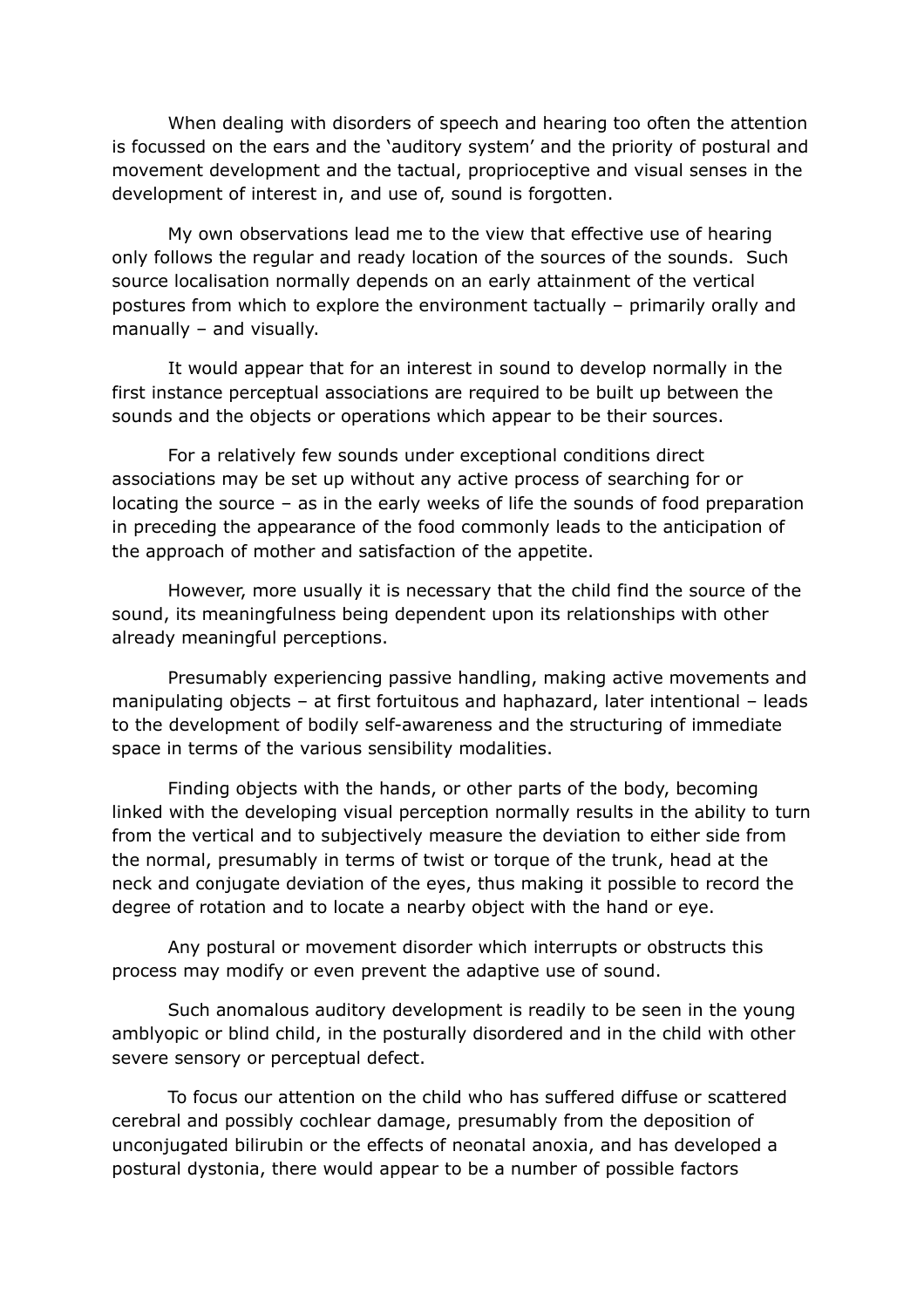involved. The arguments at present must remain theoretical or rather speculative but are not, I feel, preposterous.

If we might for a moment ignore the possible effects of damage to the mechanisms involved in the processing of auditory signals at cochlear level, to local cochlear habituation activated at cellular level or by feedback from the CNS, to inhibition or interference with auditory attention, with auditory discrimination, with intersensory association and auditory memory, with auditory symbolisation, temporal sequencing, etc., and consider only the extra-acoustic factors, we find several mechanisms which might produce an appearance of auditory impairment and a failure to develop speech.

The young jaundiced baby is not infrequently very ill for several days or longer and is likely to have had exchange and top-up transfusions. He is often a very floppy baby and not only very late in supporting his head and sitting but also very difficult to prop up in a semi-recumbent position during the early months. He is often a very quiet "good" baby when he may be left to sleep or lie by a grateful mother, or being relatively unresponsive to stimulation his parents may quite naturally and unconsciously tend to decrease the amount they stimulate him; or, if an irritable child, initial attempts to quieten and comfort him by picking him up being unsuccessful will be abandoned and the child left to cry.

As the strength of the hypotonic baby increases, intermittent accesses of tone will disturb the postures to produce irregular and disorganised, possibly spontaneous (although I have personally never been convinced of this), movements so that the upright postures are not only attained late but are also achieved as a fairly diffuse probability cloud of relatively vertical positions rather than definite upright postures. Individual movements, often including those of the eyes, are ataxic and accompanied by violent associated movements which are inhibited very late and only partially.

Unlike the normal child, who from an early age steadily and progressively assumes the vertical, from which he may turn and co-ordinatedly move his limbs at well-fixated joints, to manipulate, explore, and visually locate distant objects, the athetoid child is slow in learning to locate objects, including the sources of sounds, at first with his hands and later with his eyes. The restricted nature of his organised movements and exploration of his own body and its movements, together with limited tactual stimulation by parents or nurse lead to an imperfect and tardy formation of a concept of bodily self-image, a necessary prerequisite, one would imagine, for adequate structuring of surrounding space and the location of external images by reference to or relative to himself.

In addition to these various factors, which themselves are quite capable of adversely influencing the development of adaptive auditory function, the athetoid child may be so limited in his ability to make his responses sufficiently immediate so to use them in an adaptive manner that unaided he may fail to make readily observable and interpretable responses regularly even when he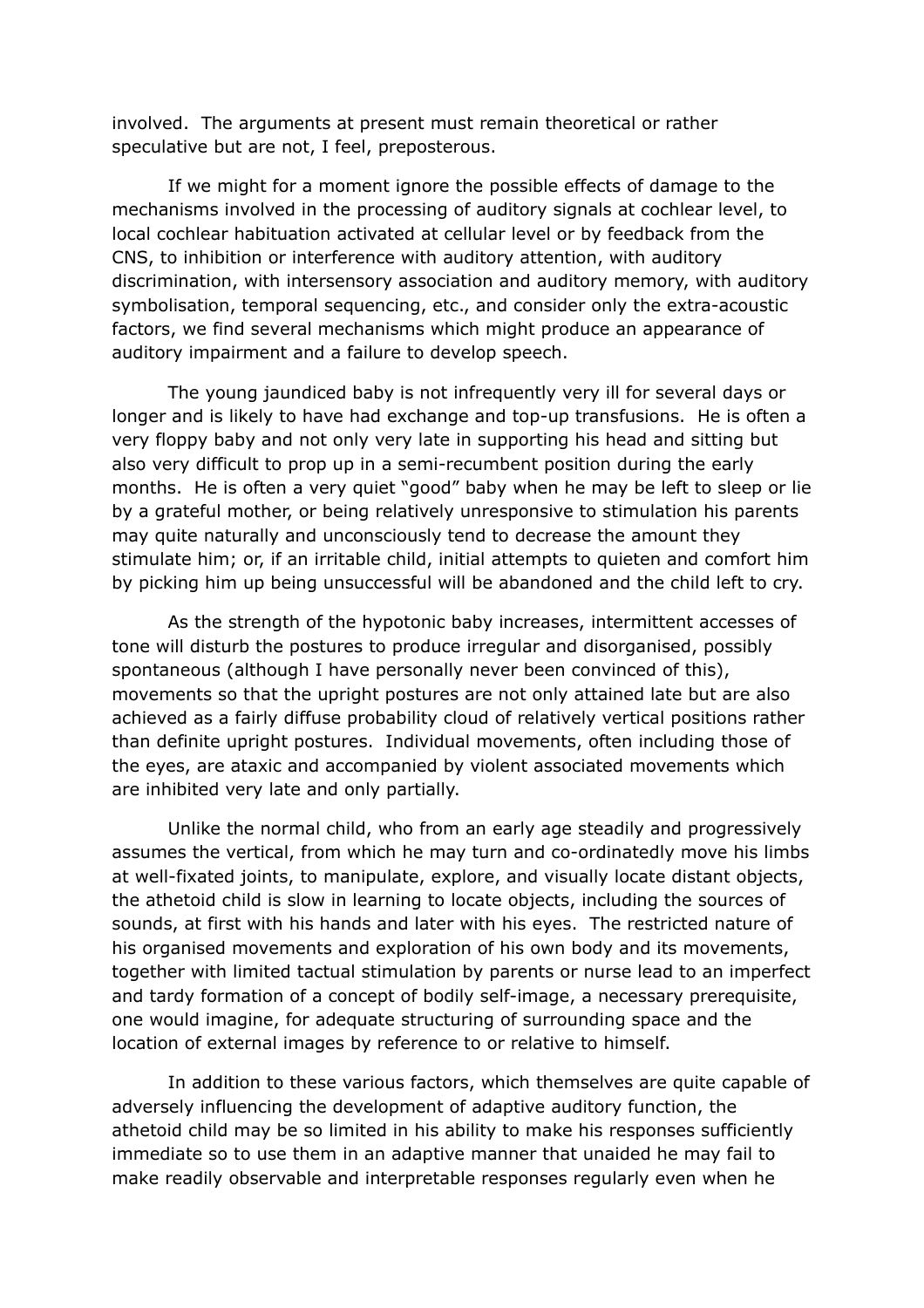hears and finds interest and meaning in the sounds. Sounds are so temporary and fugitive that the athetoid child might well find that his clumsy and slow turns to sounds are rarely crowned with the success of finding the source during the time that it remains meaningfully associated with a sound.

A further point which may well be relevant and although likely to reflect a primary dysfunction within the CNS seems to be related to the last point: I have observed in many athetoid children a distinct delay in initiating responses of various kinds - what appears to be an inertial delay which reminds me of that encountered in adult cases of post-encephalitic Parkinsonism. This slow initiation of response, which may represent a dyspraxia of movement, may sometimes be seen during tests of hearing when a child responds fairly consistently with some conscious activity to the *second* of two signals, identical in quality, duration and intensity, but separated in time by a second or two. Such a phenomenon may sometimes represent preliminary arousal in a condition of diminished auditory awareness but, in other cases I am thinking of, resembles more the overcoming of static inertia or the gathering of resources.

If these processes are in fact important in preventing athetoid and other children from finding interest and meaning in sound or in impeding his efforts to respond effectively to sounds he does find meaningful, they do also suggest the means of overcoming the difficulties of both examination and education.

#### Examination of hearing

On the assumption that despite appearances to the contrary, hearing thresholds in athetoid children might be normal or near-normal I devised a simple method of free-field distraction testing for such children.

Keeping intensities low, the qualities varied and rhythms and directions changed frequently to prevent too rapid adaptation, the test sounds are used sparingly and only at times of high response probability.

Testing first with the child's movements unrestricted, any responses are made more definite and immediate by impressing the test signals at a moment when he is facing some 30-40 degrees the other side of the normal. This manoeuvre imposes considerable restriction on the direction of the initial component of the movement and facilitates the child's swing across to the other side.

Clearly it is necessary always to demonstrate unequivocally that such turns are only continued to the point of visual location of the sound source following an acoustic stimulus.

Following this procedure the child is further tested under conditions of complete restriction of the bodily movements other than the head. This method reduces the distracting effects of redundant movements and allowing the child to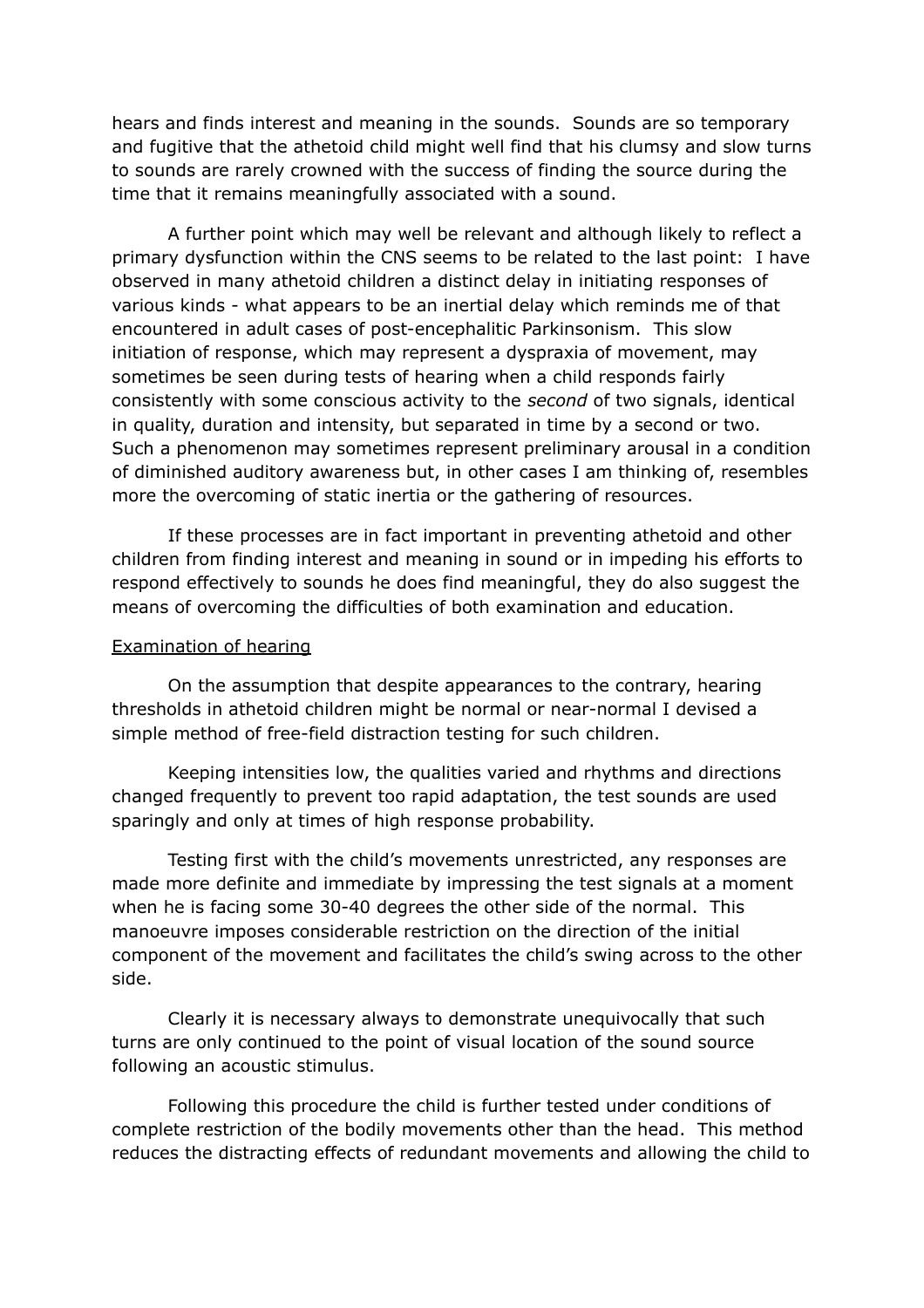concentrate on his head movements alone promotes ease in turning quickly and accurately to localise the sound source.

The use of such methods has produced results that strongly suggest that athetoid children are frequently able to hear and to locate the sources of a wide range of high and low frequency complex sounds or noises impressing intensities at the ear of the order 35 dB. and below.

Findings like these do not prove that auditory acuity is normal but they do cast considerable doubt on the value of pure-tone audiometry in some cases where consistent audiograms indicate serious overall loss of hearing which conflicts with the free-field results.

#### Education

This needs to be started as early as possible and directed towards enlarging the child's experience as a whole by encouraging the active use of the motor skills and the senses.

The strong temptation to stress auditory training and to apply amplified sound should be restricted until it is quite certain that there is an impairment of auditory acuity. Sound and speech should not be neglected of course but used as with a normal young infant and child in the early stages.

In an older child it may be necessary to emphasise or highlight sound and speech to some extent but always in as unartificial a manner as possible.

Various ways of establishing associations between sounds and their sources, between sounds and other sensations, and between sounds and ideas may be devised. Having decided what associations one requires to build up, the child's attention and expectation is engaged by various means and the sensations and perceptions to be associated evoked by appropriate stimulation in statistically high concentration and in suitable chronological and spatial relationships under conditions of low channel noise (i.e. perceptual distraction), and low equivocation (as represented in this case by sensory loss, etc).

Active and passive meaningful movements of various kinds should be regularly engaged in to improve and consolidate the formation of postural and kinaesthetic engrams generally, together with maximal physical and social contact in play with the parent, siblings and others.

I further favour the physical restriction of the trunk and limbs at times to aid the child's concentration on certain specific activities.

The burdensome and potentially destructive movements resulting from excessive compensatory modifications of postural tone and due to malfunction of the righting and postural reflex mechanisms are usually very distressing to the child. Furthermore the haphazard profusion of incoming sensations from these recalcitrant bodily parts must be considered to be largely "noise" from the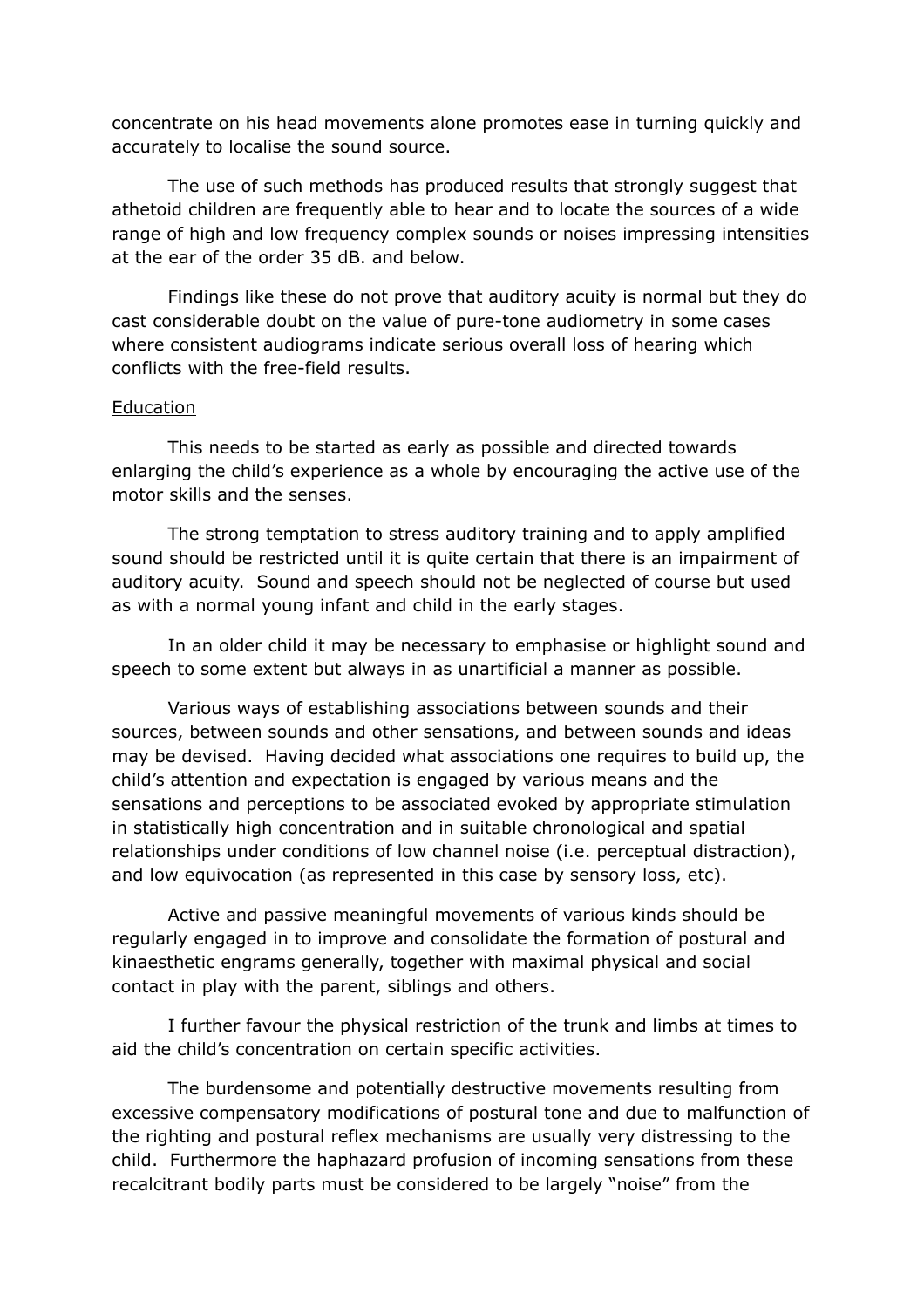information point of view and hence eminently liable to mask other and more useful sensations.

Inhibition of the excessive and entirely useless associated activity of limbs not in voluntary use, in limiting the physical license of these bodily parts, enlarges the liberty of voluntary movement as a whole. You will notice how often older athetoid subjects themselves spontaneously engage in such restrictions by manoeuvres as hooking their feet under the cross-struts of chairs and clamping an unengaged hand between the knees during manipulation with the other.

I consider such restriction entirely analogous with those restraints to natural ebullience and unbridled enterprise which overtly or unobtrusively are essential features of any learning system; and with the required obedience to the rules or laws of society on which depends the freedom of the individual in a community.

Physical restriction requires to be very gentle and only for short periods at first until the child recognises the increased freedom it brings.

As associational learning frequently requires that a child sit in one place for various periods of time this may often be combined with physical restriction.

An arrangement which I have found useful in the past is a chair with a pair of sandals screwed to the foot board and wide straps for the knees and *either* wrist. A large tray fitted with walls at least 5" high and with a slot cut out to fit the upper chest both prevents excessive movement of the upper trunk and the too ready loss of play materials as a result of violent movement of the unrestricted hand or hands.

#### **SUMMARY**

A failure to attend to sound in children with postural, visual and other perceptual disabilities is often interpreted as due to deafness – impairment of auditory acuity.

In particular the 'athetoid' children, those who have limited movement or whose mothers contracted rubella during early pregnancy have frequently, and quite understandably, come to be assumed deaf when in fact a certain proportion, perhaps a fairly high one, have little or no cochlear impairment.

The functional precedence that perception involving tactile, position and movement sensibility takes over visual, and visual over auditory perception, in the building up of a concept of self-awareness and a knowledge of the properties and dispositions of the environmental elements, is frequently not remembered (or recognised). As a result a child with dystonia or limited movement, satisfactorily tended and protected in many ways, may be deprived of the necessary opportunities to gain the basic perceptual experience normally